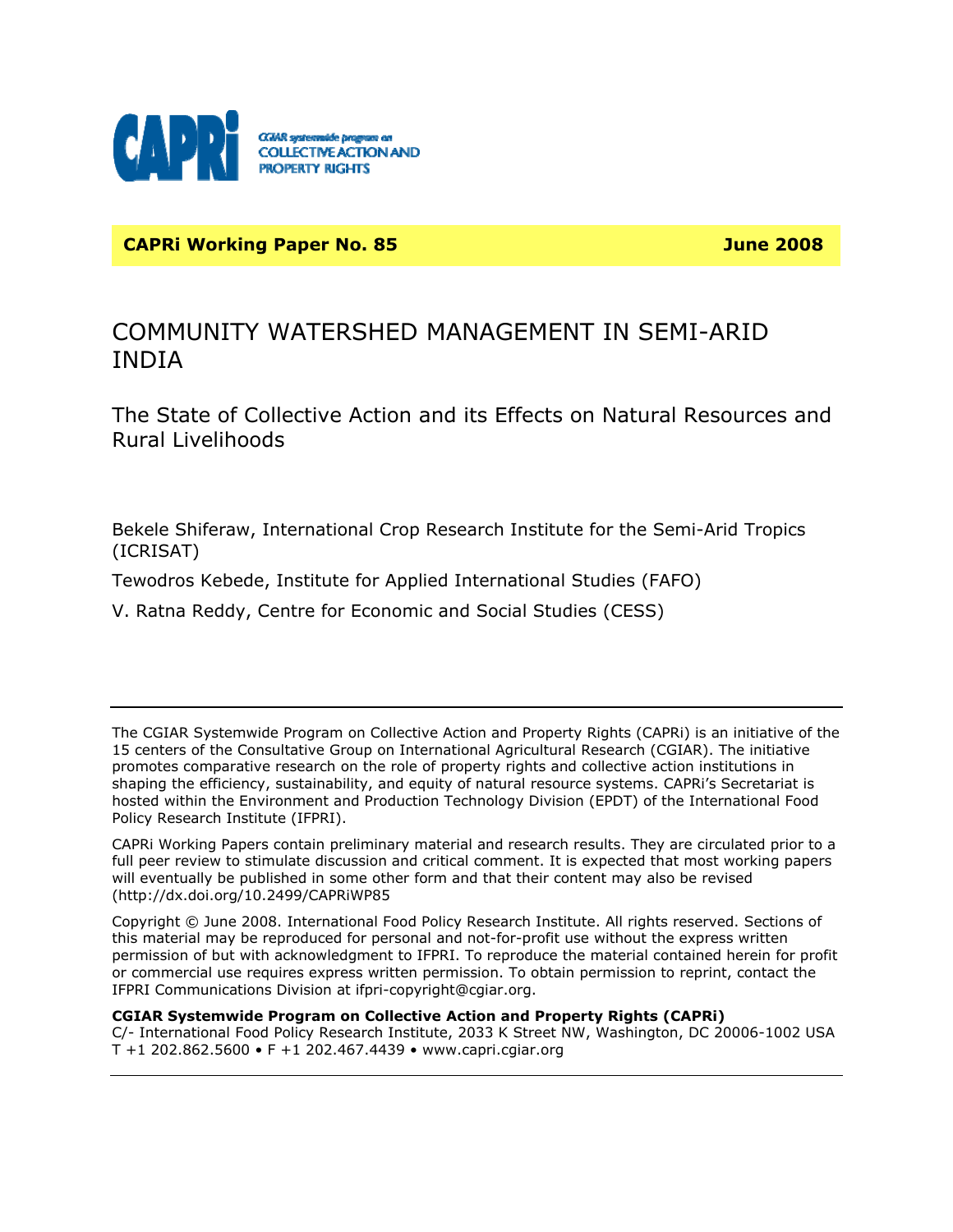## **ABSTRACT**

Spatial and temporal attributes of watersheds and the associated market failures that accelerate degradation of agricultural and environmental resources require innovative institutional arrangements for coordinating use and management of resources. Effective collective action (CA) allows smallholder farmers to jointly invest in management practices that provide collective benefits in terms of economic and sustainability gains. The Government of India takes integrated watershed management (IWM) as a key strategy for improving productivity and livelihoods in the rain-fed and drought-prone regions. This study investigates the institutional and policy issues that limit effective participation of people in community watershed programs and identifies key determinants for the degree of CA and its effectiveness in achieving economic and environmental outcomes. We use empirical data from a survey of 87 watershed communities in semi-arid Indian villages to identify a set of indicators of CA and its performance in attaining desired outcomes. Factor analysis is used to develop aggregate indices of CA and its effectiveness. Regression methods are then employed to test the effects of certain policy relevant variables and to determine the potential effects of CA in achieving desired poverty reduction and resource improvement outcomes. We find a positive and highly significant effect of CA on natural resource investments, but no evidence of its effects on household assets and poverty reduction outcomes. This may be attributable to longer gestation periods for realizing indirect effects from collective natural resource investments and the lack of institutional mechanisms to ensure equitable distribution of such gains across the community, including the landless and marginal farmers.

**Keywords:** collective action, institutions, property rights, watershed management, poverty, environmental impacts.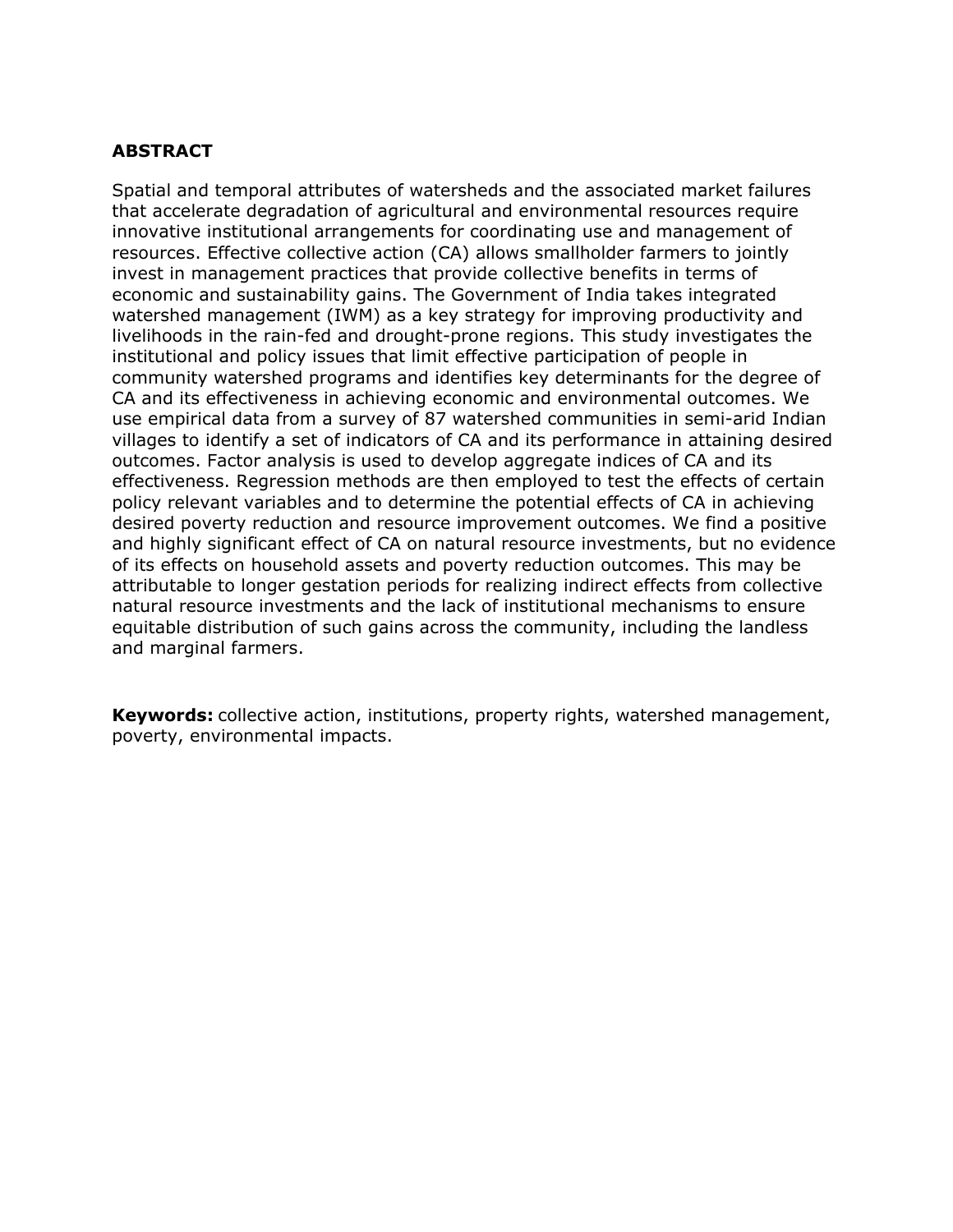## **ACKNOWLEDGMENTS**

This research was undertaken with financial support from the German Federal Ministry for Economic Cooperation and Development, the Systemwide Program on Collective Action and Property Rights Institutions (CAPRi), and ICRISAT. We have benefited from substantive comments and suggestions provided by two anonymous reviewers. The initial version of this paper was also presented at the CAPRi workshop in Entebbe (February/March 2007) where some useful comments and suggestions were received. The usual disclaimers apply.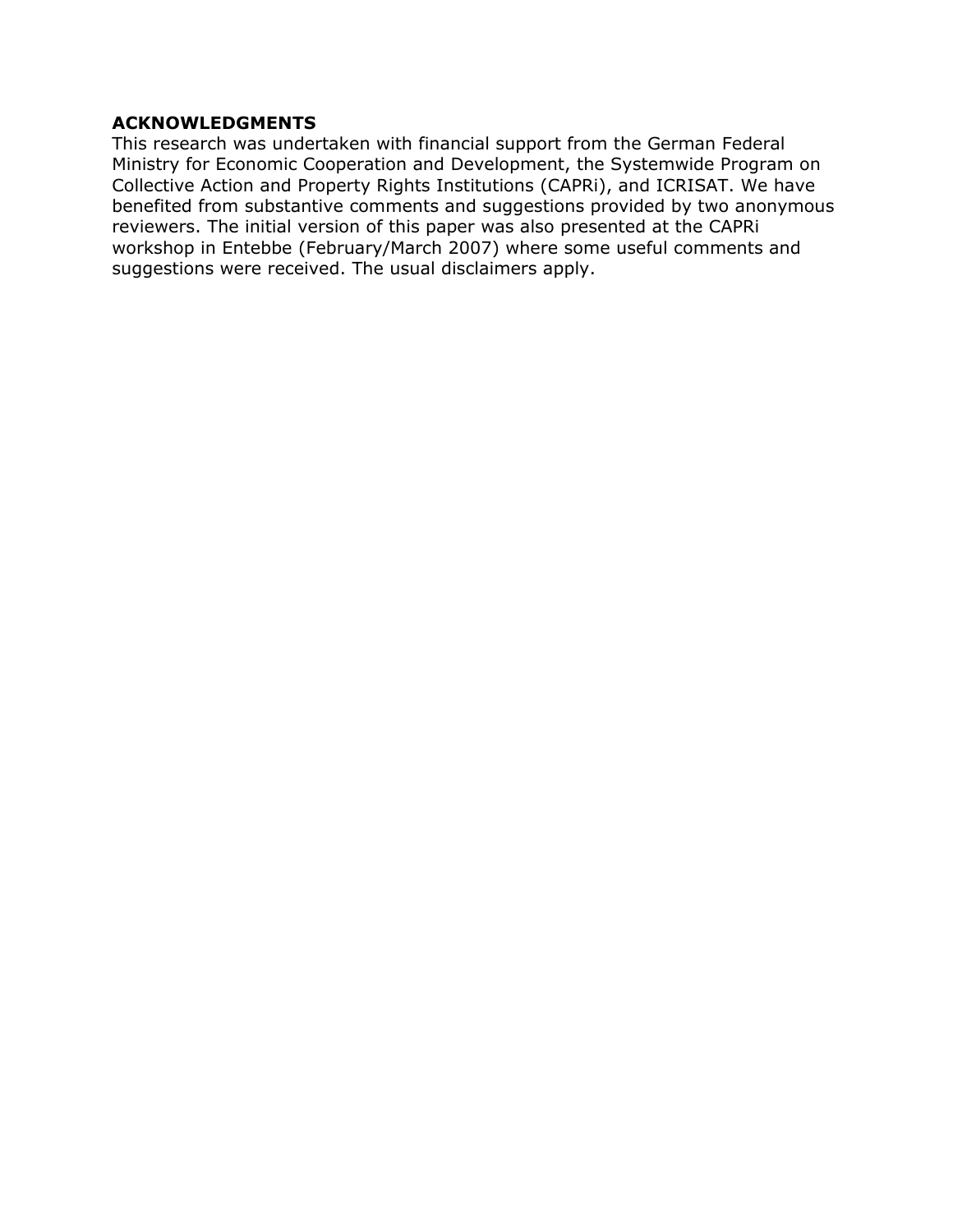# **Table of Contents**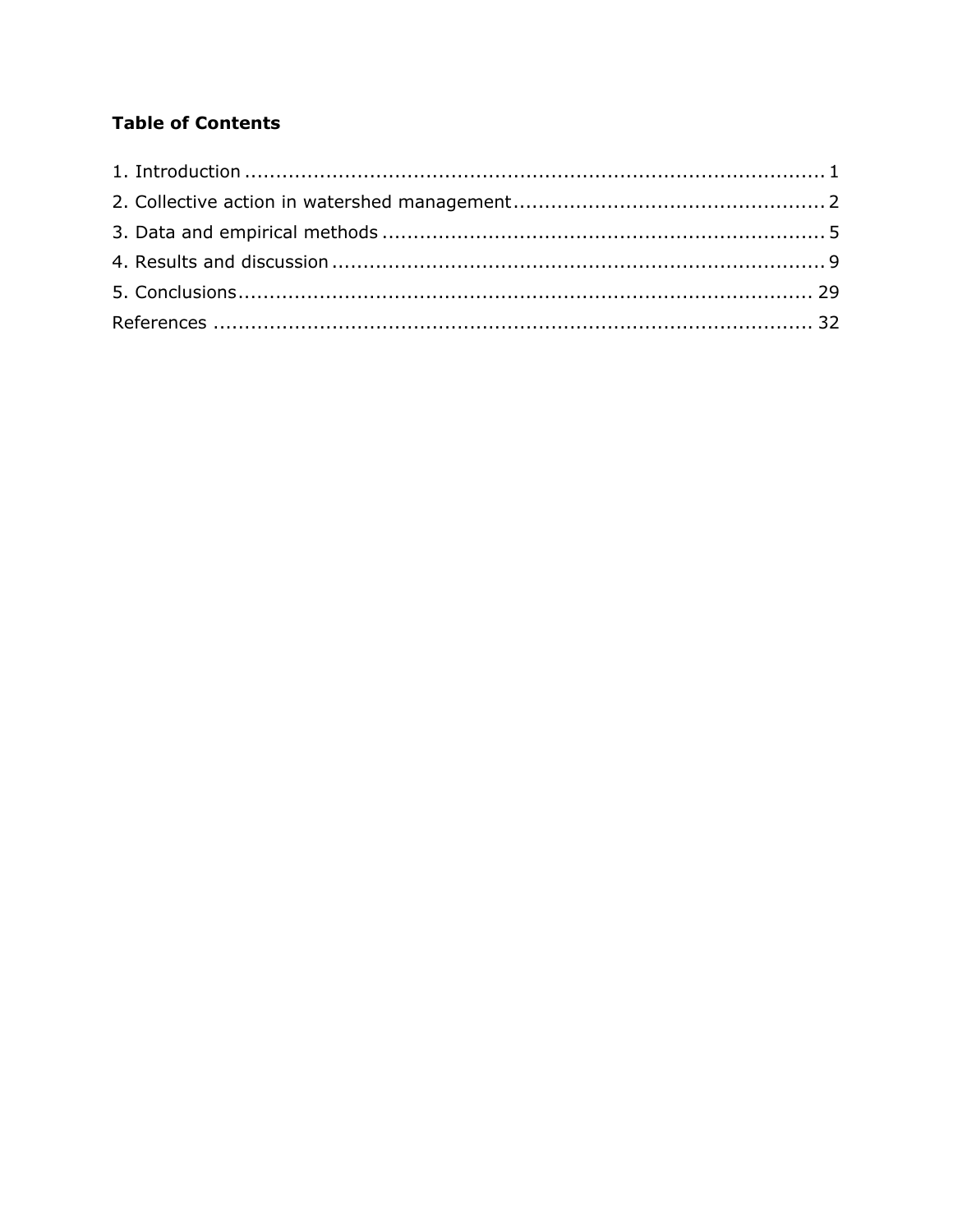# COMMUNITY WATERSHED MANAGEMENT IN SEMI-ARID INDIA

The State of Collective Action and its Effects on Natural Resources and Rural Livelihoods

Bekele A Shiferaw,<sup>1</sup> Tewodros A Kebede, and V. Ratna Reddy

# **1. INTRODUCTION**

Watershed management is a landscape-based strategy that aims to implement improved natural resource management systems for improving livelihoods and promoting beneficial conservation, sustainable use, and management of natural resources. Integrated watershed management (IWM) has been promoted in many countries as a suitable strategy for improving productivity and sustainable intensification of agriculture. The government of India, in particular, accords high priority to watershed programs as a strategy for integrated development of rural communities, especially in rain-fed and drought-prone areas. It goes beyond conservation technologies and emphasizes the importance of the human dimension and the need to integrate technological tools with broad-ranging social, political, and economic changes. Instead of focusing exclusively on biophysical processes that improve resource conditions, IWM includes multiple crop and livestock-based income strategies that support and diversify livelihood opportunities for the poor, and create synergies between targeted technologies, policies, and institutions to improve productivity, resource use sustainability, and market access (Kerr, 2001; Reddy et al., 2004a; Shiferaw et al., 2006).

Investment in IWM requires active cooperation among stakeholders at different levels. Collective action occurs when individuals voluntarily cooperate as a group to coordinate their behavior to solve a shared problem. Collective action may be broadly defined as action taken by a group (either directly or on its behalf through an organization) in pursuit of members' perceived shared interests (Marshall, 1998). Effective collective action often requires formulating and enforcing rules that govern and condition the members' expectations to achieve their common goal. This indicates that several resource management and livelihood activities in rural areas manifest attributes of non-exclusion and require coordination of resource users' efforts through collective action. The need for collective action depends on the resource type, the degree of spatial integration, and the time required for attaining the desired outcomes.

Collective action tends to be more important in the context of many developing countries where formal institutions are missing or not functioning properly for the management of natural resources up on which the livelihoods of many poor depend. Successful communities in terms of sustainable management of

-

 $1$  Corresponding author: b.shiferaw@cgiar.org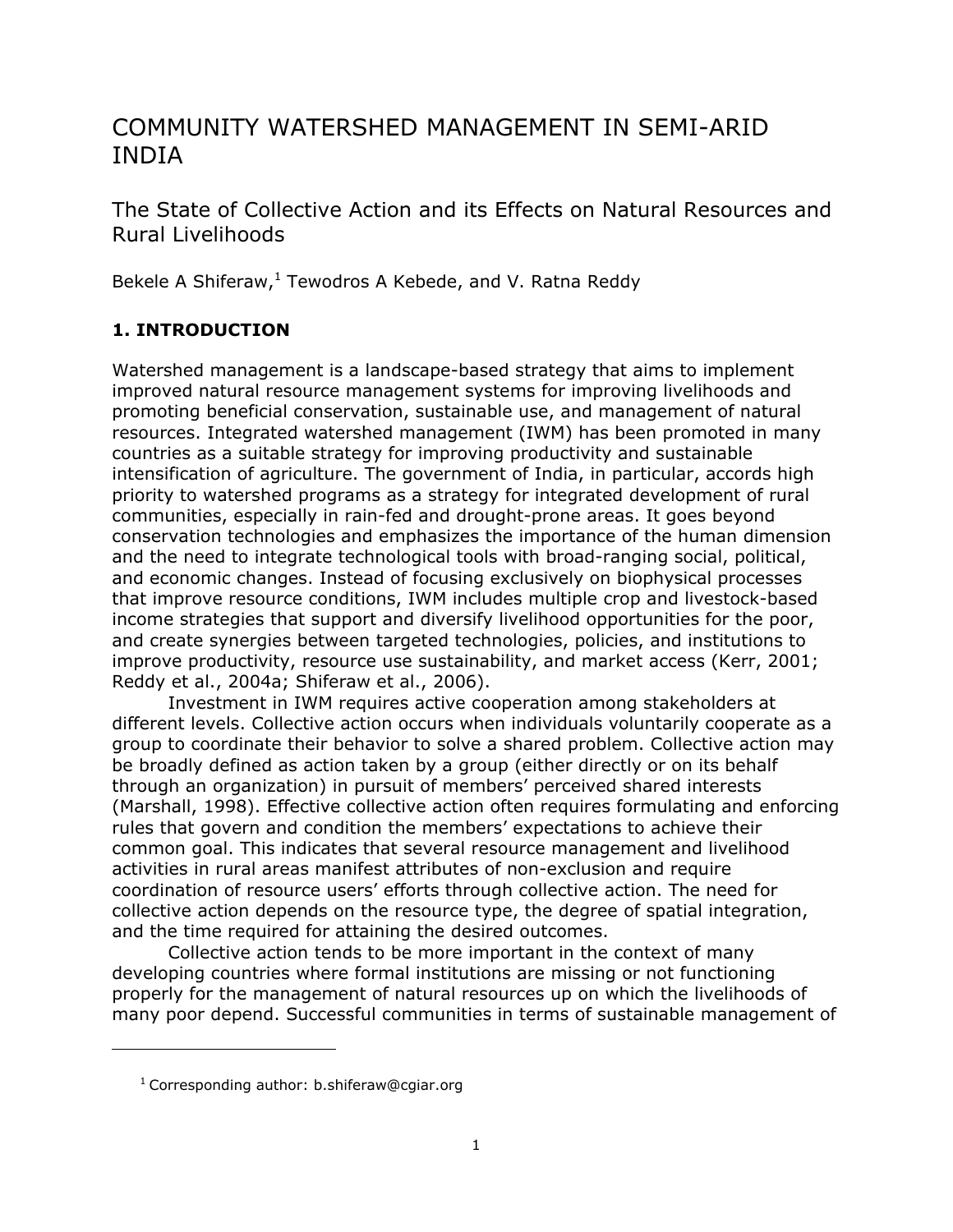common pool resources are usually characterized by exhibiting well defined rules, the ability to monitor behavior and punish violators, the existence of mechanisms for conflict resolution, and forum for negotiating future courses of action (Wade, 1988; Ostrom, 1990; Tang, 1994; Baland and Platteau, 1996; Lam, 1998). The ability of communities to initiate, develop, and sustain collective action often depends on the internal socioeconomic characteristics of the communities and the biophysical and socioeconomic setting. There is evidence based on comparison of communities for collective action in natural resource management that demographic characteristics and institutional and organizational structures of the community are related to cooperative and implementation capacity (McCarthy et al., 2004). Heterogeneity along the lines of ethnicity, religion, and social class is found to have a negative effect on cooperation. The effect of inequality in wealth and community size is less clear cut, although community size and inequality seem to reduce cooperation. Despite the increasing information on factors that deter or facilitate management of common property resources, there is lack of knowledge and information on factors that influence the level and effectiveness of collective action within the context of community watershed programs. This is despite the increased policy support for decentralized management of natural resources and the significant amount of investment that both governments and communities undertake to enhance the poverty and environmental impacts of watershed programs.

In order to address some of these policy relevant issues, this study uses socioeconomic data from 87 watershed villages in six districts of Andhra Pradesh, India, develops indicators for the degree of collective action, and examines its potential determinants. This is followed by the analyses of key indicators for the effectiveness of collective action in attaining desired economic and environmental outcomes of watershed management. The study provides useful insights on how community institutions determine the level of collective action in watershed management and how such collective action is related to the overall performance and effectiveness of watershed interventions. The study concludes that collective action is strongly correlated with improvements in natural resource conditions, but there is limited evidence to link it with impacts on poverty.

The rest of the paper is organized as follows. Section two outlines the theoretical issues that necessitate collective action in watershed management. Section three presents the data and empirical methods used in the analyses of the survey data. Section four discusses the major findings, and the final section concludes by highlighting the key findings and policy implications.

#### **2. COLLECTIVE ACTION IN WATERSHED MANAGEMENT**

A watershed is a catchments area from which all water drains into a common point, making it suitable for technical efforts to manage water and soil resources. It is a spatially defined unit that includes diverse natural resources that are unevenly distributed within a given geographical area. Due to this spatial aspect of the watersheds, resources as well as resource users become interdependent over time and space. Watersheds connect different communities that are spatially separated, exploiting watershed resources depending on their specific position within the catchments. This creates interdependence in both the watershed resources and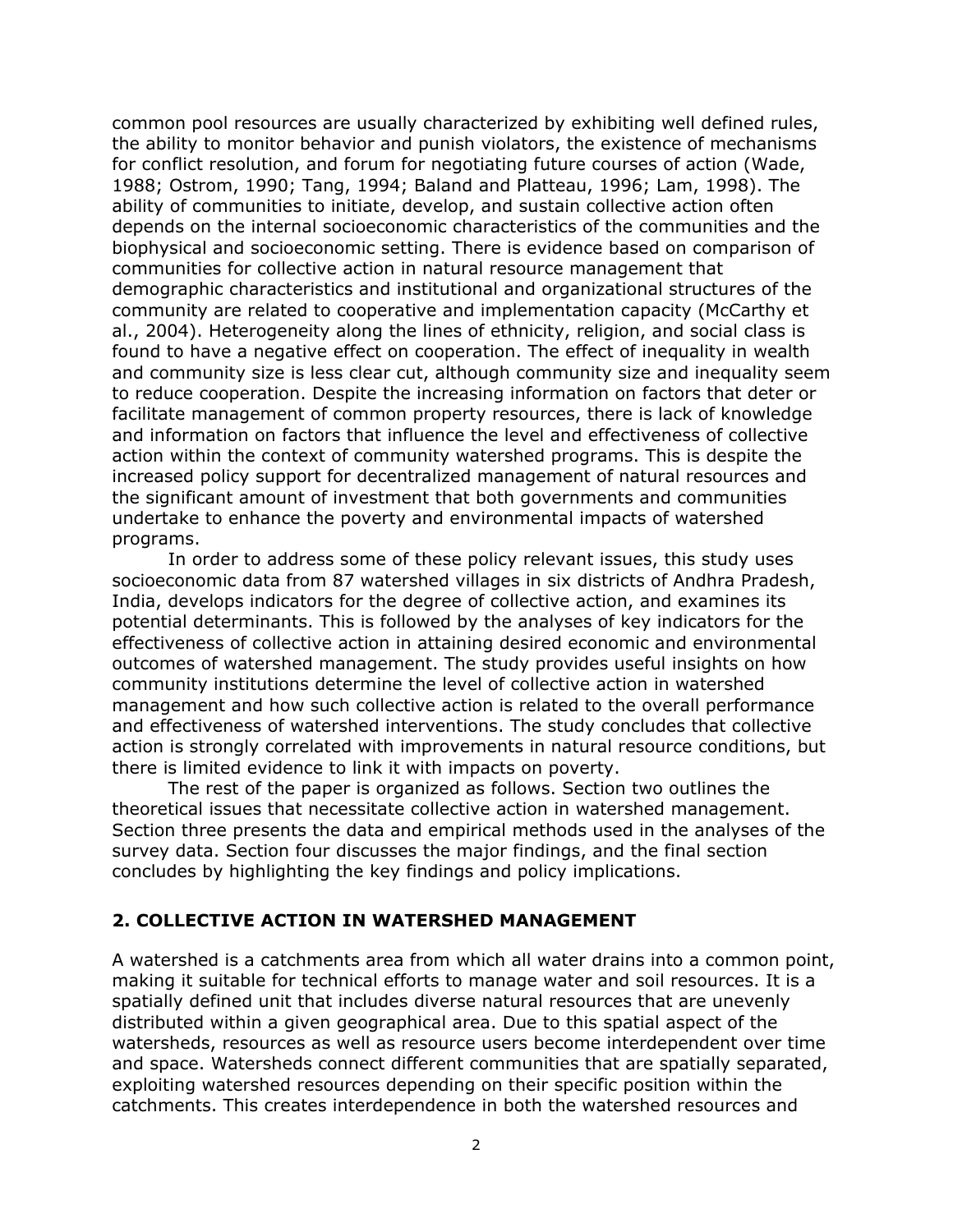user communities (for example, between those on the upper, middle, and lower reaches) where the actions of one group will influence the production and investment decisions of others (Swallow et al., 2002**)**. The actual size of the watershed depends on topographic and agro-climatic conditions and may range from few hundred to several thousand hectares. Thus, the effectiveness of watershed interventions depends on the ability to treat the entire hydrological landscape, not just a portion of it (Knox and Gupta, 2000; Johnson et al., 2002).

Some of the investment activities of watershed management include construction of check-dams for infiltrating surface water, terraces for soil and water conservation, and tree planting. The return to such investments is not often realized in a short period of time. The costs are incurred at the time of the investment while economic returns are often delayed and accrue in small quantities over a long period of time. Hence, the resource improving watershed interventions require a relatively larger planning horizon compared to short duration agricultural technologies like new varieties. Because of the problems of exclusion and the high initial costs, such projects that generate long term positive externalities are less likely to be undertaken by individual households, indicating the need for collective decisions among potential beneficiaries.

Watershed management also potentially provides livelihood support for socially complex and diverse groups with differing entitlements and rights of access and use of resources. Sustainable management of such resources requires institutional mechanisms for fostering cooperation and coordination of the resource use and investment decisions among diverse stakeholders in the community. Effective collective management depends on the level of existing community organizations and social capital to ensure equitable access and utilization of watershed resources.

For this study, we define collective action as decisions taken by a group to internalize negative externalities and/or to generate positive externalities in the use and management of watershed resources. We identify two main components of collective action needed for the effectiveness of watershed management interventions:

- *Enabling institutions:* This requires the development of rules and regulations for operation and management of the various common assets and structures including grazing lands, check-dams, agro-forestry, and soil and water conservation practices. These rules will also include establishment of mechanisms for conflict resolution, regulation of behavior, and agreed norms for sharing costs and benefits.
- *Organizational performance:* This involves the design and establishment of local mechanisms for coordination and implementation of watershed activities. This often calls for establishment of user groups, watershed committees and watershed associations, wherein the objectives and basic structure of authority and decision making are determined.

These institutional and organizational structures of the community are critical for conceptualizing the need for collective behavior and facilitating the proper planning, designing, and execution of specific actions taken by the community groups at various stages of implementing the watershed project, including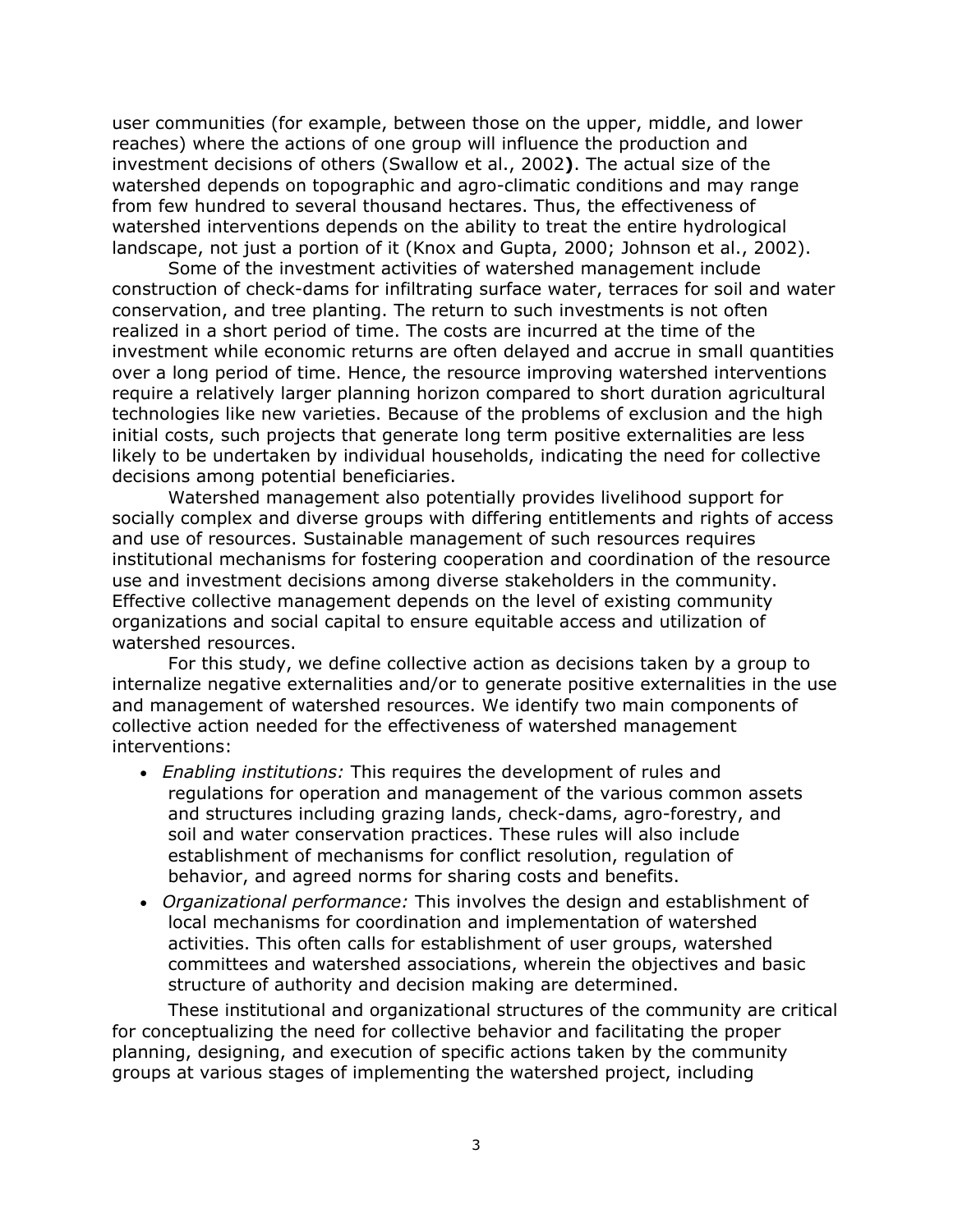mobilization and management of local and other resources, implementation of watershed activities, conflict resolutions, and maintenance of such investments. <sup>2</sup>

Setting up these arrangements is not without cost and may often require sensitizing and organizing widely dispersed resource users with diverging interests. However, these group activities can be used to capture the level of collective action in the community while the specific watershed outcomes can be measured using objectively verifiable investments like the number of check-dams, tube wells, tanks, and the like built or jointly maintained by the watershed communities. This can be complemented by other qualitative measures to characterize non-quantifiable economic and environmental benefits to the community attributable to the watershed development activities.

The level of collective action therefore defines the ability of the community to create operational frameworks to achieve the goals pursued by the community. Our empirical analyses focus on measuring the level of collective action in the community, using multiple indicators consistent with the different facets of collective action in watershed management. The selected indicators for the degree of collective action will have several dimensions spanning the two types of group actions described above. Hence, the different indicators are aggregated using statistical methods to develop indices for the level of collective action. Our dataset enables us to capture the critical elements of collective action in terms of the two categories: (a) enabling institutions and (b) participation and organizational performance. The selected indicators for each of the two categories representing the degree of collective action are discussed later.

Along with other factors hypothesized to influence the success of collective action, we investigate how the various facets of collective action determine the outcomes of collective action. An important initial outcome of collective action in watershed management is an improvement in the condition of soil, water, and other natural resources on both private and common lands. This first stage effect is captured by constructing an aggregate performance index for diverse outcomes defining changes in resource conditions and benefits derived from watershed management activities. In the second stage, collective action in watershed management is expected to improve the well-being of the community and the participants. This is the key driver of participation and private and community investments in watershed activities. In order to measure this effect, we use information solicited from communities on various indicators of poverty and welfare changes within the watershed. These changes are those that respondents consider to be primarily attributable or driven by the IWM interventions. We then test whether the level of collective action in fact is associated with these positive welfare changes within the community. The different indicators and indices are discussed in the next section.

1

 $2$  Whereas the underlying ability of the community to establish formal and informal institutions and organizational arrangements for achieving the goals of collective action would depend on the regional and national policy framework, our empirical analysis focuses on local level factors that affect the level and effectiveness of collective action in watershed management.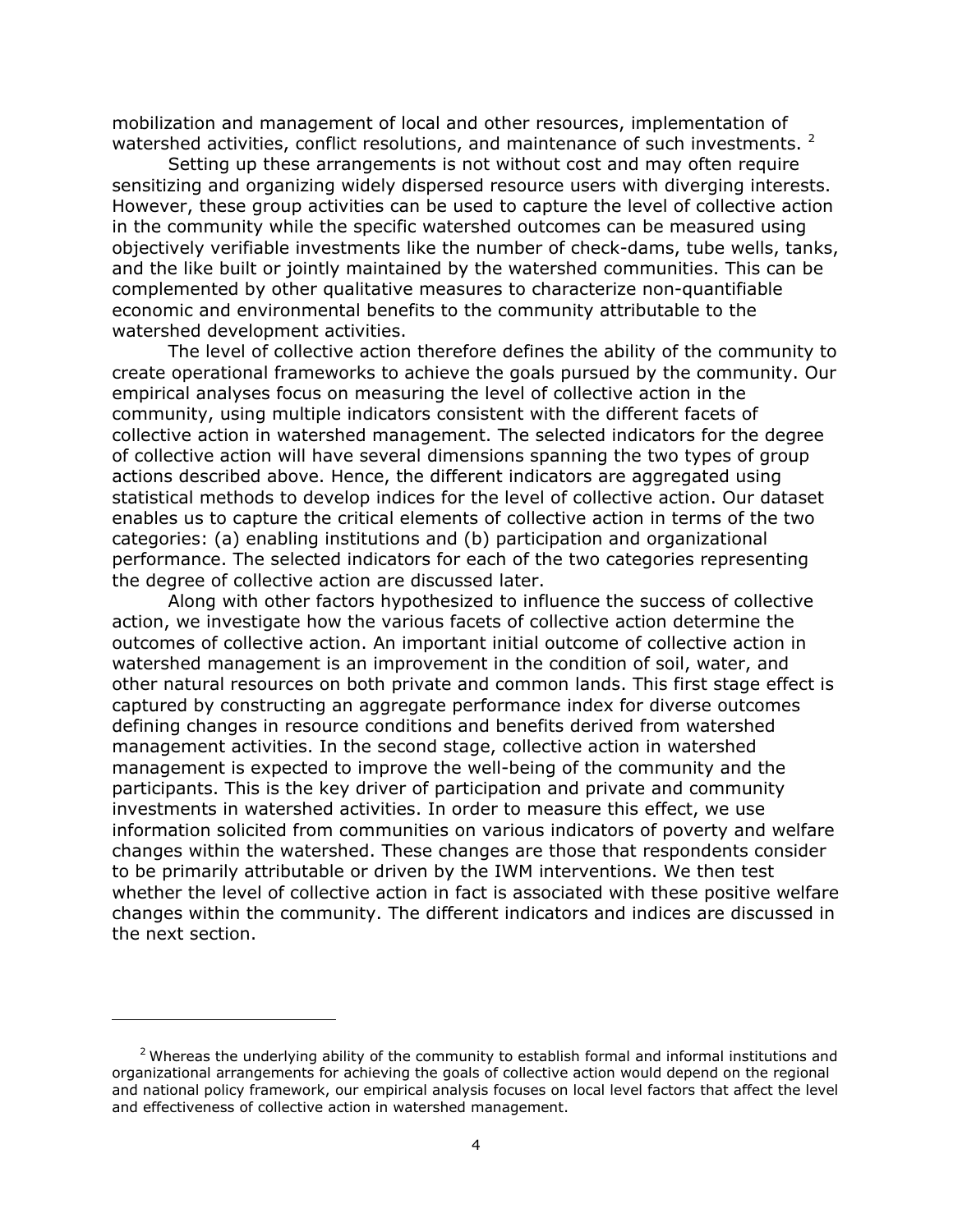#### **3. DATA AND EMPIRICAL METHODS**

#### **Data**

1

This study is based on a large survey carried out in 87 watershed villages from a stratified sample of six districts of Andhra Pradesh, India. Meta analysis of watershed impact in India identified water availability (using rainfall as a proxy) as a major determinant of the success of community watershed programs (Joshi et al., 2004a). In order to capture this effect, community watersheds were stratified into three categories on the basis of historical average rainfall: low rainfall (less than 600 mm), medium rainfall (600-900 mm), and high rainfall (more than 900 mm). Two districts were selected from each agro-climatic zone. A proportional random sample of 87 community watershed villages was selected from the six districts of the survey. In order to assess the degree of collective action and its effects on poverty and natural resource conditions, watersheds were sampled from a list of mature watersheds where major institutional arrangements for collective action and community development activities have been completed. This does not, however, preclude the fact that communities may continue to maintain or upgrade the joint investments made during the project phase.

Data were collected using standard data collection instruments at the community level from leaders, user groups, and key informants. The number of respondents in each watershed representing group leaders and selected ordinary members varied from 5-8 local residents (including at least one woman) as key informants.<sup>3</sup> The group interviews were conducted in a transparent but informal setting that allowed all respondents to express views as freely as possible and reach consensus on many debatable issues. The key informants often knew the troubled user groups and self-help groups, and this was further verified during discussions with user and self-help groups and their members. Since the survey was conducted after the projects have been completed, there was no cash at stake, making it easier for groups to be more open in expressing their governance and management problems. Data collected included a range of issues that characterized the village and the watershed groups including demographic data (number of households by ethnicity, land ownership), market access, commodity and resource prices, social services and investment in natural resource management, process and evolution of collective action, and various indicators of the level and effectiveness of collective action including distribution of economic and environmental benefits from watershed management activities. The summary statistics of selected variables is given in Table 1.

 $3$  The ordinary members as key informants were often suggested by a council of village elders based on their overall neutrality and knowledge of diverse local issues for watershed management.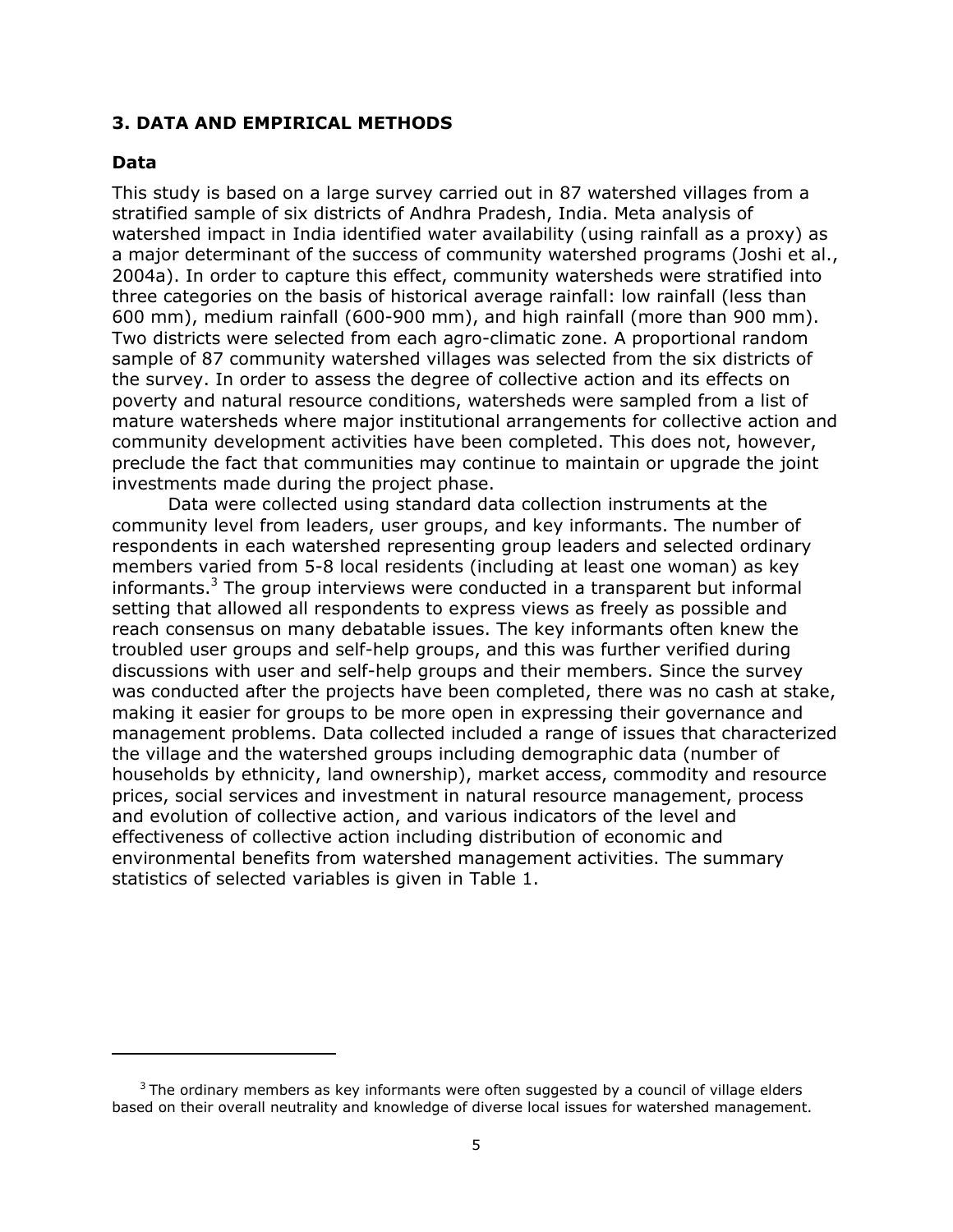| Variables                                             | Mean    | Std.<br>Dev. | Min   | Max          |
|-------------------------------------------------------|---------|--------------|-------|--------------|
| Household (hh) and social characteristics             |         |              |       |              |
| Total number of households                            | 380.89  | 270.18       | 76.00 | 1280.00      |
| Number of castes in village                           | 10.41   | 5.01         | 1.00  | 22.00        |
| Social (caste) diversity index                        | 0.49    | 0.17         | 0.00  | 0.73         |
| Share of forward caste                                | 0.15    | 0.18         | 0.0   | 0.87         |
| Share of backward caste                               | 0.44    | 0.26         | 0.0   | $\mathbf{1}$ |
| Share of scheduled caste                              | 0.25    | 0.18         | 0.0   | $\mathbf{1}$ |
| Share of scheduled tribe                              | 0.16    | 0.28         | 0.0   | $\mathbf{1}$ |
| Number of seasonal migrants before project            | 13.51   | 17.06        | 0.00  | 75.00        |
| Number of permanent migrants before project           | 4.38    | 7.31         | 0.00  | 52.00        |
| Share of marginal and landless                        | 0.32    | 0.20         | 0.00  | 0.97         |
| <b>Watershed project characteristics</b>              |         |              |       |              |
| Age of watershed project                              | 5.19    | 1.02         | 3.00  | 8.00         |
| Area of watershed village (acre)                      | 2603.38 | 1815.78      | 990.0 | 10380.0      |
| Project implementing agency (NGO=1)                   | 0.48    | 0.50         | 0.00  | 1.00         |
| <b>Assets</b>                                         |         |              |       |              |
| Percentage of hhs owning open wells before<br>project | 22.16   | 27.66        | 0.00  | 170          |
| Percentage of hhs owning open wells after project     | 20.05   | 25.75        | 0.00  | 170          |
| Percentage of hhs owning tube wells before<br>project | 14.81   | 19.98        | 0.00  | 83.00        |
| Percentage of hhs owning tube wells after project     | 21.72   | 22.88        | 0.00  | 95.00        |
| Cattle owner households before project (%)            | 55.00   | 18.01        | 20.00 | 100.00       |
| <b>Infrastructure and markets</b>                     |         |              |       |              |
| Distance to nearest market (km)                       | 14.83   | 11.81        | 3.00  | 70.00        |
| Distance to mandal (km)                               | 10.83   | 8.78         | 1.00  | 71.00        |
| Distance to Hyderabad (km)                            | 225.67  | 119.08       | 30.00 | 422.00       |
| Quality of road to village (1=poor to 4=very<br>(good | 2.95    | 0.43         | 1.00  | 4.00         |
| Highest school standard in village                    | 6.62    | 2.23         | 0.00  | 10.00        |
| Number of schools in village                          | 1.49    | 0.93         | 1.00  | 5.00         |
| Number of clinics                                     | 0.44    | 0.80         | 0.00  | 4.00         |
| Number of phones per hh before project                | 0.02    | 0.03         | 0.00  | 0.18         |
| Number of phones per hh after project                 | 0.07    | 0.09         | 0.00  | 0.59         |
| Percentage of hhs with electricity before project     | 54.06   | 29.92        | 7.15  | 100.00       |
| Percentage of hhs with electricity after project      | 65.86   | 35.54        | 8.16  | 100.00       |
| <b>Biophysical conditions</b>                         |         |              |       |              |
| Medium rainfall zone (dummy)                          | 0.36    | 0.48         | 0.00  | 1.00         |

# **Table 1. Summary statistics of selected variables in the sample (n=87 watersheds)**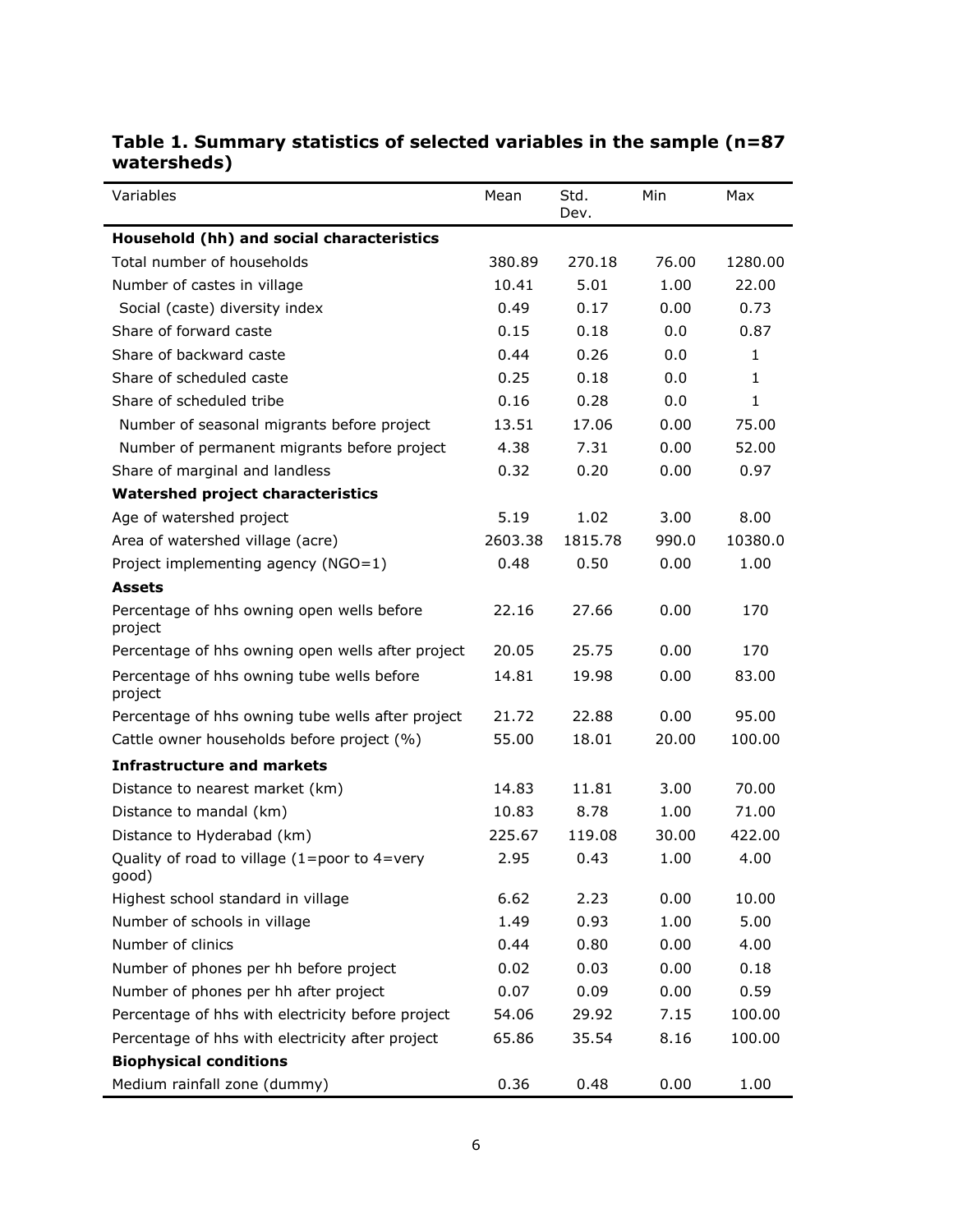| High rainfall zone (dummy)                       | 0.32 | 0.47 | 0.00 | 1.00 |
|--------------------------------------------------|------|------|------|------|
| Share of cultivated area rain-fed                | 0.89 | 0.13 | 0.35 | 1.00 |
| Share of total area degraded                     | 0.01 | 0.01 | 0.00 | 0.06 |
| Share of CPR and forest area                     | 0.10 | 0.14 | 0.00 | 0.67 |
| Leadership and conflict management               |      |      |      |      |
| Acceptability of leader ( $yes=1$ )              | 0.90 | 0.31 | 0.00 | 1.00 |
| Popularity of leader $(1 = low to 3 = high)$     | 2.07 | 0.33 | 1.00 | 3.00 |
| Leadership problem $(1 = low to 5 = high)$       | 1.91 | 0.39 | 1.00 | 3.00 |
| Problems in transparency of using funds (5=high) | 2.44 | 0.60 | 1.00 | 4.00 |
| Problems in conflict management $(1 = low to$    |      |      |      |      |
| $5 = high$                                       | 2.43 | 0.74 | 1.00 | 5.00 |
| Read previous minutes at each meeting (yes=1)    | 0.61 | 0.49 | 0.00 | 1.00 |
| Share information widely ( $yes=1$ )             | 0.25 | 0.44 | 0.00 | 1.00 |
| Preferred employment for women (yes=1)           | 0.03 | 0.18 | 0.00 | 1.00 |

## **Empirical methods**

Several variables are identified to capture the degree and success of collective action in watershed management. However, the large number of indicators for the level and success of collective action can be reduced, using statistical data reduction methods, to a few indices that capture most of the information in these variables. We employ factor analysis to develop an aggregate index of the degree and success of collective action specific to each watershed community and to identify the relative importance of the selected indicators. Factor analysis allows clustering of variables on the basis of mutual correlations and a grouping of variables based on their similarities. The higher the loading of a variable, the more influence it has on the formation of the factor scores and vice versa. This is followed by regression analyses to identify the determinants of level and success of collective action in watershed management. The advantage of using factor score is that the new variables are not correlated and the problem of multicollinearity is avoided (Sharma, 1996:79-81). The resulting factor structure represents a distinct construct that can be meaningfully interpreted (Sharma, 1996:119). The ability to interpret and assign some meaning to the factors acts as an extremely important criterion in determining the final number of factors to extract (Frankfort-Nachmias and Nachmias, 1996).

#### *Level of collective action*

We consider two sets of variables that capture the level of collective action in watershed management activities: (a) enabling institutions and (b) participation and organizational performance. Development of institutions for defining and regulating individual behavior and shaping expectations is a critical first step and enabling condition for community watershed management. This is an important indicator of collective action in terms of creating the enabling conditions for community management. We use several proxy variables to capture the level of collective action in terms of establishing the ground rules for co-operation, including rules designed and adopted by the watershed community to address the different dimensions of collective natural resource management, the percentage of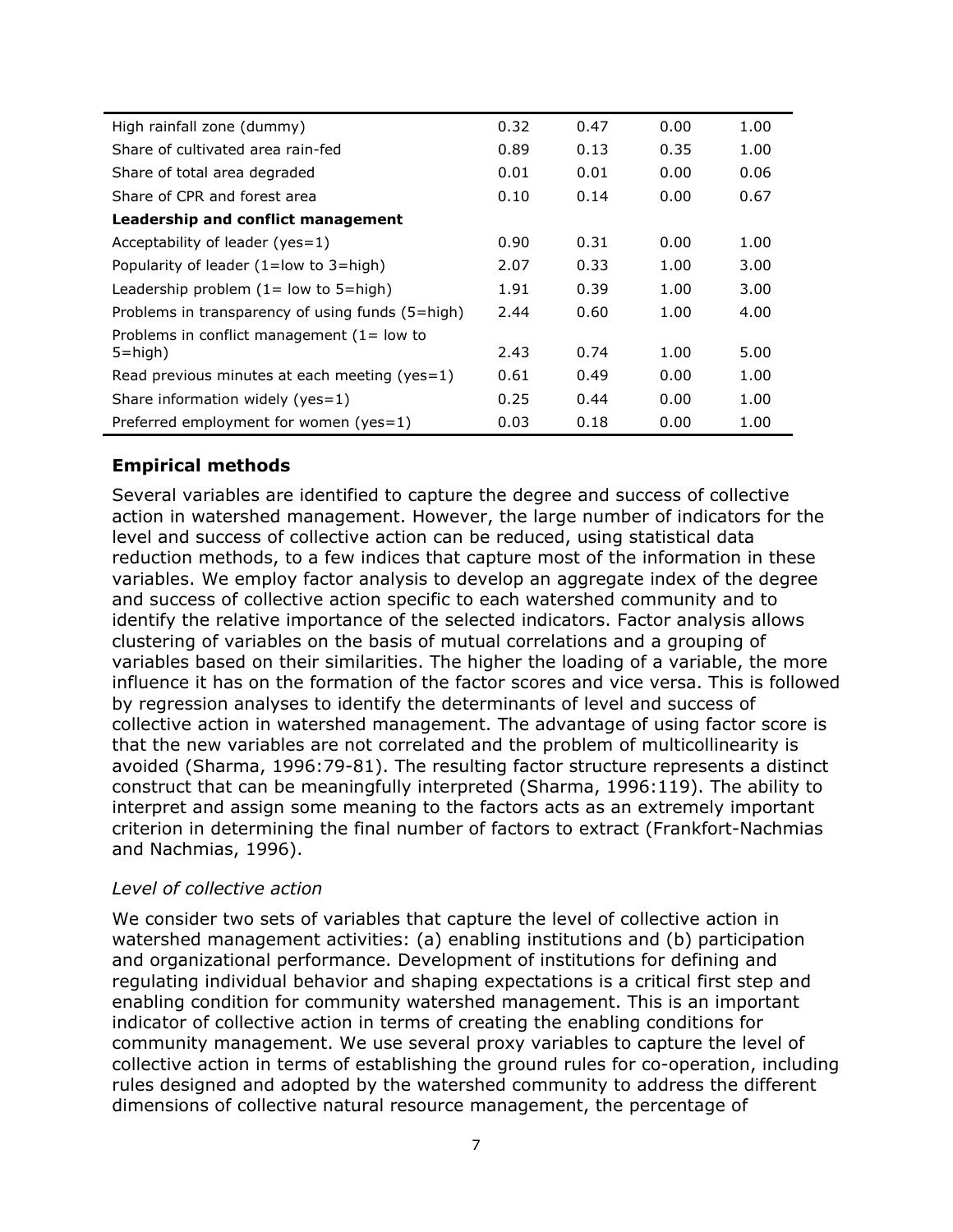watershed association (WA) members respecting rules for cash contribution, and the percentage of WA members respecting rules for labor contribution. Participation of households in various joint community activities including attendance of meetings and fund-raising events is also decisive for the level of collective action. Community members show their commitment to collective principles through their labor and cash contributions, which can be considered as key indicators for the degree of collective action in a given community. In this category we included average amount of cash contributions per household, community's share of cash contribution, labor contributions, average amount of maintenance funds contributed per household and the number of households contributing to the maintenance fund. To indicate organizational performance, we use the proportion of smoothly running user groups (UGs), proportion of smoothly running self help groups (SHGs), number of watershed committee (WC) meetings per year, percentage of members attending WC meetings, and watershed association (WA) meetings per year. These variables capture the broader dimensions of the level or degree of collective action in community watershed management.

#### *Success of collective action*

We use a mix of quantitative and qualitative indicators to measure the effectiveness or success of collective action in watershed management in terms of achieving various community objectives. In the first instance, we capture the outcomes of collective action in undertaking natural resource improving investments. We identify eight different variables as indicators for the community's achievements in improving the natural resource base in the watershed. These include the total number of improved or well-managed communal tube (drill) wells, open wells, check-dams, ponds, tanks, area of community forests, and share of communal and private land treated with collective conservation practices. In the second level of the analysis, we identify certain indicators that measure the changes in the level of asset endowments or poverty profiles in the surveyed communities. We use seven indicators to capture these changes including increases in the number of households owning livestock and land, self-sufficient in food staples, overall food security, income growth to escape poverty as well as the reduction in the number of households involved in seasonal and permanent out-migration.

#### *Econometric estimation*

In both cases, the indices that are obtained from the factor analyses are investigated further to identify their key determinants using regression analyses. The first set of equations estimated examines the likely determinants of the variation in the degree of collective action across the surveyed watershed communities. The parameters for the determinants of the levels of collective action are estimated using ordinary least squares (OLS). The following general equation is estimated.

$$
(1) \qquad CA-Index = \beta'X + \varepsilon
$$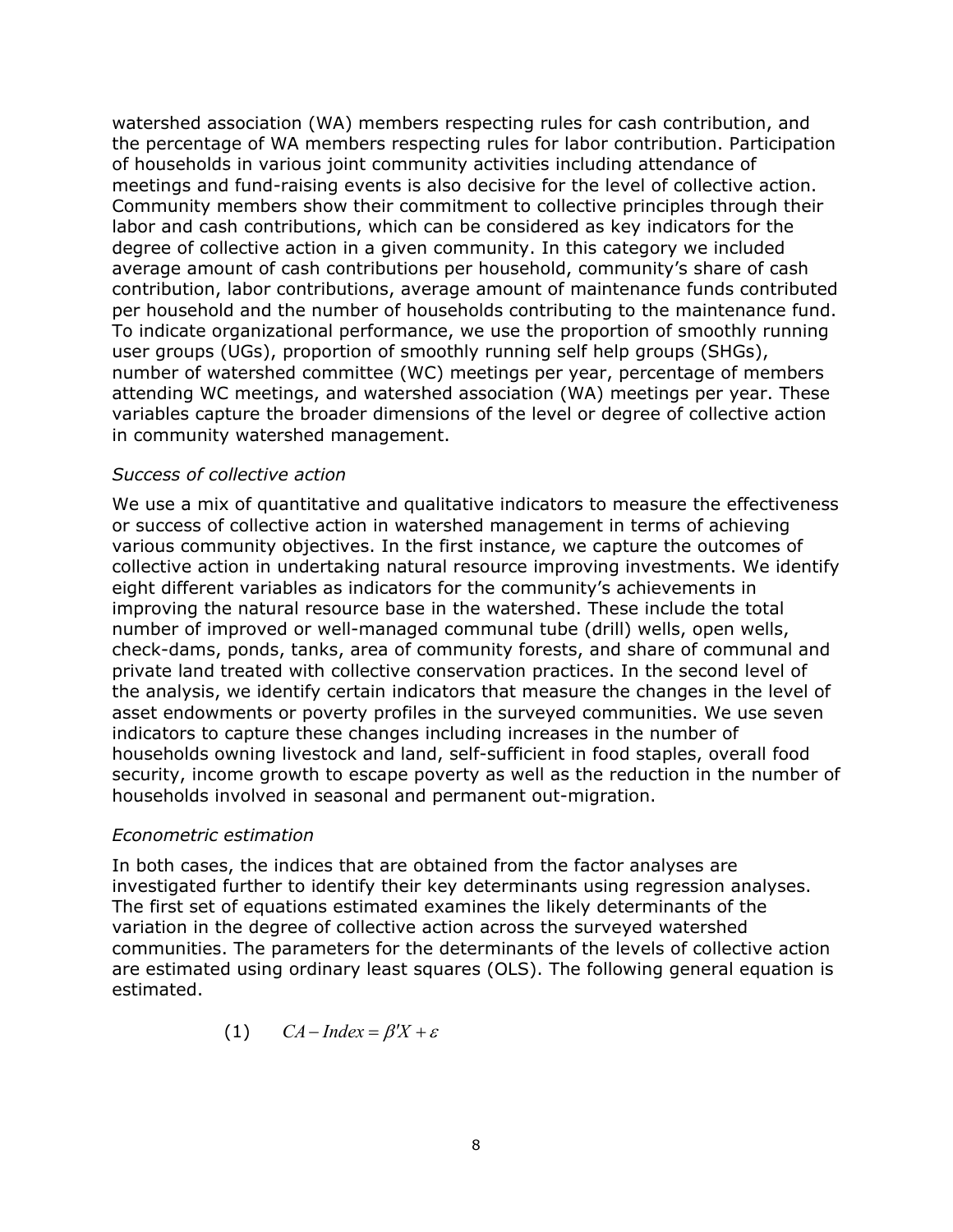where CA-Index is a measure of the level of collective action, *X* is a vector of exogenous explanatory variables,  $\beta$  is parameters to be estimated, and  $\epsilon$  is an error term that is normally distributed with zero mean and variance  $\sigma^2$ .

The second set of equations estimated attempts to identify the variables that affect the performance or effectiveness of watershed activities. Along with several community characteristics and biophysical and socioeconomic factors, we particularly test whether the indices measuring the degree of collective action identified above will have any effect on the two indices measuring the success or effectiveness of community watershed investments. This helps to assess whether collective action expressed through joint watershed investments has generated joint public goods that offer benefits and create incentives for conservation of community watersheds. The following generic equation is used for estimation of the performance of collective action:

(2)  $Perf$  *-index* =  $\beta'_1X_1 + \beta_2X_2 + \varepsilon$ 

where Perf-index is the dependent variable measuring the index of the performance of collective action,  $X_1$  is a vector of exogenous regressors,  $X_2$  is a vector of indices of collective action used to capture the enabling institutions and organizational performance,  $\beta$ s are estimated parameters, and  $\varepsilon$  is an error term

that is normally distributed with zero mean and variance  $\sigma^2$ .

Using OLS for estimation of the performance of collective action may, however, lead to inconsistent estimates if unobserved variables affect both the level of collective action and the performance of collective action, leading to endogeneity bias (Wooldridge, 2002). In order to test this effect, we first estimate the full regression model for the performance equations and test for joint significance of selected variables. Those variables that were found to be jointly insignificant were then excluded from the performance regressions, and some of them are used as instruments for estimating the potentially endogenous variables (indices of the level of collective action). We also test for the validity of the instruments using standard tests for over-identifying restrictions (Baum et al., 2003) and use the Hausman test (Hausman, 1978) to evaluate the consistency of OLS compared to the two-stage instrumental variables approach. The analysis is undertaken using the IVREG2 procedure in STATA Version 10 (Baum et al., 2007).

#### **4. RESULTS AND DISCUSSION**

#### **Socioeconomic characteristics of communities**

Socioeconomic characteristics of the 87 sample watershed communities are given in Table 1 to facilitate a better understanding of the context. As indicated earlier, the watershed communities are chosen to represent the three rainfall zones: low, medium, and high. The sample watersheds are chosen from these three zones and evenly distributed among the zones. About 48 percent of the watersheds are implemented by various non-governmental organizations (NGOs) working with the communities. While previous studies indicate that projects implemented by NGOs were generally more successful (Kerr, 2001), the second-generation watershed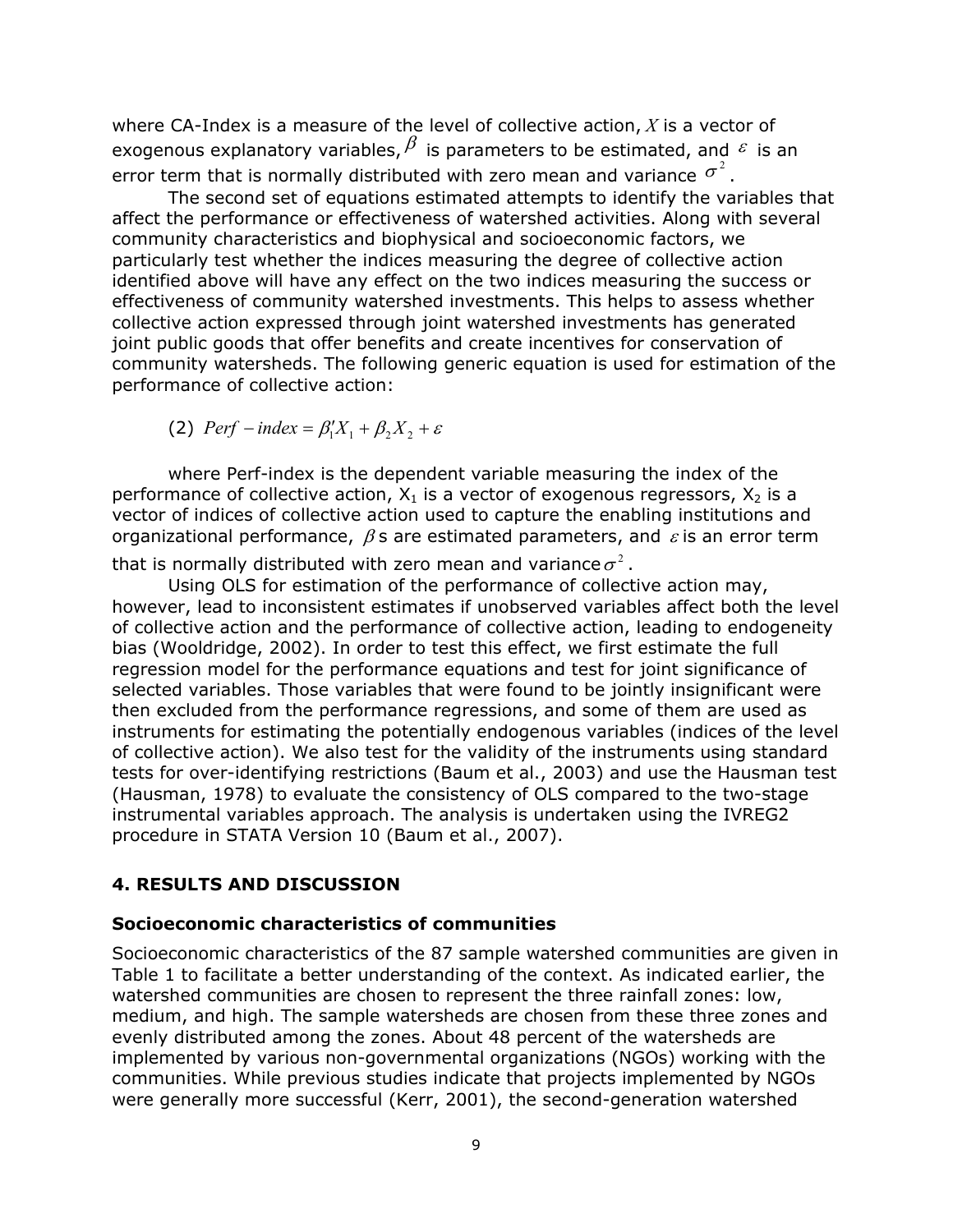programs implemented by government agencies also pursued participatory approaches. Some NGOs also lack capacity and/or reputation for mobilizing local communities and managing available project funds. The implementing agency (PIA) is not therefore expected to have any significant effect on the effectiveness of watershed projects included in this study. The important roles of the PIA are to facilitate community organization and training, motivate the formulation of local rules for collective action and resource mobilization, and design and facilitate implementation of development plans for the watershed. The projects were funded by various governmental (e.g., Drought Prone Area Program (DPAP), Desert Development Program (DDP), Integrated Watershed Development Projects (IWDP)) facilitated through national and state governments and non-governmental organizations.

Since the survey included only completed watersheds, the average duration of watershed projects is about 5.16 years. The average size of the communities varied both in terms of the size of the community members and the geographical areas covered. The average size of the groups is about 380 households but varied between 76 and 1280 households. The average size of the watershed villages is about 2600 acres (1054 hectares), but this ranged between 400 and 4200 ha showing wide disparities in the geographical areas covered by the projects. As is typical of rural India, the communities are composed of diverse social groups representing different castes. The number of social groups varied between 5 and 22 castes with an average number of 10 castes. Using the conventional caste classification systems used in India, about 15 percent of the villagers belonged to the forward, 44 percent to the backward, 25 percent to the scheduled castes, and the remaining 16 percent to the scheduled tribes.

The communities also varied in terms of infrastructure and market access variables. The distance to the nearest market varied between 3 and 70 km with an average of about 15 km. The distance to the State capital, Hyderabad, varied from 30 to over 420 km, with an average of 119 km. Similarly, the quality of the roads to the village varied significantly from good to very bad condition. The proportion of households owning certain assets like tube wells, livestock, etc and having access to electricity and telephones also varied among the surveyed villages. On average, there are 1.5 schools and 0.44 clinics in these watershed communities. About 55 percent of the households own cattle. Data was also collected on how asset ownership and access to social infrastructure varied before and after the project. For example, ownership of tube wells increased from about 15 percent before the project to about 22 percent after the project. However, the number of phones per household changed from 0.02 to 0.07, and the share of households with access to electricity grew from 54 percent to about 66 percent. These factors are taken into account in evaluating the likely determinants and impacts of collective action on watershed management.

#### **Indicators for level of collective action**

In this section, we discuss the results from analyses of indicators for collective action. As a preliminary validation step for the selected indicators, a simple pairwise correlation between the 13 indicators is conducted (Table 2). The pair-wise correlations are significant at 10 percent for most of the variables and hence validate the use of factor analysis. The result of the factor analysis gives two useful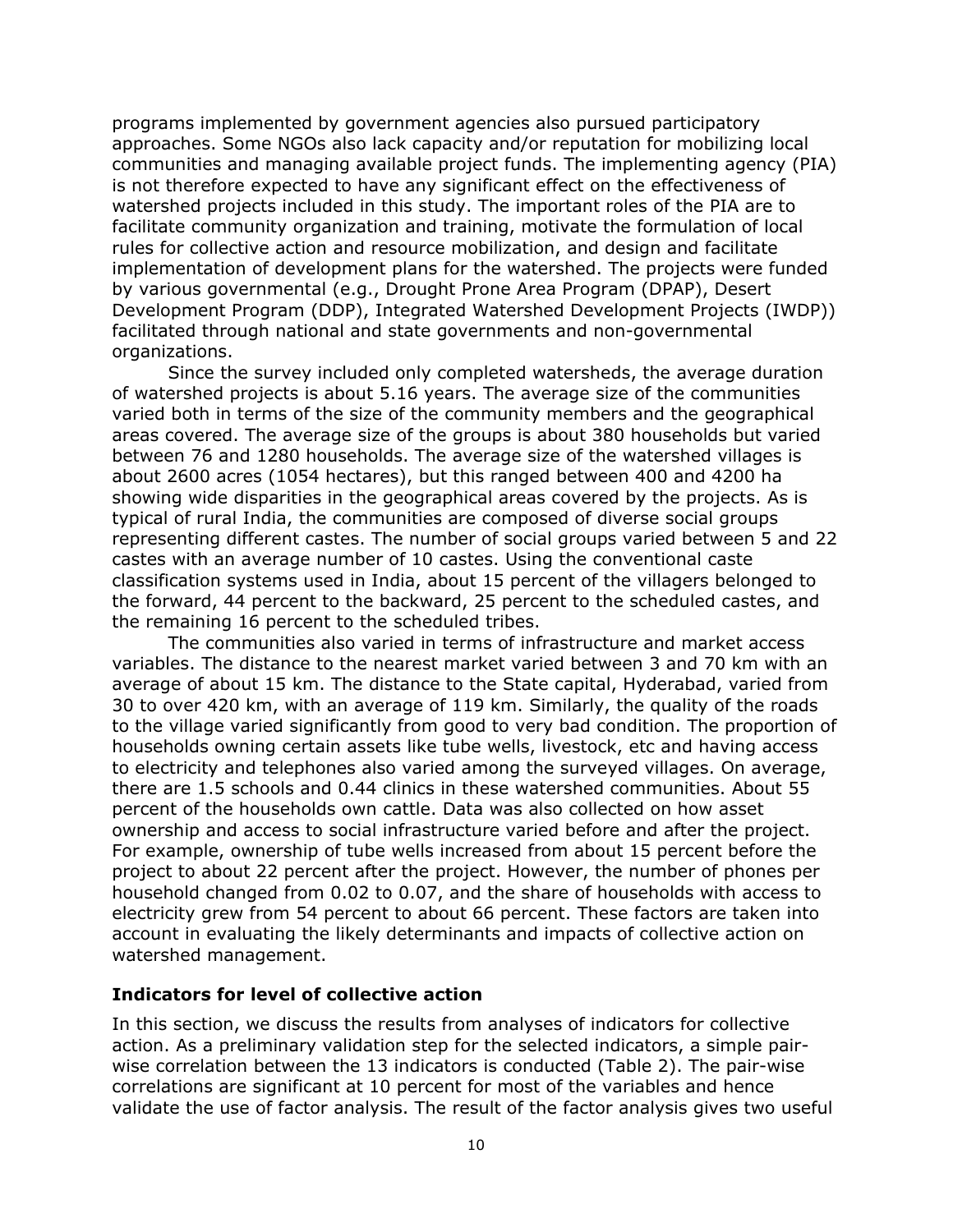factors with Eigen values greater than one, and we present the scoring coefficients for these factors in Table 3.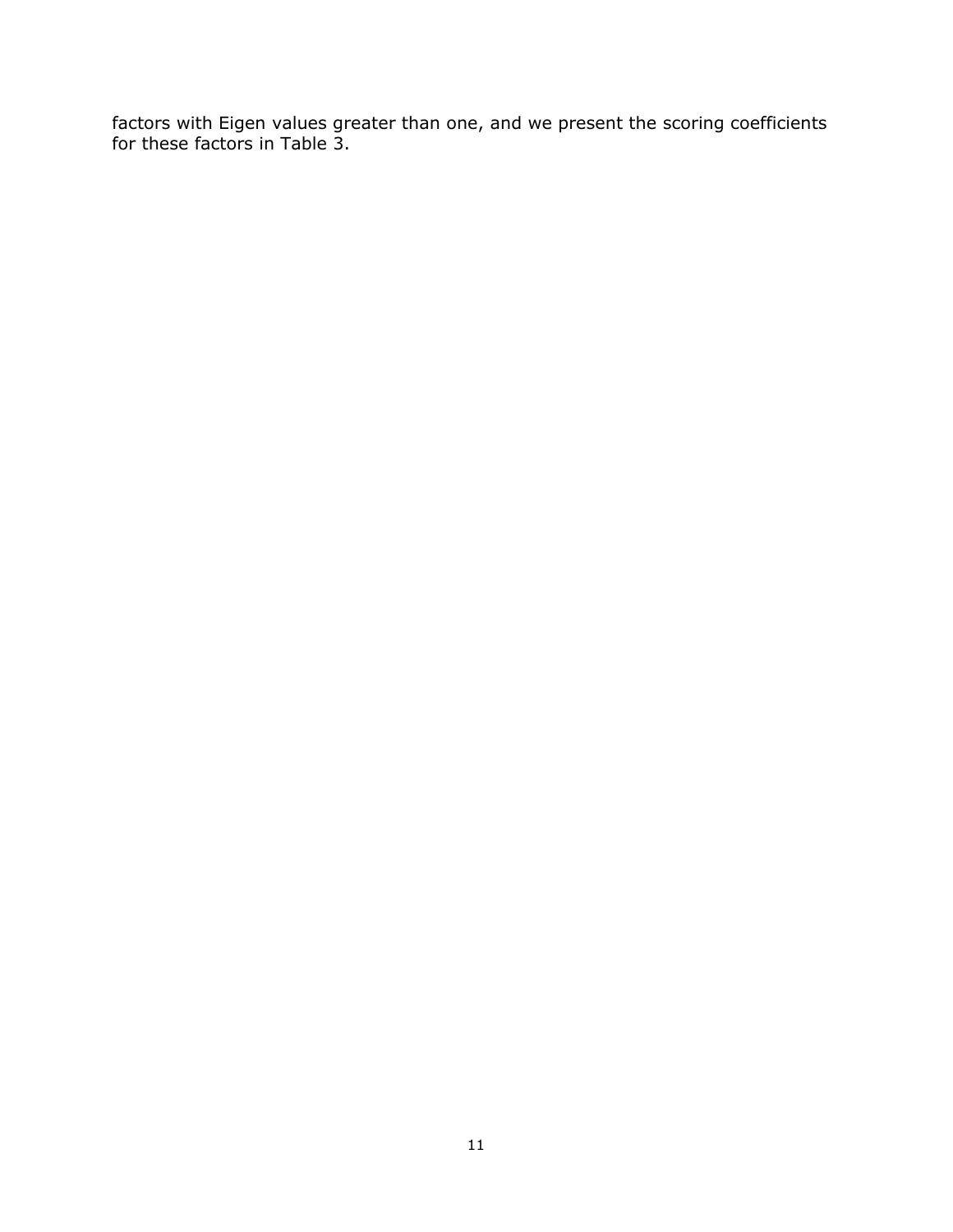



development investment

toward investment fund

maintenance funds

fund

meetings

rules for cash contribution

rules for labor contribution

(bylaws)

The scoring coefficients for the first factor are relatively high for variables related to local institutions (rules and bylaws) defining the rules of the game and shaping expectations of the participants. The scoring coefficients are particularly higher for the bylaws developed to strengthen local institutions of collective action, to address the specific uses and management of diverse resource types (community woodlots, check-dams, grazing, and so on) in the watershed, and the share of community members respecting the different rules, especially those related to cash and labor contributions. The first factor therefore is considered to capture the effect of 'enabling institutions' for community collective action and participation. We call this the internal institutional capacity (IIC—see Figure 1) of the community. The second factor gets most of its loadings from variables that show the degree of household participation in collective activities and their contributions towards watershed activities. These include both cash and labor contributions for project activities and for sustainability of project investments during the post-project period. Accordingly, we consider this factor to capture mainly the effect of participation and organizational performance that may be called internal mobilization capacity (IMC—see Figure 2) of the community.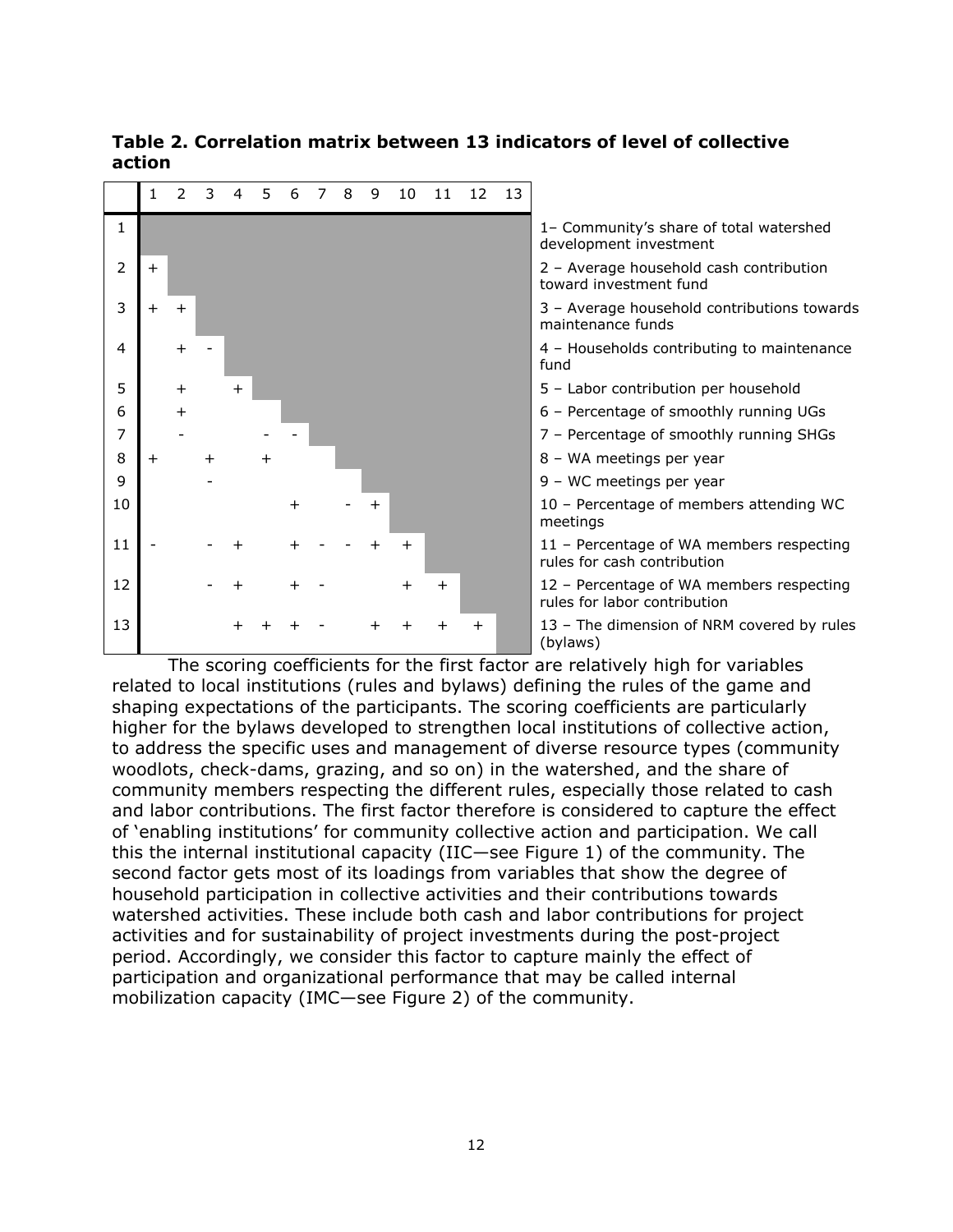| <b>Variables</b>                                                        | Institutional<br>Capacity | Mobilization<br>Capacity |
|-------------------------------------------------------------------------|---------------------------|--------------------------|
| Community's share of cash contribution                                  | $-0.02951$                | 0.10651                  |
| Per capita cash contribution                                            | 0.11568                   | 0.46995                  |
| Cash contributions per household towards post-project<br>sustainability | $-0.08321$                | 0.14667                  |
| Households contributing to investment maintenance fund                  | 0.13313                   | 0.13412                  |
| Labor contribution per household                                        | 0.02274                   | 0.21983                  |
| Percentage of smoothly running UGs                                      | 0.14548                   | $-0.03217$               |
| Percentage of smoothly running SHGs                                     | $-0.06003$                | $-0.07277$               |
| WA meetings per year                                                    | $-0.01354$                | 0.17142                  |
| WC meetings per year                                                    | 0.03762                   | $-0.04319$               |
| Percentage of members attending WC meetings                             | 0.11389                   | $-0.12508$               |
| Percentage of WA members respecting rules for cash contribution         | 0.22828                   | $-0.14813$               |
| Percentage of WA members respecting rules for labor<br>contribution     | 0.24391                   | $-0.03521$               |
| Dimension of institutions and NRM covered by bylaws                     | 0.27820                   | 0.04326                  |
| Eigen values                                                            | 2.85                      | 1.46                     |

#### **Table 3. Scoring coefficients for two retained factors for level of collective action**

The factor analysis therefore provides two indices, capturing internal institutional capacity and internal mobilization capacity. In order to see the degree of variation across watershed communities in terms of these two measures of collective action, we plot these indices in Figures 1 and 2. These results show that watersheds vary significantly in terms of the degree of observed collective action, but the distributions for the two indices are quite different. Whereas the IIC shows that about 55 percent have values above zero (skewed to the right), the scores for IMC show that more than 60 percent of the watersheds have values below zero (skewed to the left). While the individual scores are difficult to interpret on their own, their relative values can shed light on the relative position of any given watershed community on the scale of the degree of collective action. Both indices show that watersheds with significantly higher scores (e.g.,  $>1.0$ ) are relatively fewer. The majority of the watersheds (about 60 percent) have values close to zero or slightly higher  $(\pm 0.5)$ . About 8-10 percent of the sample watersheds have higher scores on both indices  $(>1.0)$ . This clearly indicates that the level of active collective action in terms of establishing and enforcing collective rules and mobilizing community resources for joint investments is generally low in many of the watersheds. This is consistent with similar findings of low levels of effective community participation in watershed programs across India (Joshi et al., 2004b; Reddy et al., 2004a).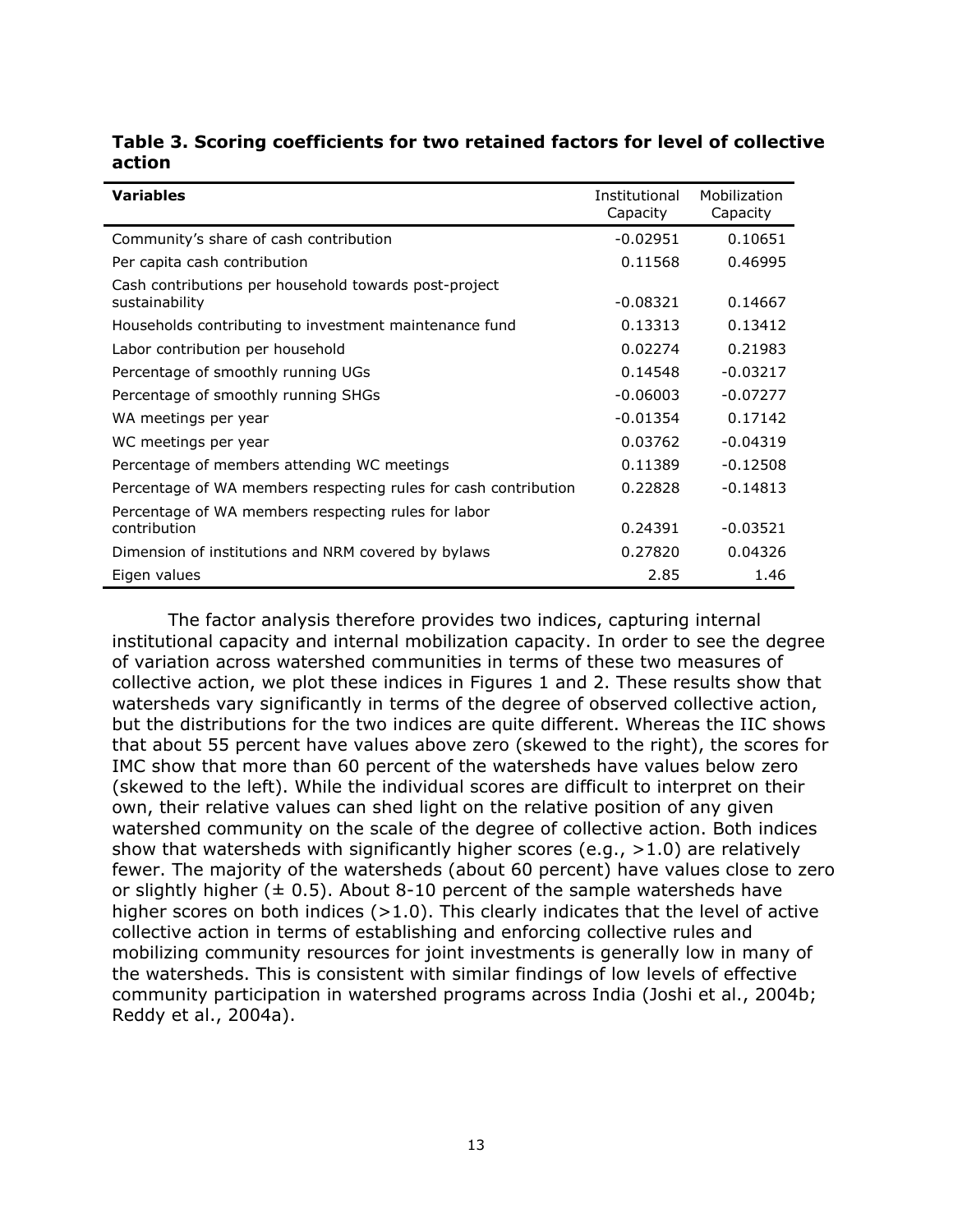

**Figure 1. Percentage distribution of index of institutional capacity (IIC)**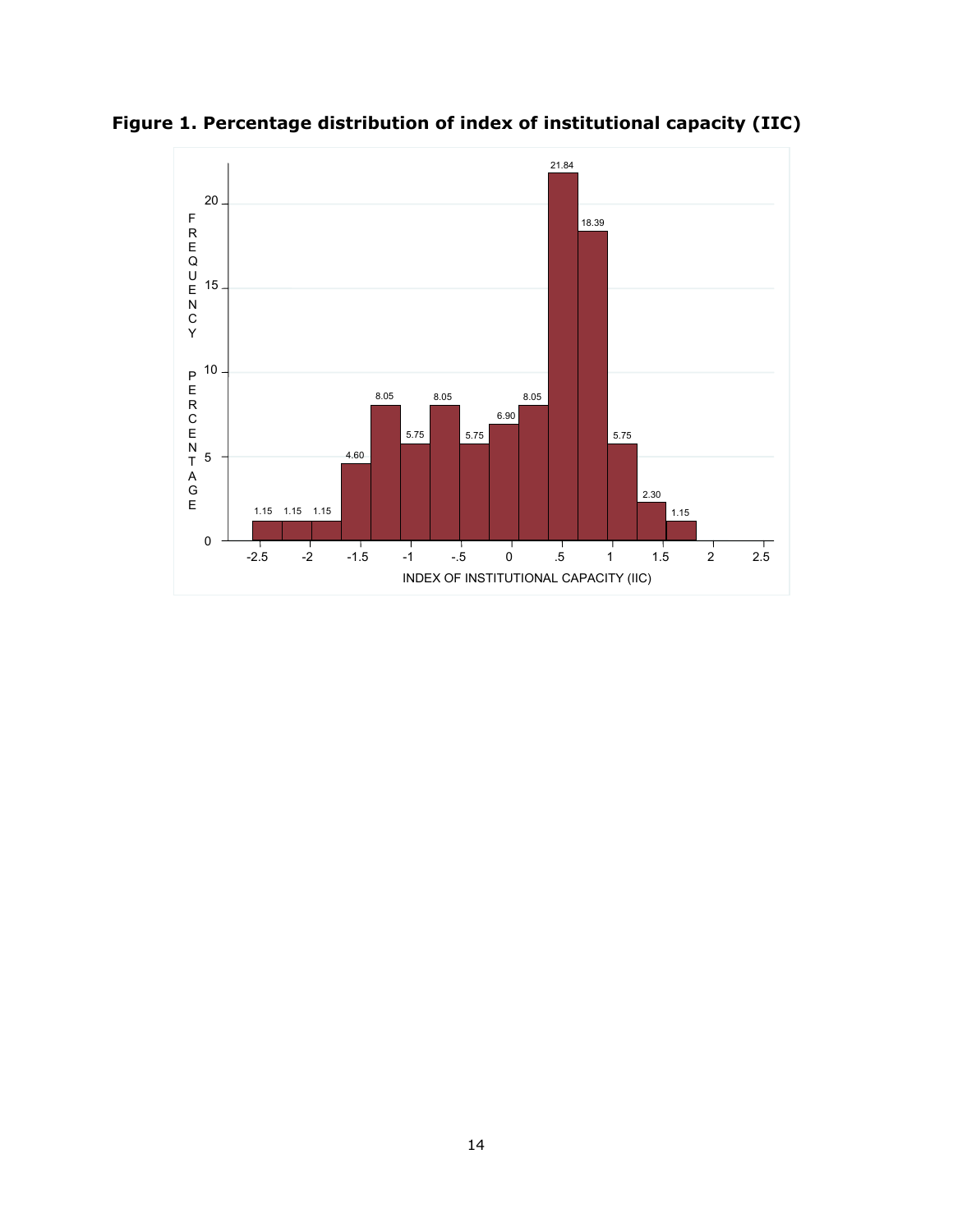

**Figure 2. Percentage distribution of index of mobilization capacity (IMC)**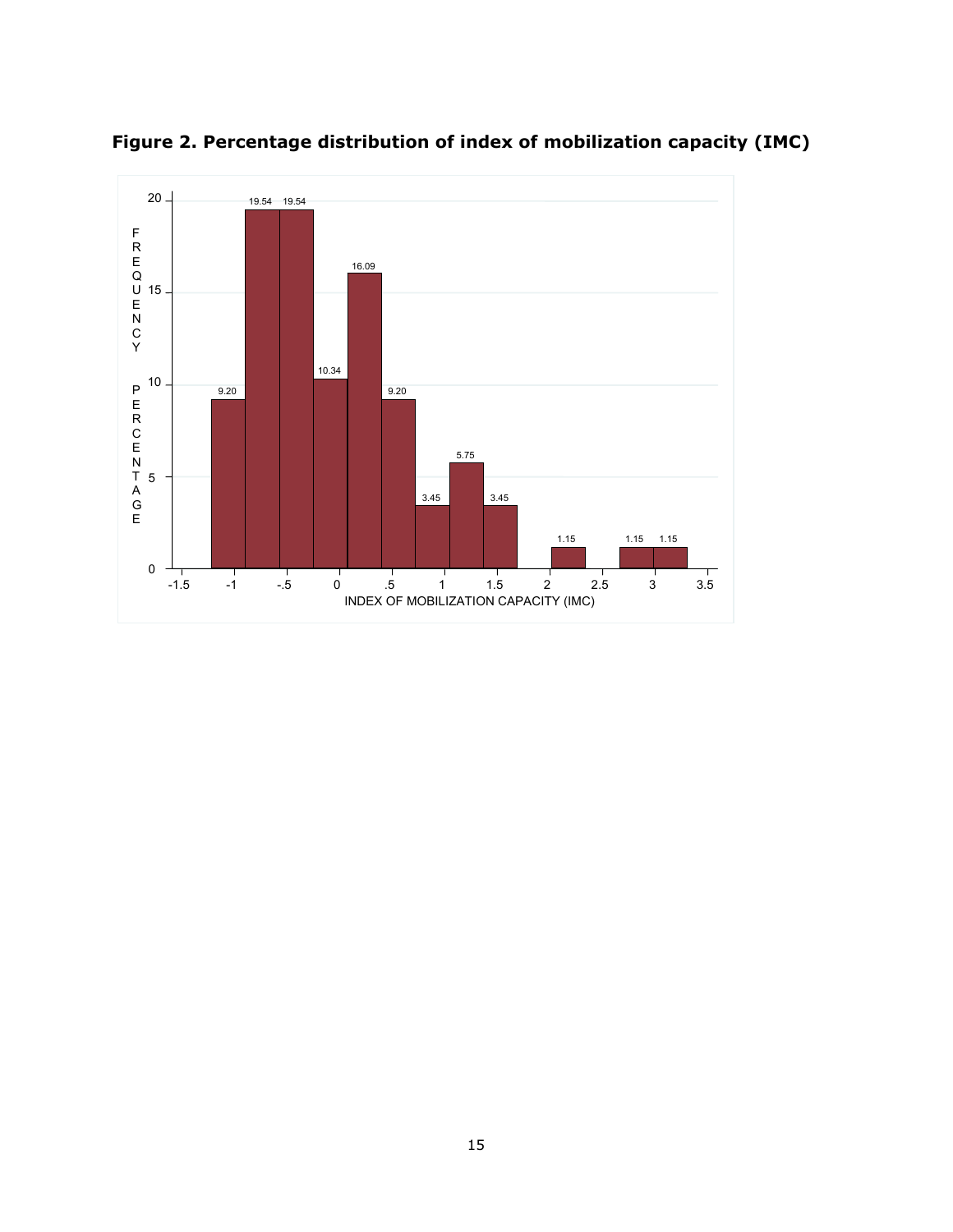| <b>Variables</b>                                           | <b>Coefficients</b> | Std. Err. | t-statistics | <b>P-Value</b> |
|------------------------------------------------------------|---------------------|-----------|--------------|----------------|
| Project implementing agency (NGO=1)                        | 0.005               | 0.217     | 0.02         | 0.983          |
| Age of watershed                                           | $-0.082$            | 0.110     | $-0.74$      | 0.460          |
| Village area (acre)                                        | $-0.001$            | 0.001     | $-2.17**$    | 0.034          |
| Medium rainfall dummy                                      | 0.483               | 0.477     | 1.01         | 0.315          |
| High rainfall zone dummy                                   | 0.720               | 0.285     | $2.53**$     | 0.014          |
| Distance to Hyderabad                                      | 0.002               | 0.002     | 1.07         | 0.287          |
| Distance to mandal                                         | $-0.020$            | 0.011     | $-1.83*$     | 0.072          |
| Distance to market                                         | 0.025               | 0.008     | $2.97***$    | 0.004          |
| Number of households                                       | $-0.005$            | 0.002     | $-3.03***$   | 0.004          |
| Square of number of households                             | 0.001               | 0.001     | $3.05***$    | 0.003          |
| Number of castes                                           | 0.092               | 0.033     | $2.79***$    | 0.007          |
| Caste heterogeneity index                                  | $-0.557$            | 0.623     | $-0.89$      | 0.375          |
| Proportion of marginal & landless households <sup>a</sup>  | $-0.105$            | 0.562     | $-0.19$      | 0.852          |
| Number of seasonally migrating households <sup>a</sup>     | 0.004               | 0.006     | 0.66         | 0.514          |
| Number of permanently migrating<br>households <sup>a</sup> | $-0.016$            | 0.013     | $-1.22$      | 0.226          |
| Highest school standard                                    | $-0.044$            | 0.058     | $-0.75$      | 0.456          |
| Number of schools                                          | $-0.189$            | 0.143     | $-1.32$      | 0.191          |
| Households with phones <sup>a</sup>                        | 0.010               | 0.006     | $1.69*$      | 0.096          |
| Households with electricity <sup>a</sup>                   | $-0.002$            | 0.001     | $-2.03**$    | 0.047          |
| Transparency of funding                                    | 0.198               | 0.174     | 1.14         | 0.258          |
| Leader's acceptability                                     | 0.572               | 0.375     | 1.53         | 0.132          |
| Information dissemination                                  | 0.219               | 0.255     | 0.86         | 0.394          |
| Preference for female employment                           | 0.897               | 0.463     | 1.94*        | 0.058          |
| Proportion of waste land                                   | $-36.491$           | 21.369    | $-1.71*$     | 0.093          |
| Proportion of rain-fed land                                | $-0.265$            | 0.873     | $-0.3$       | 0.762          |
| Proportion of CPR and forest                               | $-0.824$            | 0.753     | $-1.1$       | 0.278          |
| Constant                                                   | 0.609               | 1.723     | 0.35         | 0.725          |
| Number of observations                                     | 84                  |           |              |                |
| $R^2$                                                      | 0.60                |           |              |                |

**Table 4. Regression results for index of institutional capacity (IIC)4**

<sup>a</sup> Refers to before project conditions.

l

 $4$  \*, \*\*, \*\*\* signify significance at 10 percent, 5 percent and 1 percent level, respectively.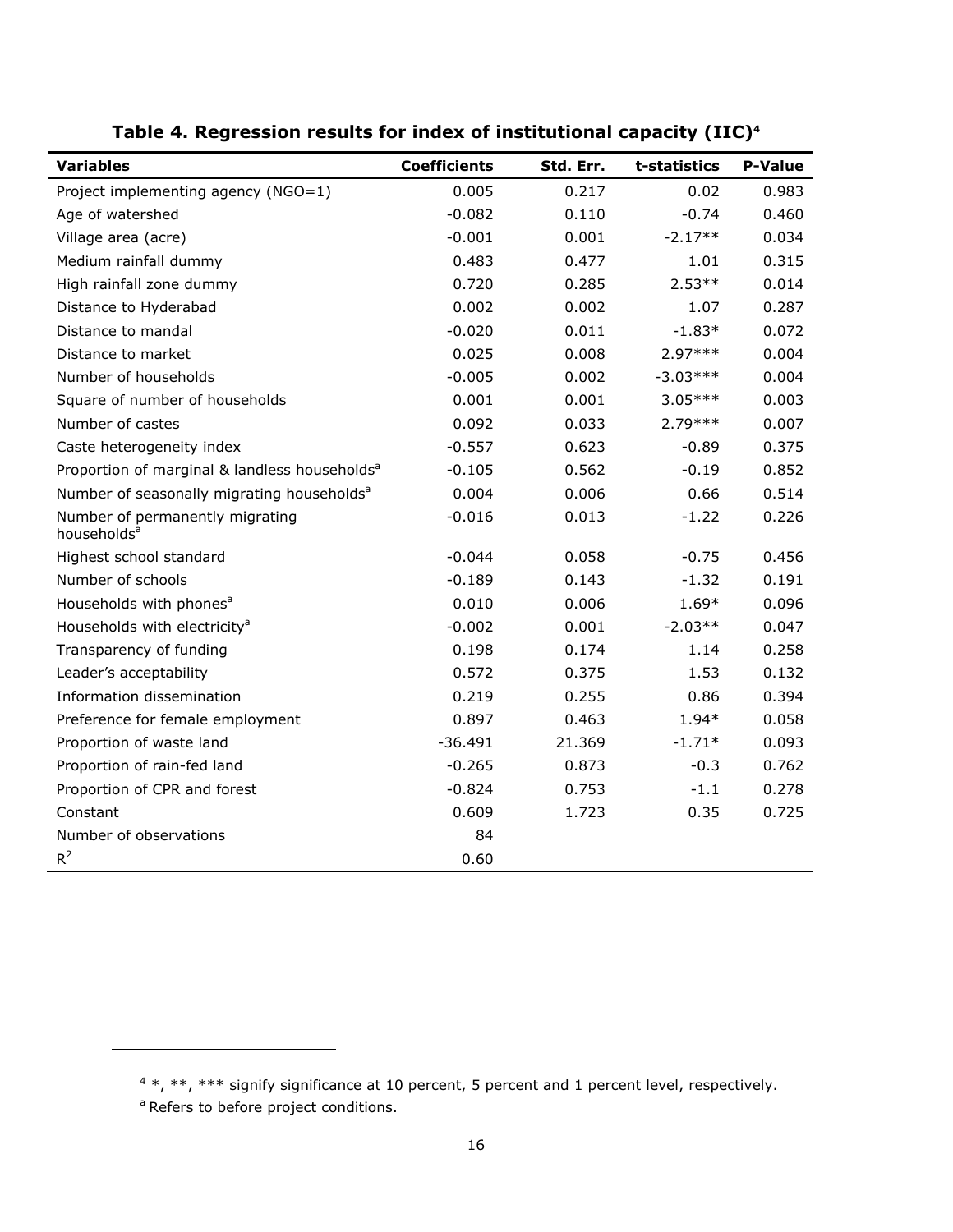## **Determinants of the level of collective action**

In this section we discuss results from the analyses of the determinants of indices of the degree of collective action. In order to identify the key variables associated with higher levels of community collective action, we included several variables that capture the:

- biophysical conditions (rainfall zone, village area, share of rain-fed farmland, share of degraded land, community forest, and other commons, and so on);
- socio-economic profile of the village (distance to markets and local administration, number of schools, ownership of selected assets like phones and wells);
- type of implementing agency (NGO or government);
- socio-economic characteristics of the groups (size, number of castes, and diversity of social groups);
- leadership and organizational attributes of the groups (transparency in management of finances, quality of leadership, role of women, and so on).

| <b>Variables</b>                                          | <b>Coefficients</b> | Std. Err. | t-statistics | <b>P-Value</b> |
|-----------------------------------------------------------|---------------------|-----------|--------------|----------------|
| Project implementing agency (NGO=1)                       | 0.086               | 0.160     | 0.54         | 0.594          |
| Age of watershed                                          | 0.053               | 0.081     | 0.65         | 0.519          |
| Village area (acre)                                       | 0.000               | 0.000     | $2.49**$     | 0.016          |
| Medium rainfall dummy                                     | $-0.772$            | 0.352     | $-2.19**$    | 0.032          |
| High rainfall zone dummy                                  | $-0.859$            | 0.210     | $-4.1***$    | 0.000          |
| Distance to Hyderabad                                     | $-0.002$            | 0.001     | $-1.51$      | 0.137          |
| Distance to mandal                                        | $-0.028$            | 0.008     | $-3.4***$    | 0.001          |
| Distance to market                                        | 0.009               | 0.006     | 1.4          | 0.167          |
| Number of households                                      | $-0.006$            | 0.001     | $-5.26***$   | 0.000          |
| Square of number of households                            | 0.000               | 0.000     | $2.88***$    | 0.006          |
| Number of castes                                          | $-0.022$            | 0.024     | $-0.91$      | 0.369          |
| Caste heterogeneity index                                 | 0.050               | 0.459     | 0.11         | 0.913          |
| Proportion of marginal & landless households <sup>a</sup> | 0.320               | 0.414     | 0.77         | 0.443          |
| Number of seasonally migrating households <sup>a</sup>    | $-0.009$            | 0.004     | $-2.1***$    | 0.040          |
| Number of permanently migrating households <sup>a</sup>   | 0.006               | 0.010     | 0.64         | 0.525          |
| Highest school standard                                   | 0.075               | 0.043     | $1.73*$      | 0.089          |
| Number of schools                                         | 0.093               | 0.105     | 0.88         | 0.383          |
| Households with phones <sup>a</sup>                       | $-0.001$            | 0.004     | $-0.19$      | 0.850          |
| Households with electricity <sup>a</sup>                  | 0.000               | 0.001     | $-0.38$      | 0.706          |
| Transparency of funding                                   | $-0.001$            | 0.128     | $-0.01$      | 0.994          |

## **Table 5. Regression result for index of mobilization capacity (IMC)5**

 $5*, **$ , \*\*\* signify significance at 10 percent, 5 percent and 1 percent level, respectively.

l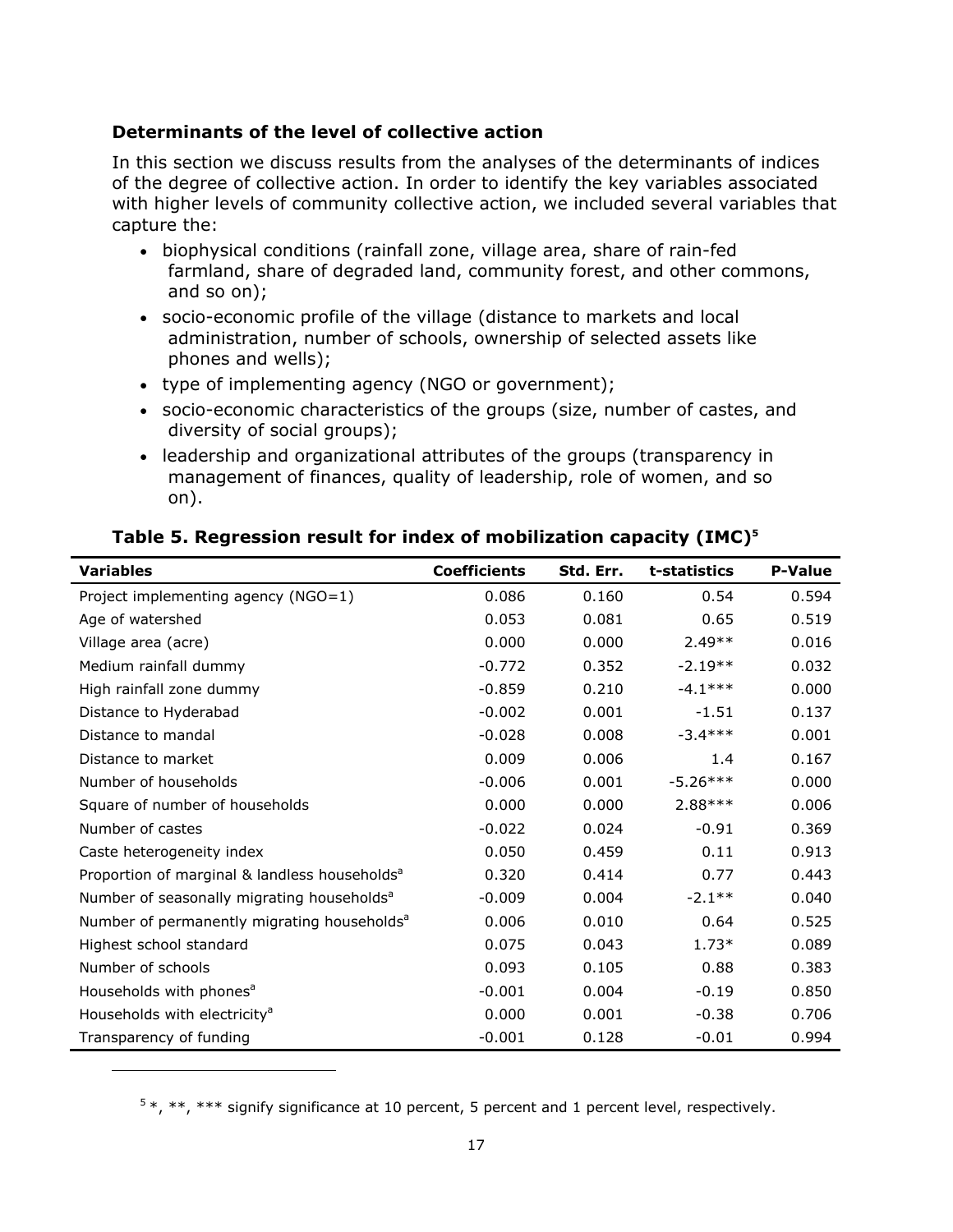| Leader's acceptability           | $-0.289$ | 0.276  | $-1.05$   | 0.300 |
|----------------------------------|----------|--------|-----------|-------|
| Information dissemination        | 0.419    | 0.188  | $2.22**$  | 0.030 |
| Preference for female employment | 1.024    | 0.341  | $3.00***$ | 0.004 |
| Proportion of waste land         | 23.358   | 15.754 | 1.48      | 0.144 |
| Proportion of rain-fed land      | $-0.717$ | 0.644  | $-1.11$   | 0.270 |
| Proportion of CPR and forest     | 1.170    | 0.555  | $2.11**$  | 0.039 |
| Constant                         | 2.254    | 1.270  | $1.77*$   | 0.081 |
| Number of Observations           | 84       |        |           |       |
| $R^2$                            | 0.742    |        |           |       |

<sup>a</sup> Refers to before project conditions.

The regression results for the two indices are presented in Tables 4 and 5. The major positive correlates with institutional capacity include high rainfall, distance to the nearest main market, number of castes, number of phones, and agreed preferences for offering priority for female employment in watershed works in the community. The negative correlates with institutional capacity include the geographical size of the village, the number of households, distance to *mandal* (local administration), the proportion of households with electricity, and the proportion of degraded land in the community. The positive effect of distance to markets and the negative effect of access to electricity seem to indicate that the internal institutional capacity somehow decreases with market access and urbanization. Better market access seems to stimulate more integration with the economy outside the village, and so people may be more focused on that and less interested in participating in village institutions. On the other hand, better water management and access to irrigation resulting from collective watershed management may also strengthen market orientation through production of high value irrigated crops such as vegetables. The exact influence of these factors on collective action is not immediately clear and may warrant more investigations in the future. The negative effect of size of the village and number of households indicate the transaction costs and coordination problems associated with large groups. However, the second term for group size was positive, indicating a relationship that differs from the common inverted U type of response for this variable. But these results are consistent with findings in the West African Sahel (McCarthy et al., 2004). The negative effect of the proportion of degraded land on institutional capacity shows that villages with a higher proportion of village land under degraded categories may find it difficult to establish rules and bylaws for proper management of these resources.

With regard to the determinants of the second index for level of collective action, the positive correlates with the internal mobilization capacity include the size of the village, the level of education in the village (proxied through the highest school standard), the level of information flow about community activities (proxied through communication of work plans and decisions using the village notice board), the proportion of common lands and community forests in the village area, and the preference for female employment in watershed works. The negative correlates include the location of the village within the medium and higher rainfall zones in the semi-arid region, the size of the group (number of households), distance to the local administration (*mandal*), and number of seasonal migrants from the village.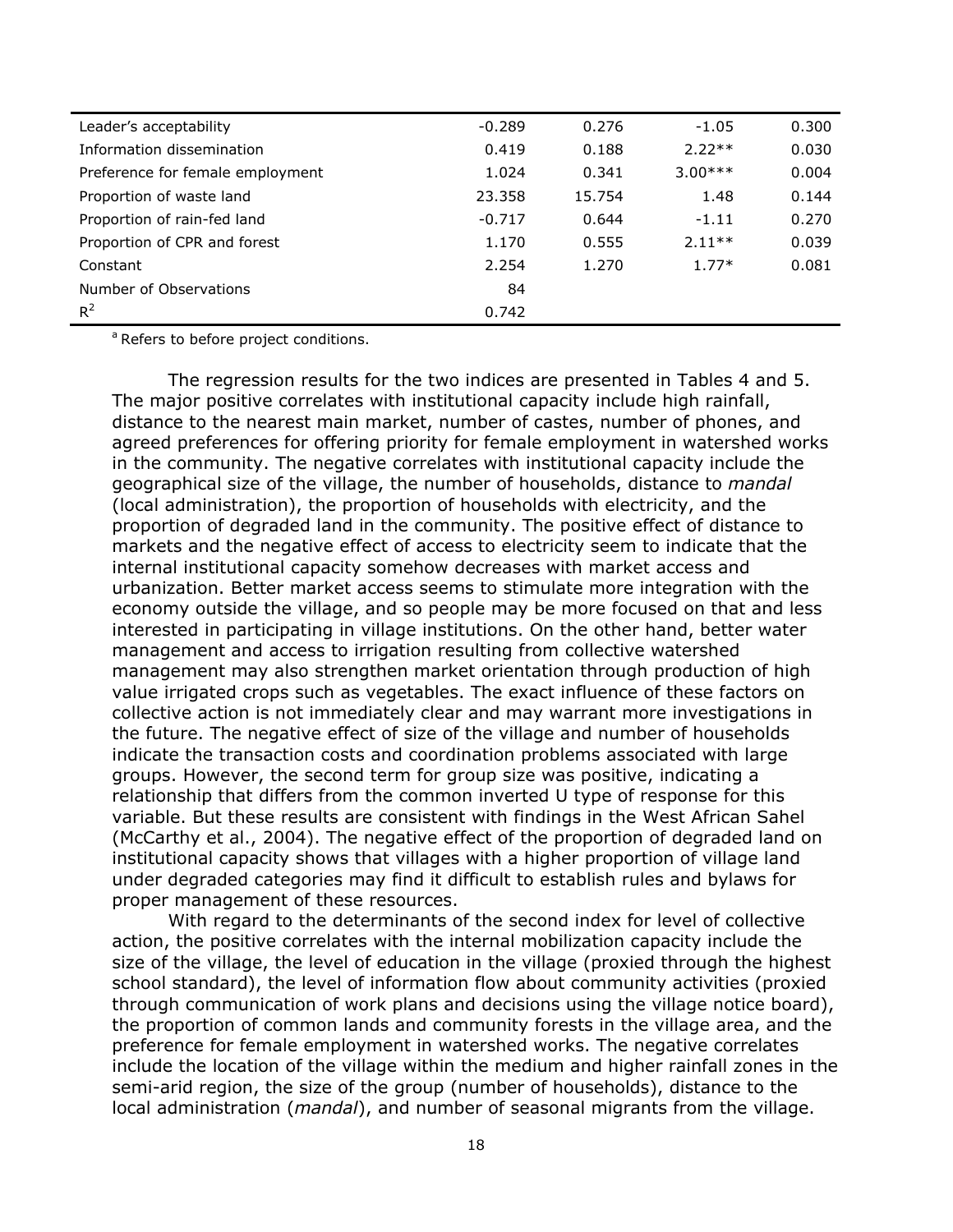Except for the two variables - rainfall and village area - most of the other variables have similar effects for the two indices of collective action (see Table 5). While institutional capacity seemed to be higher in the medium and high rainfall areas, mobilization capacity of the communities seems to be lower in these same areas, indicating that the overall effect of rainfall may depend on the relative magnitude of these seemingly opposing effects. Similarly, the share of village degraded land seemed to have a positive (but not significant) effect on mobilization capacity, indicating that if communities are able to evolve the fundamental rules of the game (institutions), the capacity for mobilizing local resources for collective action is likely to be higher in villages where the perception of land degradation is high. The effect of these indices on the selected poverty and natural resource outcomes of collective action will be investigated in the following sections.

#### **Indicators for success of collective action**

In this section we discuss the results from analyses of indicators for effectiveness or success of collective action. We present findings for changes in natural resource conditions and various quantitative indicators of performance defining changes in poverty and welfare conditions of the community. Using the rule of thumb of Eigen values>1, only one factor is retained. The factor loadings for this factor on the eight indicators capturing the outcomes related to improvements in natural resource conditions are presented in Table 6. The factor loadings are strongest for the community tube wells and open wells maintained in good condition through watershed investments. In the next stage we use factor analyses to develop an aggregate index for these indicators. The aggregate index (Perf-index-I) of the improvements in the condition of natural resources assets of the community is depicted in Figure 3. The plot for the performance scores of the watershed communities shows that the level of success in terms of these indicators is generally low. The distribution is generally concentrated around zero (but skewed to the left) indicating that most of the watersheds did not perform well on this index. Those with a score index greater than or equal to 1 are about 10 percent. These are those who are the best performing watersheds using this index.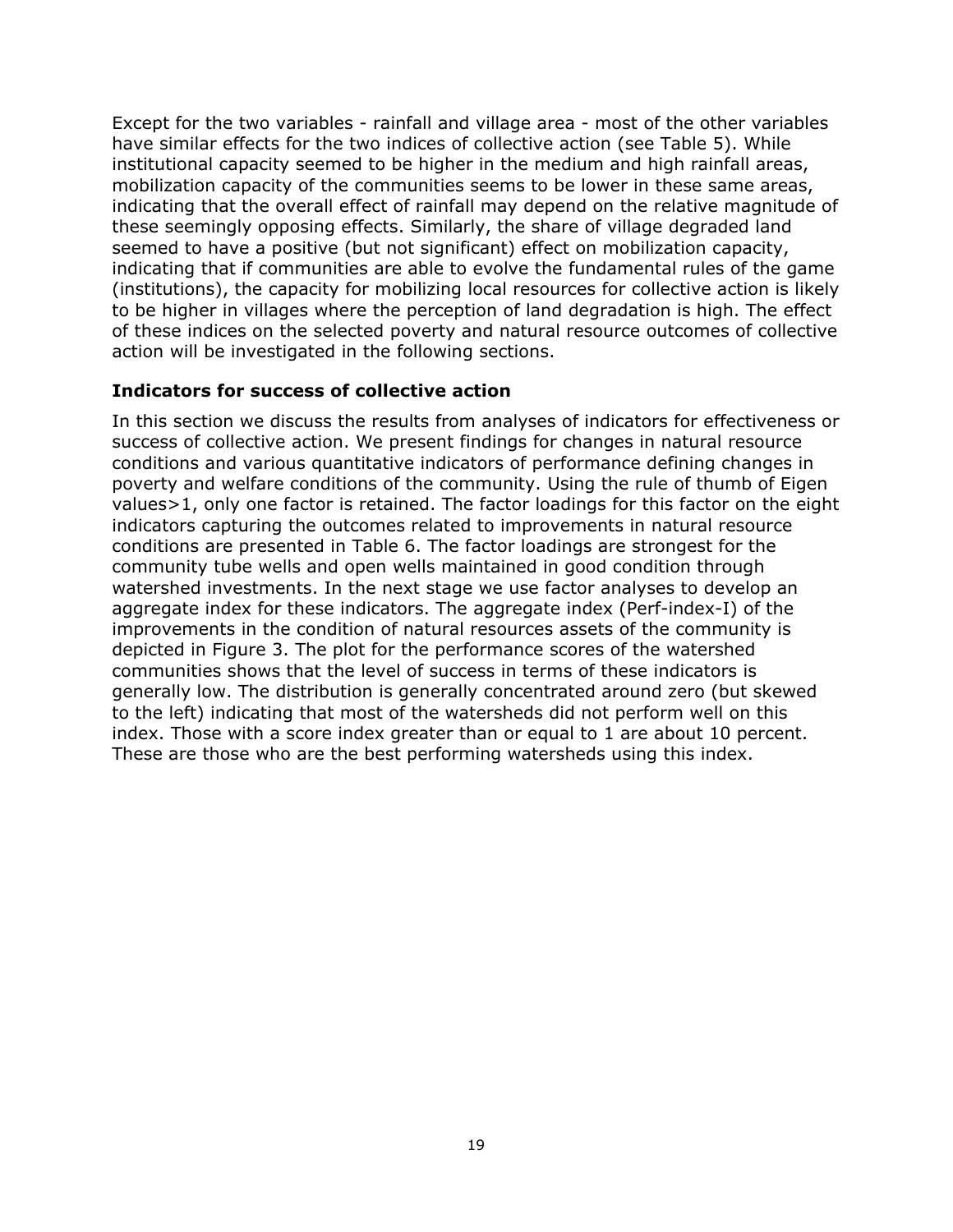**Figure 3. Percentage distribution of performance index I: NRM indicators** 

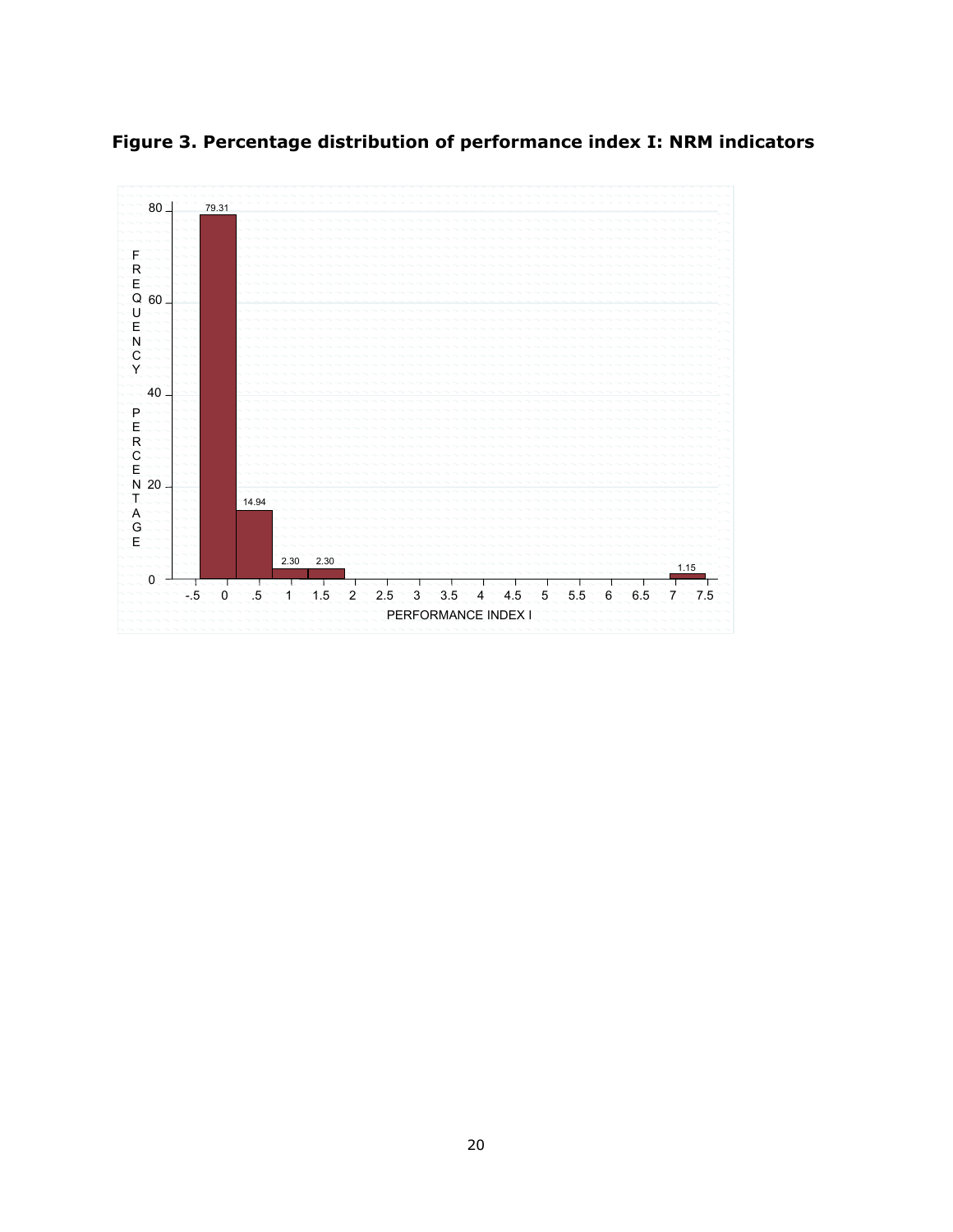| <b>Variable</b>                                                          | <b>Scoring coefficient</b> |
|--------------------------------------------------------------------------|----------------------------|
| Communal tube wells in good condition                                    | 0.48505                    |
| Communal open wells in good condition                                    | 0.45743                    |
| Communal check-dams in good condition                                    | 0.03230                    |
| Communal ponds in good condition                                         | $-0.02063$                 |
| Communal tanks in good condition                                         | $-0.02016$                 |
| Plantation and managed forest (established<br>through collective action) | $-0.00528$                 |
| Treated communal land (%)                                                | $-0.00423$                 |
| Treated private land (%)                                                 | $-0.00703$                 |
| Eigen value                                                              | 1.47                       |

#### **Table 6. Scoring coefficients for indicator of improved management of natural resources**

In addition to improvements in community natural resources, we also identified seven indicators measuring the changes in asset ownership and poverty conditions in the community. These are changes between conditions before and after the implementation of the watershed project that the key informants consider to be closely related to or attributable to the watershed project itself. As in the previous case, only one factor had Eigen values>1. The factor loadings for the selected indicators are presented in Table 7. Almost all the indicators have higher factor loadings towards an aggregate index (Perf-index-II) measuring the potential impact of collective action in improving asset endowments and welfare conditions in the community. The distribution of watershed villages using this index is presented in Figure 4. Unlike the previous performance index (Perf-index-I), this index is skewed towards the right, indicating that some watersheds have done generally well in improving the welfare and poverty conditions in the villages. However, similar to Perf-index-I, there are only very few communities with high levels of performance. About 10 percent of the watershed communities had performance scores greater than or equal to one.<sup>6</sup> This is also consistent with our findings (see above) on the level of collective action. The next question is to examine whether these changes in natural resource and livelihood conditions in the community are actually correlated with the levels of collective action assessed earlier.

1

 $6$  There are two watersheds that seem to be outliers in their performance index. In Figure 3, the outlier in terms of improved natural resources is Kothapally—a more successful watershed village in Rangareddy district. In Figure 4, this was Bandarlapally watershed in Ananthapur district, a much less successful watershed in terms of poverty impacts. However, the performance scores for these watersheds do not show unique patterns if one uses the collective action indices (Figure 1 and 2).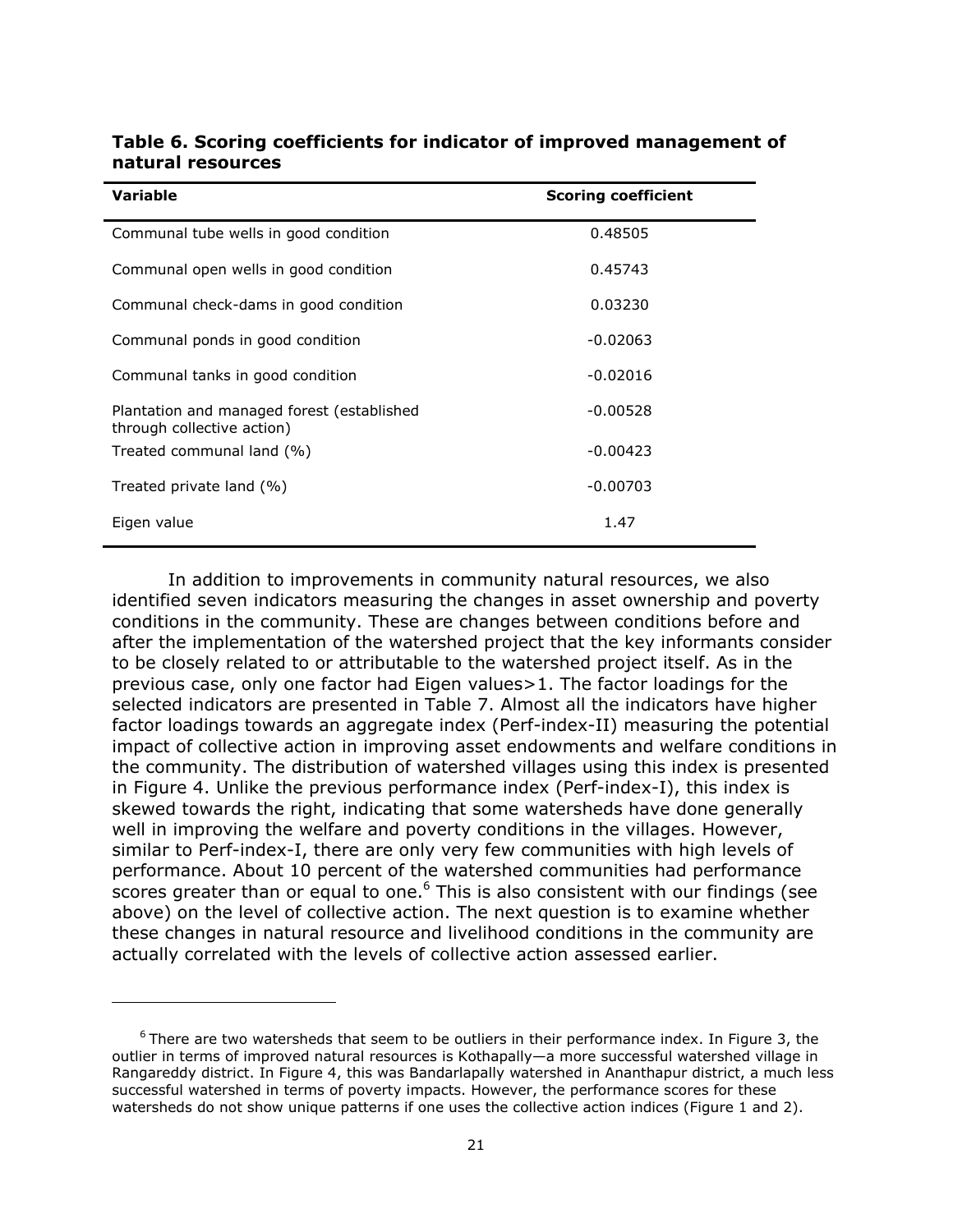## **Figure 4. Percentage distribution of performance index II: poverty and asset indicators**



## **Table 7. Scoring coefficients for index of changes in asset ownership and poverty**

| <b>Variables</b>                         | <b>Factor 1oadings</b> |
|------------------------------------------|------------------------|
| Increase in livestock ownership          | 0.52130                |
| Decrease in landlessness                 | $-0.16005$             |
| Increase in staple food self-sufficiency | 0.40280                |
| Reduction in poverty                     | 0.54610                |
| Improvement in food security             | 0.19959                |
| Reduction in seasonal migration          | 0.70309                |
| Reduction in permanent out-migration     | 0.69029                |
| Eigen value                              | 1.77                   |

## **Determinants of success of collective action**

In this section we discuss the results from analyses of the determinants of effectiveness or success of collective action. One of the major tests conducted in this analysis is the effect of the index of collective action on the measures of the effectiveness of community efforts. The analysis aims to show the potential association between good levels of collective action and the outcomes measuring the effectiveness of community action in attaining its ultimate goals (in terms of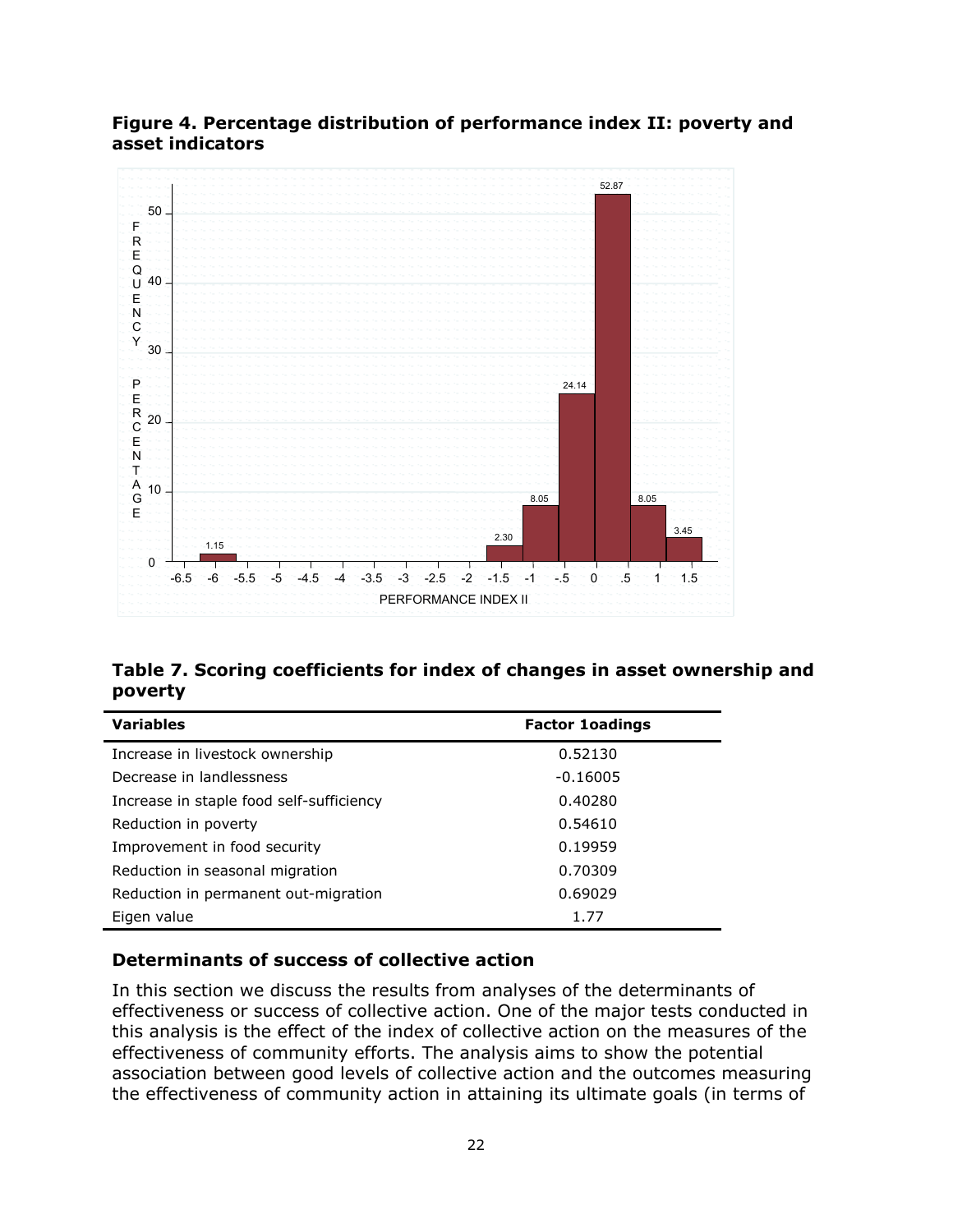improvements in poverty and environmental conditions in the watershed). Notwithstanding the measurement and valuation problems, if such relationships cannot be established empirically, there will be limited justification for individual households to participate in collective action in watershed programs. Along with the indices measuring the degree of collective action in each community, we included several variables that were hypothesized to capture observed differences within the watershed communities and influence the performance of community watershed activities. However, there was some concern whether unobserved factors that determine the index of institutional capacity and index of mobilization capacity also affect the measures of success of collective action. This would imply that IMC and IIC variables will be correlated with the error terms in the performance regressions, making OLS parameter estimates inconsistent. In order to test this potential effect of endogeneity bias, we used an instrumental variables approach to see whether appropriate instruments can be identified. The validity of this approach, however, depends on whether suitable instrumental variables—exogenous variables that are good predictors of the IIC and IMC variables but that are valid to exclude from the second stage regressions for success of collective action—can be identified. We started with a full OLS regression to isolate some variables that may be jointly insignificant in the separate performance regressions for both Perf-index-I and II. This has allowed us identify some instrumental variables that could be safely excluded from the performance regressions but could be used for predicting the potentially endogenous IMC and IIC variables.<sup>7</sup> We also test for over-identifying restrictions to examine the overall relevance of these instruments in the two-stage estimation process. The results are presented below.

#### *Effects on watershed natural resource conditions*

l

The determinants of the success of collective action measured in terms of improvements on natural resource base estimated using both OLS and instrumental variables methods are presented in Table 8. First, it is important to note that the Hausman test indicates that the null hypothesis of consistent OLS parameters cannot be rejected (Chi2 (3) = 2.51; P-value = 0.473). The identified instruments also passed the test for over-identifying restrictions (Sargan statistic: Chi-sq  $(4)$  = 6.500; P-value =  $0.165$ ), indicating that the instruments are valid and are not correlated with the model error term. In order to check further as to why OLS remains consistent, we tested for endogeneity of IMC and IIC variables. The Wu-Hausman endogeneity test (F(2,56) =  $0.529$ ; P-value = 0.592) indicated that the null hypothesis that the two indices are exogenous cannot be rejected. Based on these results, the OLS estimates are used in the subsequent discussion while the instrumental variables results are also shown for completeness.

 $7$  The instruments identified for predicting IMC and IIC in the Perf-Index-I regressions include village area, distance to markets, distance to mandal, number of castes in village, share of common forest land in village, and whether the group displays and actively shares information about watershed activities. In the Perf-Index-II regression, the instruments identified were village area, distance to markets, number of castes in village, share of common forest land, share of degraded land in village area, number of permanently migrating households, seasonally migrating households, and highest school standard in the village.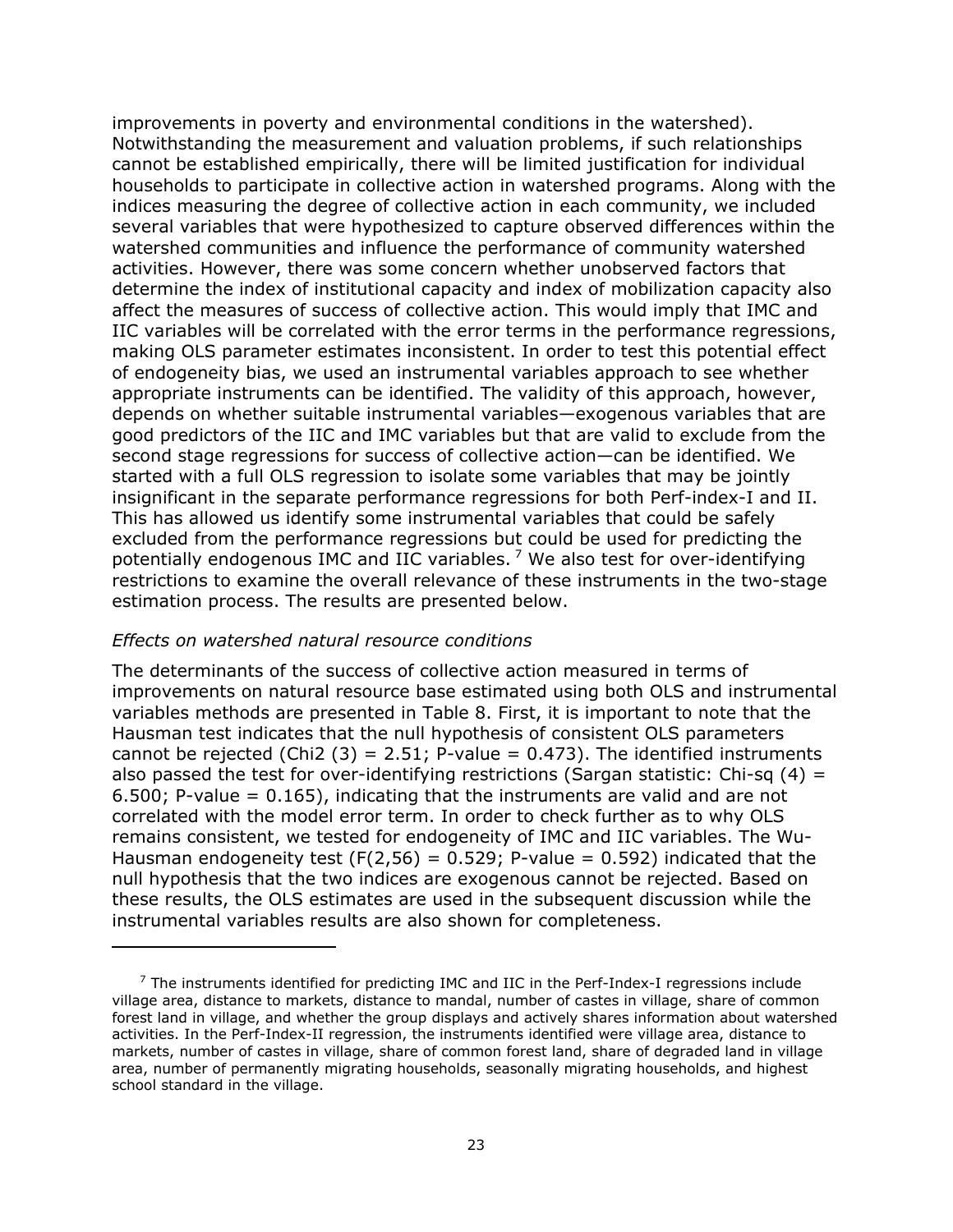|                                                              |                    | <b>Ordinary Least Squares</b> |           |                    | <b>Instrumental Variable Method</b> |         |
|--------------------------------------------------------------|--------------------|-------------------------------|-----------|--------------------|-------------------------------------|---------|
| <b>Variables</b>                                             | <b>Coefficient</b> | St. Err                       | Z-Stat.   | <b>Coefficient</b> | St. Err                             | Z-Stat. |
| Index of institutional capacity                              | 0.074              | 0.095                         | 0.79      | $-0.123$           | 0.215                               | $-0.57$ |
| Index of mobilization capacity                               | 0.484              | 0.124                         | 3.89***   | 0.504              | $0.204**$                           | 2.47    |
| Project implementing agency                                  | 0.161              | 0.184                         | 0.87      | 0.132              | 0.161                               | 0.82    |
| Age of watershed                                             | 0.041              | 0.094                         | 0.44      | 0.065              | 0.083                               | 0.78    |
| Medium rainfall zone dummy                                   | 0.469              | 0.262                         | $1.79*$   | 0.480              | $0.235**$                           | 2.04    |
| High rainfall zone dummy                                     | 0.041              | 0.278                         | 0.15      | 0.162              | 0.270                               | 0.6     |
| Quality of road to village                                   | 0.460              | 0.177                         | $2.6***$  | 0.472              | $0.164***$                          | 2.88    |
| Degree of conflict resolution<br>problem                     | $-0.135$           | 0.162                         | $-0.83$   | $-0.141$           | 0.147                               | $-0.96$ |
| Degree of leadership problem                                 | 0.051              | 0.218                         | 0.23      | $-0.045$           | 0.194                               | $-0.23$ |
| Leader's acceptability                                       | 0.191              | 0.300                         | 0.64      | 0.421              | 0.293                               | 1.43    |
| Degree of transparency in fund<br>management                 | $-0.082$           | 0.146                         | $-0.56$   | $-0.017$           | 0.132                               | $-0.13$ |
| Minute reading in meetings                                   | 0.311              | 0.179                         | $1.74*$   | 0.261              | 0.171                               | 1.52    |
| Share of backward caste                                      | $-0.175$           | 0.349                         | $-0.5$    | $-0.159$           | 0.337                               | $-0.47$ |
| Share of forward caste                                       | 0.109              | 0.491                         | 0.22      | 0.014              | 0.433                               | 0.03    |
| Share of marginal and landless<br>households                 | $-0.075$           | 0.503                         | $-0.15$   | $-0.015$           | 0.433                               | $-0.03$ |
| Share of households owning cattle<br>before the project      | $-0.004$           | 0.005                         | $-0.78$   | $-0.005$           | 0.004                               | $-1.16$ |
| Number of households                                         | $-0.001$           | 0.001                         | $-1.02$   | $-0.001$           | 0.001                               | $-1.11$ |
| Number of seasonally migrating<br>households before project  | $-0.006$           | 0.005                         | $-1.24$   | $-0.006$           | 0.005                               | $-1.24$ |
| Number of permanently migrating<br>households before project | 0.020              | 0.011                         | 1.85*     | 0.021              | $0.009**$                           | 2.25    |
| Highest school standard in village                           | 0.097              | 0.045                         | $2.14**$  | 0.097              | $0.040**$                           | 2.41    |
| Number of schools                                            | 0.025              | 0.113                         | 0.22      | 0.045              | 0.104                               | 0.43    |
| Households with phones before<br>project                     | $-0.002$           | 0.005                         | $-0.32$   | 0.000              | 0.004                               | 0.02    |
| Households with electricity before<br>project                | 0.001              | 0.001                         | $2.11***$ | 0.001              | $0.001**$                           | 2.24    |
| Preference for female<br>employment                          | 1.867              | 0.453                         | $4.12***$ | 1.981              | $0.472***$                          | 4.19    |
| Proportion of degraded land                                  | 23.832             | 16.734                        | 1.42      | 23.228             | 14.773                              | 1.57    |
| Proportion of rain-fed land                                  | 0.469              | 0.744                         | 0.63      | 0.654              | 0.646                               | 1.01    |
| Constant                                                     | $-2.882$           | 1.587                         | $-1.82*$  | $-3.295$           | $1.406**$                           | $-2.34$ |
| R-Squared                                                    | 0.68               |                               |           |                    |                                     |         |
| Adjusted R-Squared                                           | 0.54               |                               |           |                    |                                     |         |

## **Table 8. Determinants of success of collective action—Management of community natural resource investments8**

l

 $8*, **$ ,  $***$  indicate significance at 10 percent, 5 percent and 1 percent level, respectively.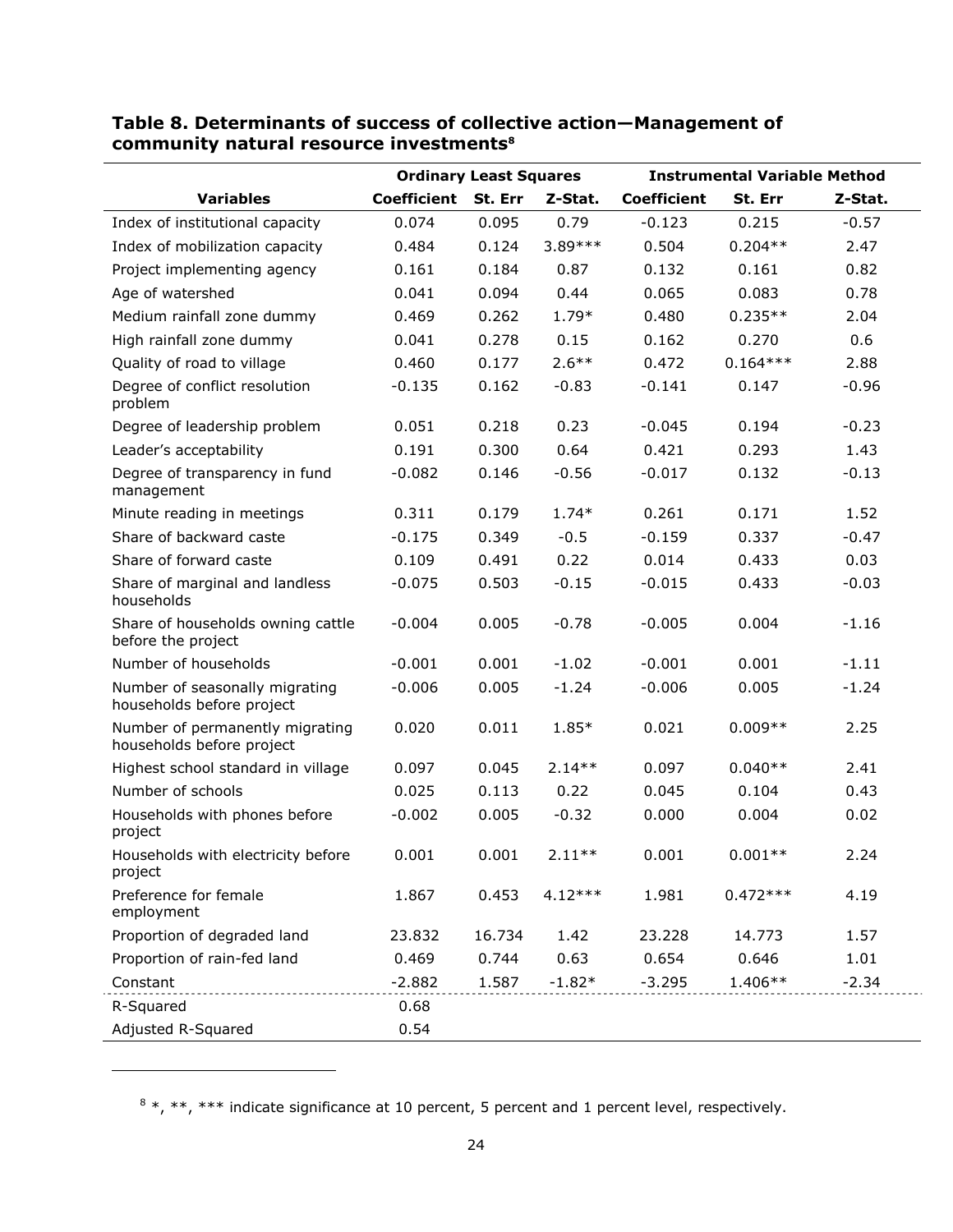Hausman test (OLS is inconsistent under Ha, efficient under Ho) Wu-Hausman endogeneity test (Ho: Index 1 and Index 2 are exogenous)

 $Chi(3) = 2.51$ ; P-value = 0.4728  $F(2,56) = 0.52915$ ; P-value = 0.59202

The significant (p-value  $< 0.1$ ) and positive correlates with this index include the internal mobilization capacity (IMC), medium rainfall zone, quality of the road linking the village, culture of reading minutes in meetings, number of permanently migrating households, highest school standard in the village, number of households using electricity before the project, and preference for female employment. Other included variables that proxied the problems of leadership and conflict management in watersheds were not significant. Only the reading of minutes from past meeting seems to have a positive effect on the natural resource performance index. Most notable in these results is the strong positive effect of collective action in terms of the internal mobilization capacity on this index (Perf-index-I). There seems to be little doubt that well-organized communities in terms of coordinating joint watershed activities and investments have been better able to manage the joint natural resource assets (wells, ponds, check-dams, forests, and grazing lands) of the community. Interestingly, better natural resource management is also positively correlated with the level of rainfall (highest gains being in the medium rainfall zone), the quality of the road, and access to education and electricity. The importance of the before project seasonal and permanent migration patterns seems to capture the severity of land degradation and water scarcity problems in the village that may stimulate greater determination by the community to change these outcomes and reverse the downward spiral. Well organized communities who perceive the threats to their current and future livelihoods are more likely to succeed in their collective efforts. Preference for female employment is also consistently significant in both the level of collective action and performance regressions, indicating the importance of distributional mechanisms for the success of watershed programs.

#### *Effects on household welfare and poverty*

This section presents the determinants of stated changes in the poverty levels and livelihood assets of households within the watershed communities. Before we present the results it would be useful to show the complexities involved in capturing the effect of collective natural resource investments on poverty. Whereas the effect of collective action on natural resource conditions is more direct, its ultimate influence on household welfare and poverty can be transmitted through direct and indirect pathways. The joint investments in improved natural resource management (such as wells, ponds, check-dams, forests, and grazing lands) will initially influence the condition and availability of water, soils, and woodlots. The effect on natural resource conditions may, however, also take time to have a measurable impact on the condition of the resource. Depending on the distribution of natural resource assets and the resource gestation period, improved natural resource conditions may ultimately translate into economically useful ecosystem services that improve household welfare and reduce rural poverty. This is an indirect effect. However, watershed interventions may also have components that affect livelihoods relatively immediately and more directly. This may include increased employment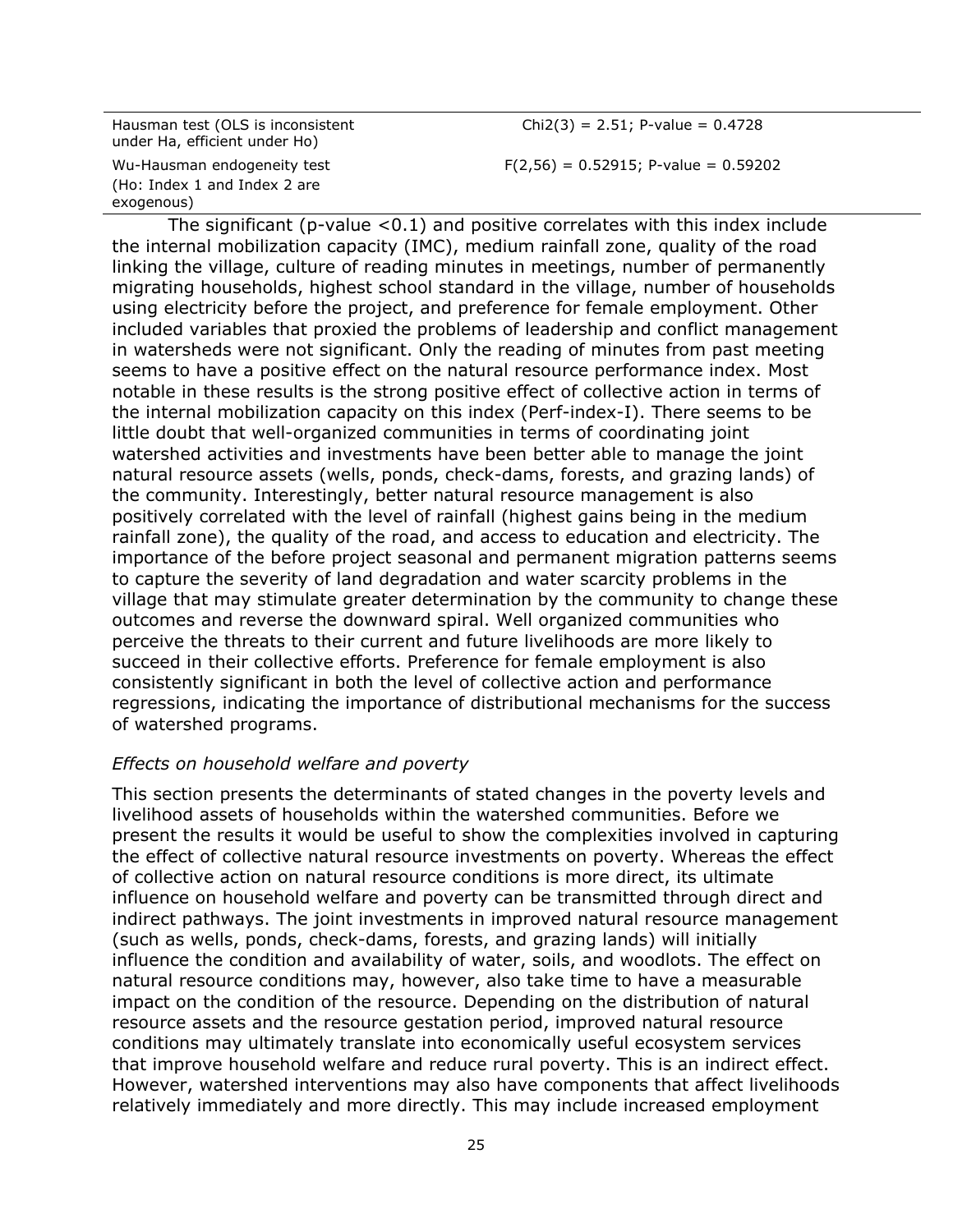opportunities for the poor that generate cash incomes and other associated watershed technologies (such as new crop varieties, improved application of fertilizers, fodder for animals, and so on.) that generate more immediate benefits to participating farmers. This can be considered a direct effect on household welfare. These direct and indirect effects are described in the schematic diagram in Figure 5. The statistical analysis undertaken here aims to capture these direct and indirect effects.

#### **Figure 5. Direct and indirect effects of collective action in watershed management**



As discussed earlier, the index for changes in the household asset ownership and poverty conditions (Perf-index-II) measures the outcomes of both the direct and indirect effects of collective action. In order to capture the indirect effect of natural resource investments, we use the changes in the natural resource conditions directly affected by the community watershed project. Any direct effect of collective action on changes in poverty and household livelihood assets is captured by including the IIC and IMC indices. In addition, other variables that were considered to influence the performance of watershed activities on poverty and livelihood assets were also included. However, as in the case of Perf-Index-I, we cannot rule out the possibility that unobservable factors that affect performance will also affect the indices of collective action (IMC and ICC). A similar approach of instrumental variables is used to test this potential endogeneity bias based on a full regression and jointly insignificant variables excluded from the performance regressions but used to instrument the potentially endogenous variables. The model specification tests are presented below.

As in the case of Perf-Index-I, the Hausman test indicated that the OLS specification is consistent and there is much less to be gained from using the two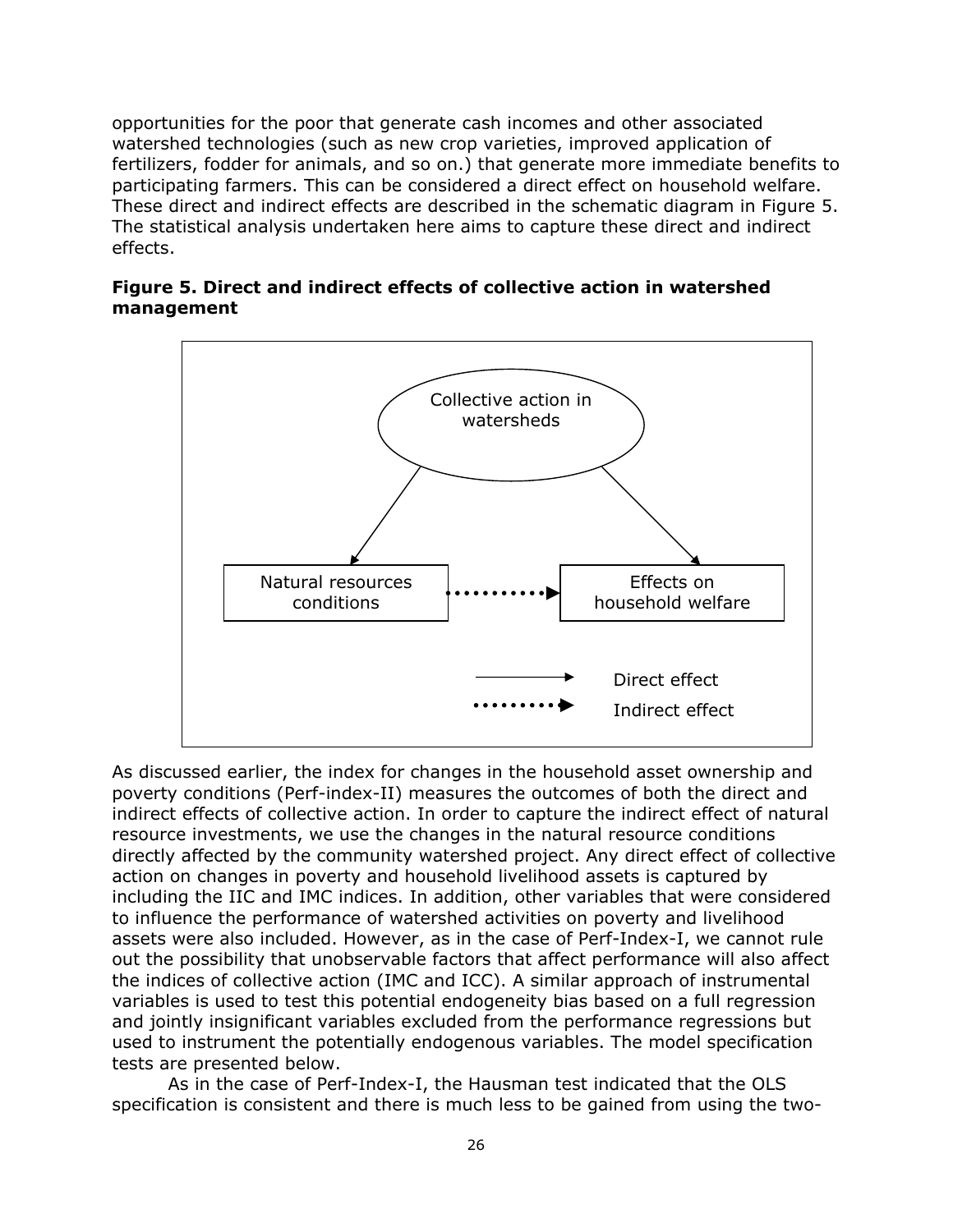stage instrumental variables approach (see Table 9). The consistency of OLS parameters cannot be rejected (Chi2  $(4)$  = 3.26; P-value = 0.515). However, the test for over identifying restrictions showed that the hypothesis of correlation with the error term could not be rejected (Sargan statistic Chi-sq  $(5)=13.465$ ; P-value = 0.019) – indicating that we could not find more appropriate instruments for the potentially endogenous variables. In order to check further as to why OLS remains consistent even when we lacked good instruments, we tested for endogeneity of IMC, IIC, and the index of changes in the condition of natural resources variables. The Wu-Hausman endogeneity test  $(F(3,55) = 0.212; P-value = 0.888)$  indicated that the null hypothesis that the collective action and natural resource indices in this specification are exogenous cannot be rejected. Hence, we mainly present our discussions in relation to the consistent and efficient OLS results.

The variables with significant positive effects include quality of the road to the village, degree of information sharing and dissemination about the watershed project, level of access to telephones before the project, access to education in the villages, and preference for female employment. The significant and negative correlates include distance to Hyderabad and to the local administration (*mandal*), population share of the upper caste households, number of households with access to electricity before the project, and the overall size of the group (number of households). Most importantly, we could not find any of the collective action variables to have any significant effect on the changes in livelihood assets and poverty conditions in the community. Neither did we find any significant indirect effect of changes in natural resource conditions on the changes in poverty and livelihood assets in the community. However, this does not imply that the watershed projects did not generate any economic benefits to the community. It only implies that effect of any such outcomes on the poor and landless members was limited. The evidence of preference for female employment on poverty and livelihood assets indicates that communities with better distributional arrangements for reaching out to the less-privileged sections of the community will have a positive effect on poverty.

The negative effect of some of the variables like access to electricity and the share of the forward caste in the community are not immediately clear. Access to electricity is directly associated with better off households and large farmers owning private tube wells for irrigation. In Andhra Pradesh, electricity is largely subsidized by the government, and the irrigation water pumping costs to farmers who own tube wells are very minimal. The negative effect of well ownership (related to farmlevel access to electricity) and the share of the forward caste in the community may therefore reflect the difficulties in designing meaningful institutions for collective action when access to and control over certain common watershed resources is not equitable (Deshpande and Reddy, 1991). Large farmers owning tube wells and those who have the upper hand in benefiting from common resources are likely to have higher interest to maintain the status quo, hence reducing the poverty impacts of collective action (Reddy and Shiferaw, 2007). Most of these effects seem to capture the effect of equity in sharing the benefits of collective action, indicating that the larger the proportion of the relatively better-off groups within the community, the lesser the chances for watershed collective action to improve conditions for the poor and marginal households.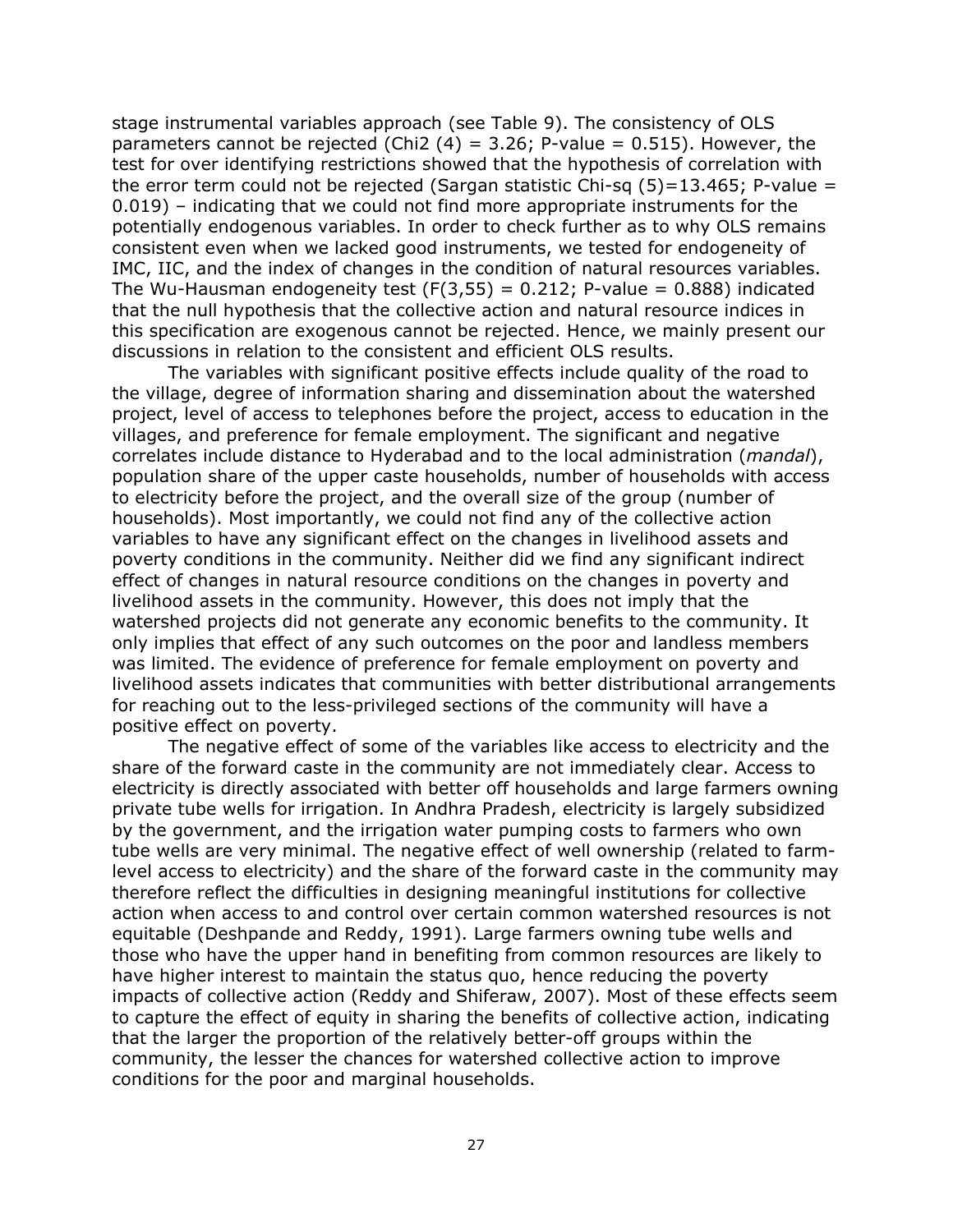|                                                                           | <b>Ordinary Least Squares</b>       |            |            |                                         |            | <b>Instrumental Variable Method</b> |
|---------------------------------------------------------------------------|-------------------------------------|------------|------------|-----------------------------------------|------------|-------------------------------------|
| <b>Variables</b>                                                          | <b>Coefficient</b>                  | St.<br>Err | Z-Stat.    | <b>Coefficient</b>                      | St.<br>Err | Z-Stat                              |
|                                                                           | $-0.129$                            | 0.091      | $-1.41$    | $-0.219$                                |            | $-1.09$                             |
| Index of institutional capacity                                           |                                     |            |            |                                         | 0.200      |                                     |
| Index of mobilization capacity                                            | $-0.098$                            | 0.138      | $-0.71$    | $-0.234$                                | 0.253      | $-0.92$                             |
| Index of changes in natural resources                                     | $-0.130$                            | 0.124      | $-1.05$    | $-0.049$                                | 0.207      | $-0.24$                             |
| Project implementing agency                                               | $-0.166$                            | 0.167      | $-0.99$    | $-0.227$                                | 0.148      | $-1.53$                             |
| Age of watershed                                                          | 0.099                               | 0.088      | 1.13       | 0.133                                   | 0.077      | 1.72                                |
| Medium rainfall zone dummy                                                | $-0.006$                            | 0.408      | $-0.02$    | $-0.089$                                | 0.414      | $-0.21$                             |
| High rainfall zone dummy                                                  | 0.026                               | 0.262      | 0.10       | 0.008                                   | 0.249      | 0.03                                |
| Quality of road to village                                                | 0.429                               | 0.177      | $2.42**$   | 0.396                                   | 0.173      | $2.28**$                            |
| Distance to mandal (km)                                                   | $-0.017$                            | 0.009      | $-1.92*$   | $-0.020$                                | 0.008      | $-2.42**$                           |
| Distance to Hyderabad (km)                                                | $-0.003$                            | 0.001      | $-1.95*$   | $-0.003$                                | 0.001      | $-2.13**$                           |
| Degree of conflict resolution problem                                     | 0.154                               | 0.154      | 1.00       | 0.107                                   | 0.148      | 0.73                                |
| Degree of leadership problem                                              | $-0.287$                            | 0.216      | $-1.33$    | $-0.382$                                | 0.192      | $-1.99*$                            |
| Leader's acceptability                                                    | 0.345                               | 0.289      | 1.20       | 0.473                                   | 0.289      | 1.64                                |
| Degree of transparency in fund<br>management                              | 0.089                               | 0.135      | 0.66       | 0.151                                   | 0.118      | 1.28                                |
| Minute reading in meetings                                                | $-0.053$                            | 0.165      | $-0.32$    | $-0.065$                                | 0.147      | $-0.44$                             |
| Information dissemination                                                 | 0.577                               | 0.240      | $2.4**$    | 0.593                                   | 0.246      | $2.41**$                            |
| Preference for female employment                                          | 1.231                               | 0.505      | $2.44**$   | 1.209                                   | 0.646      | 1.87*                               |
| Share of backward caste                                                   | $-0.176$                            | 0.316      | $-0.56$    | $-0.072$                                | 0.289      | $-0.25$                             |
| Share of forward caste                                                    | $-1.363$                            | 0.467      | $-2.92***$ | $-1.420$                                | 0.416      | $-3.42***$                          |
| Share of marginal and landless<br>households                              | 0.395                               | 0.447      | 0.88       | 0.505                                   | 0.380      | 1.33                                |
| Number of households                                                      | $-0.002$                            | 0.001      | $-3.49***$ | $-0.002$                                | 0.001      | $-3.35***$                          |
| Number of schools                                                         | 0.217                               | 0.108      | $2.00**$   | 0.277                                   | 0.099      | $2.79***$                           |
| Households with phones before project                                     | 0.011                               | 0.003      | $3.35***$  | 0.012                                   | 0.004      | $2.94***$                           |
| Households with electricity before project                                | $-0.002$                            | 0.001      | $-3.27***$ | $-0.002$                                | 0.001      | $-3.64***$                          |
| Households owning cattle before the<br>project                            | $-0.006$                            | 0.004      | $-1.36$    | $-0.006$                                | 0.004      | $-1.76$                             |
| Constant                                                                  | $-0.303$                            | 1.184      | $-0.26$    | $-0.239$                                | 1.128      | $-0.21$                             |
| Number of observations                                                    | 85                                  |            |            |                                         |            |                                     |
| R squared                                                                 | 0.67                                |            |            |                                         |            |                                     |
| R squared adjusted                                                        | 0.53                                |            |            |                                         |            |                                     |
| Hausman test (OLS is inconsistent under<br>Ha, efficient under Ho)        | $Chi2(4) = 3.26$ ; P-value = 0.5150 |            |            |                                         |            |                                     |
| Wu-Hausman endogeneity test<br>(Ho: Index 1 and Index 2 are<br>exogenous) |                                     |            |            | $F(3,55) = 0.21182$ ; P-value = 0.88779 |            |                                     |

## **Table 9. Determinants of success of collective action—changes in asset endowments and poverty indicators**

The insignificant direct and indirect effect of collective action on poverty and improvements in household welfare may be attributable to many factors. First, the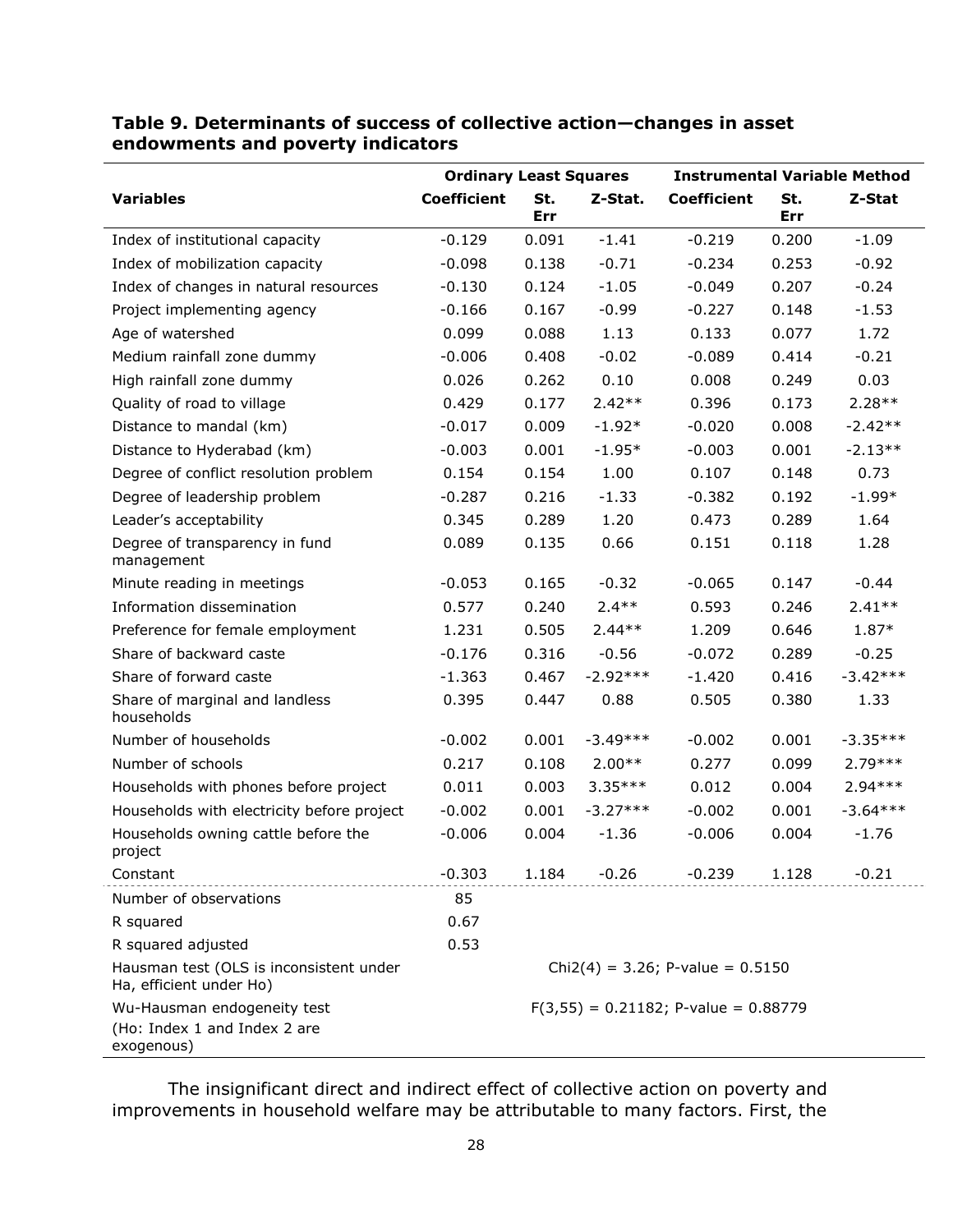effect of collective action may take many years to have any visible impact on poverty. This is a major attribute of natural resource investments that often require a longer gestation period to generate income gains to the resource users. Second, the poorest households often lack access and control over some of the most important productive assets (for example, irrigation water, pastures, and so on) and may not directly benefit from investments that use land and water as the main entry points. In one of the districts covered in this study, Reddy (Reddy et al., 2004b) found that over 80 percent of the tube and open wells for irrigation were owned and controlled by the large farmers (farm size >10 acres). Second, the transmission of effects from improved natural resource conditions to productivity increases may involve a significant time lag and may not be realized within a period of 4-5 years (the common time span for completion of watershed projects studied here). In the watersheds covered under this study, limited benefits seem to have trickled down to the landless. Only 11.5 percent of the watersheds have any special provisions for increasing the welfare of the poor and landless households. A very limited number of the watersheds, 2.3 percent have reported that the landless benefited from using check-dams in the watersheds (see Table 10). However, most of the watersheds (92 percent) indicated that the poor and landless farmers had benefited from increased availability of temporary employment opportunities through the watershed development programs. While the lack of direct or indirect evidence of the effect of collective action on changes in poverty levels shows that the impacts on the poorest groups is minimal, it does not imply that income levels have not increased. Rather, the distribution of income growth does not seem to favor the poor. More analysis on this will be carried out in the future using the household data collected from these villages.

| <b>Variables</b>                   | Percent | Std. Err. |
|------------------------------------|---------|-----------|
| Benefits from check-dams           | 2.3     | 0.151     |
| Benefits from common woodland      | 58.6    | 0.495     |
| Benefits from common grazing land  | 64.4    | 0.482     |
| Employment during the project      | 92.0    | 0.274     |
| Special provisions to the landless | 11.5    | 0.321     |

**Table 10. Percentage of watershed communities (n=87) reporting benefits for the landless** 

#### **5. CONCLUSIONS**

Rain-fed areas in the semi-arid tropics are characterized by low and erratic rainfall, poor soils, high levels of agro-ecosystem degradation, and pervasive poverty. India is one of the countries in South Asia that has adopted micro-watershed development as a strategy for poverty reduction and sustainable rural development in dry land areas. Some studies have shown that integrated watershed management interventions that also include improved access to markets and agricultural innovations are useful strategies for reducing poverty, improving livelihood resilience, and sustainability in these less-favored areas (Joshi et al., 2004a,b; Reddy et al., 2004b). However, results from our analysis show that this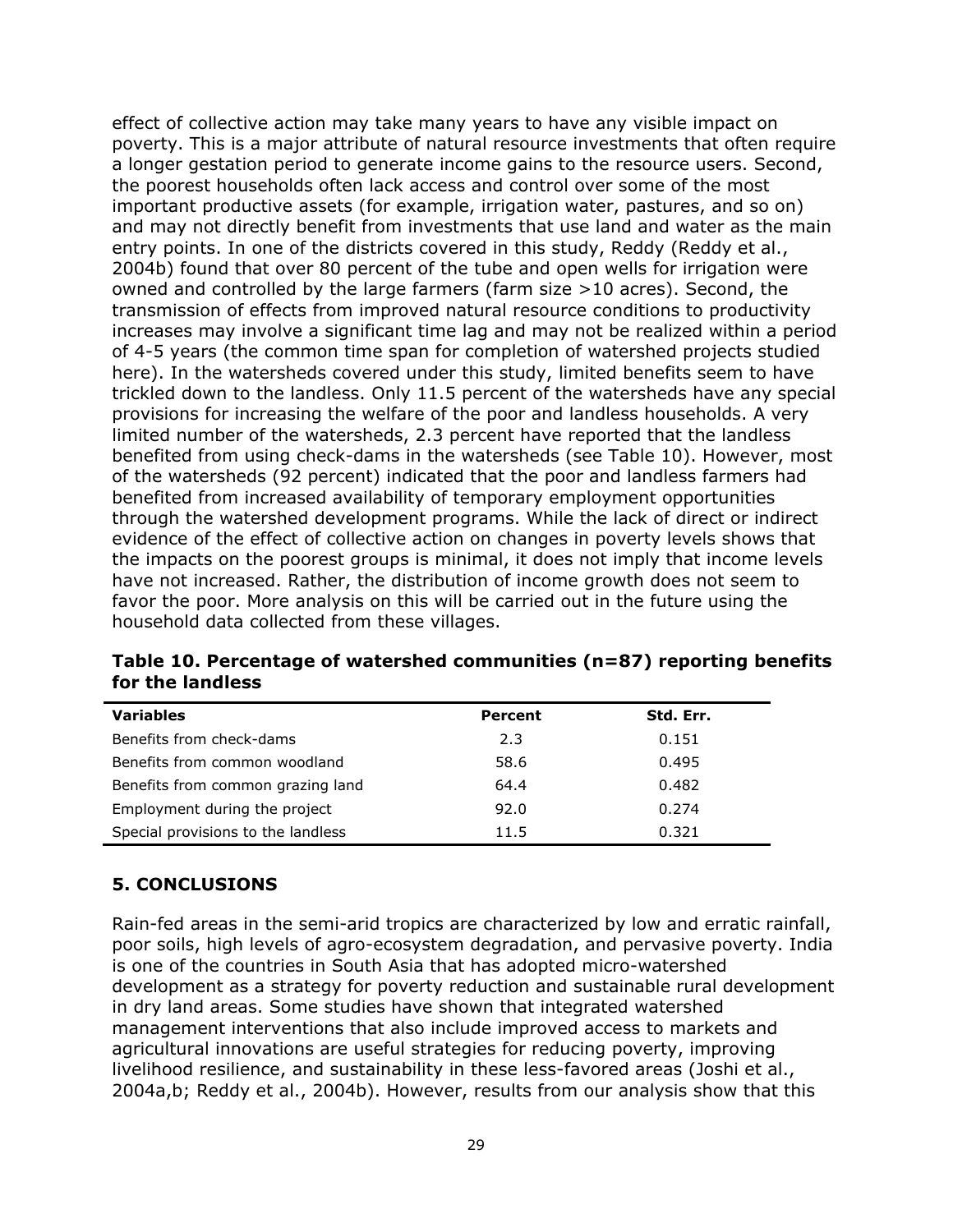approach cannot succeed without collective action and coordination of resource use decisions by several actors and communities at the landscape level. The real benefits of watershed programs in terms of improving livelihoods, reducing poverty, and enhancing sustainable intensification of agro-ecosystems will critically depend on participation of resource users in community collective action. Whereas individual farmers often lack the capability and the incentive to improve local public goods, local institutions for collective action can help internalize externalities and reduce transaction costs for management of local commons. This contributes towards the empowerment of communities and facilitates joint investments for improving productivity and resource use sustainability at the landscape level.

Using empirical data from 87 watershed communities in semi-arid India, this study has shown that collective action in watershed management can be captured through a set of variables that indicate the capacity of communities to design and enforce certain common institutional arrangements, and their ability to mobilize local financial and labor resources for watershed investments. The level of collective action in terms of internal institutional capacity was affected negatively by the size of the groups (number of households and area of the village) while distance from markets and high rainfall seem to increase it. On the other hand, collective action in term of internal mobilization capacity decreased with rainfall, size of the group, number of seasonal migrants, and distance from the seat of the local administration, but increased with area of the village, flow of information within the village, and the share of land under village commons. The mobilization capacity also seems to increase with equitable distribution of benefits and preference given for employment of the rural poor and female workers. However, the results clearly show that in most watershed communities the level of collective action is very limited, indicating that only few communities have achieved higher active participation of resource users in watershed programs.

At the same time, we also found only few (10-15 percent) watersheds that were able to significantly harness the potential of collective action to achieve desired economic and environmental objectives. There is a strong correlation between higher levels of collective action and higher performance of communities in facilitating resource improving investments, especially water-harvesting structures and good management of these resources. The effectiveness of watershed groups in terms of their performance on this index depended on other variables like rainfall, access to education and other social services, governance structures in terms of conduct of meeting and proper archiving of information, resource degradation or scarcity problems (captured through degree of out-migration), and the quality of the road linking the village. On the other hand, the correlation between higher collective action and changes in the index of poverty parameters was not statistically significant. The analyses also showed that changes in watershed natural resource stocks did not have a significant effect on changes in household welfare, indicating that the indirect effects of collective action on the poorest segments of the community are still limited. This offers evidence that the links between collective action and poverty are not always straightforward as distribution of rights and other factors will condition how effectively the poor will be able to benefit from improved natural resource conditions within the watershed.

Overall, the results indicate that collective action has made a significant contribution in terms of improving the investment and management of critical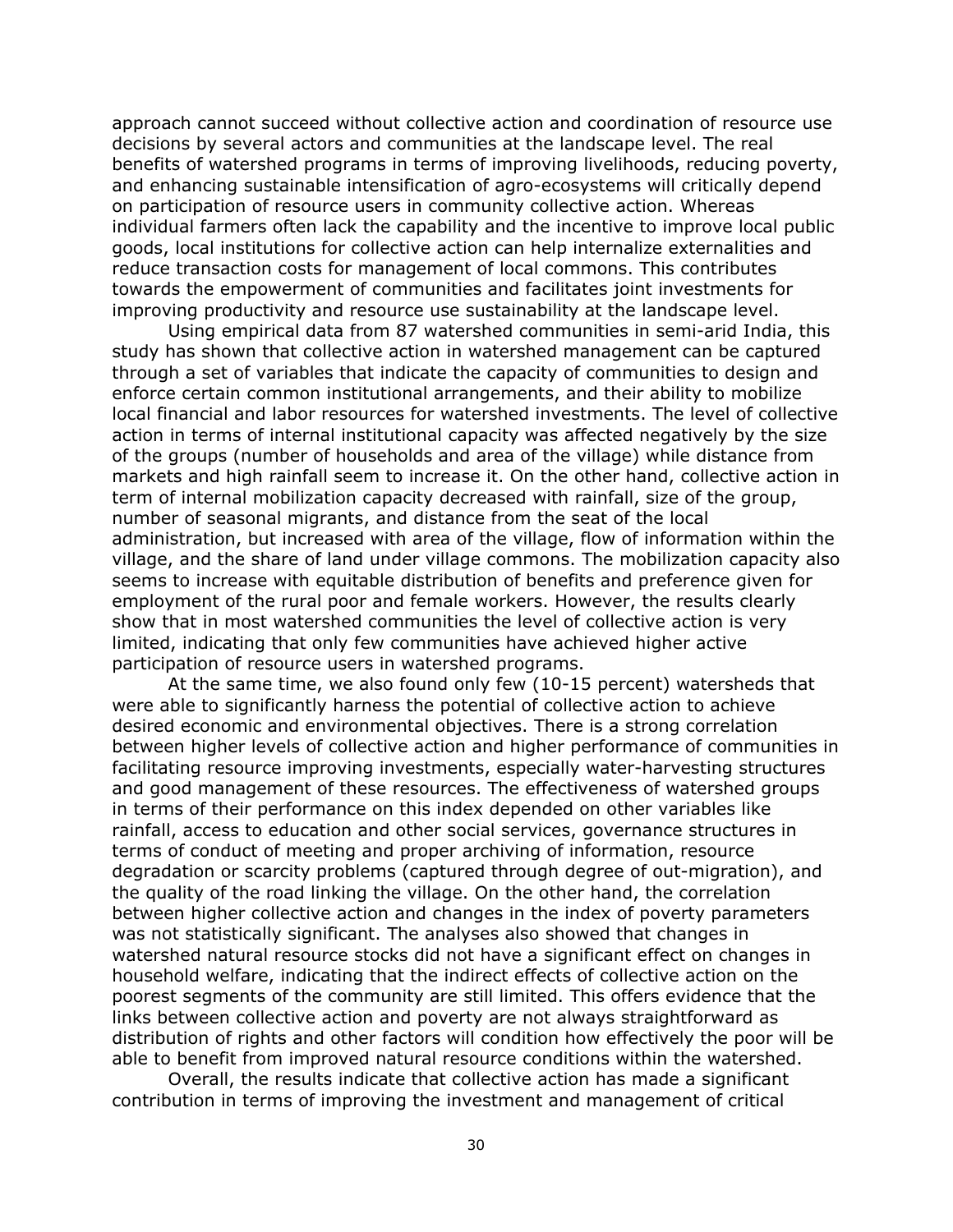jointly held natural resource assets (such as wells, check-dams, community forests, grazing land, and so on), but there is lack of evidence on its effects on improving the asset endowments of the resource poor and reducing poverty levels within the semi-arid watershed villages included in this study. In order to improve active participation of the resource users and the poverty impacts of watershed programs, there is a need to promote pro-poor interventions and institutional arrangements that enhance equitable sharing of both costs and benefits. Much less is also known about the emergence of effective local institutions for watershed collective action and how such institutions adapt during the post-project phase and influence the propensity for sustainable community management of local investments. Without effective and adaptable local institutions, the long-term sustainability of watershed investments will remain one of the key lingering questions. Future studies would need to investigate these factors and offer new insights on how preexisting proclivity for collective action and differences in biophysical and market conditions, and national and provincial policies may shape the process and determine the outcomes and impacts of watershed programs.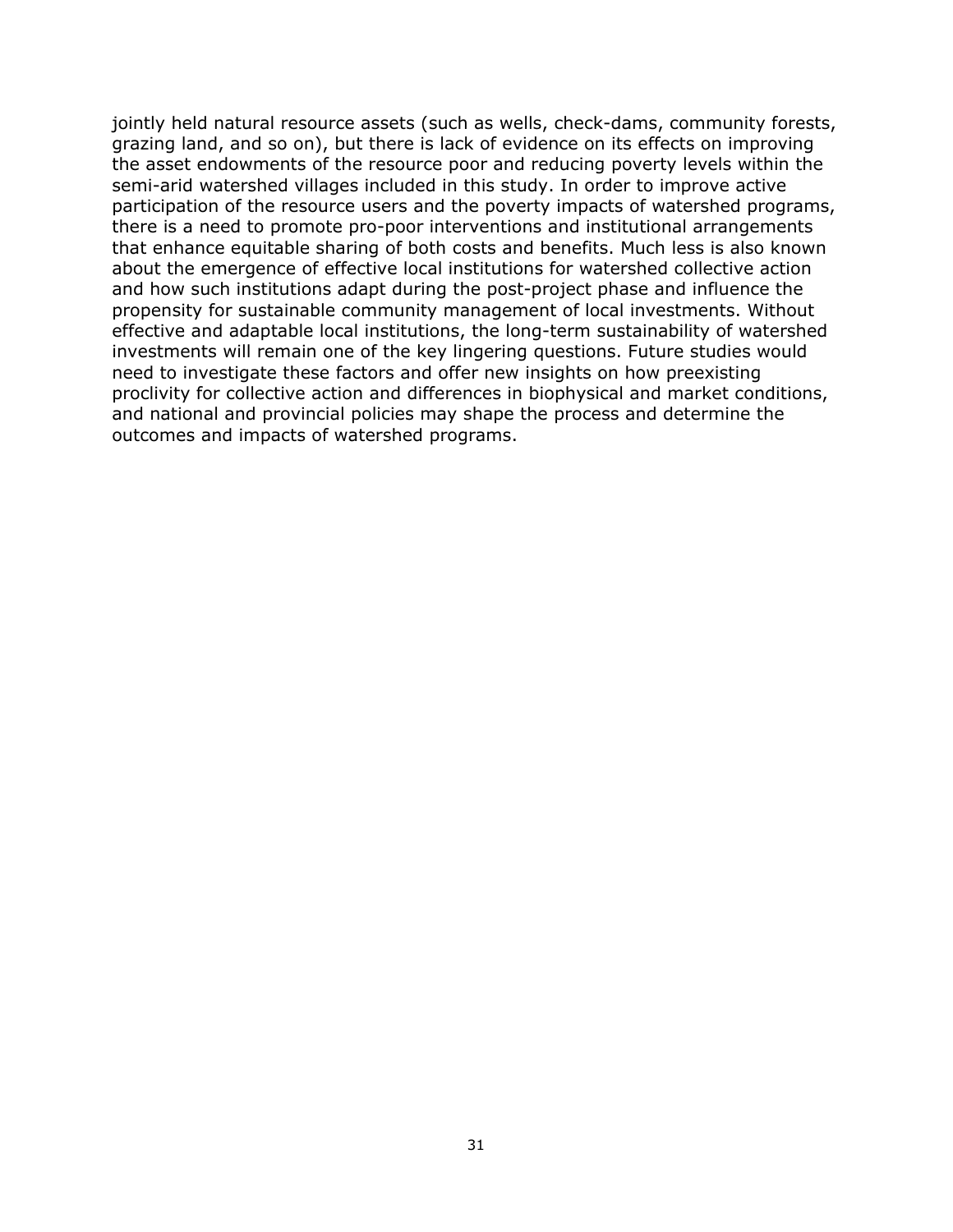#### **REFERENCES**

- Baland, J. and J. P Platteau. 1996. *Halting degradation of natural resources: Is there a role for rural communities?* Oxford: Food and Agriculture Organization and Clarendon Press.
- Baum, C. F., M. E. Schaffer, and S. Stillman. 2003. Instrumental Variables and GMM: Estimation and Testing. *The Stata Journal* 3 (1):1-31.

\_\_\_\_\_\_\_\_\_\_\_\_\_\_\_\_\_\_\_\_\_. 2007. Enhanced routines for instrumental variables/GMM estimation and testing. Boston College Department of Economics Working Paper No. 667. <http://ideas.repec.org/p/boc/bocoec/667.html>

- Deshpande, R.S. and V. Ratna Reddy. 1991. Differential impact of watershed based technology: Some Analytical Issues. *Indian Journal of Agricultural Economics* 46(3):261-269.
- Hausman, J. 1978. Specification tests in econometrics. *Econometrica* 46(3):1251-1271.
- Frankfort-Nachmias, C. and D. Nachmias. 1996. *Research methods in the social sciences (5th ed.)*  London: Edward Arnold.
- Johnson N, H. M. Ravnborg, O. Westermann, and K. Probst. 2002. User participation in watershed management and research. *Water Policy* 3(6): 507
- Joshi, P. K., A. K. Jha, S. P. Wani, T. Laxmi, and R. L. Shiyani. 2004a. Meta-analysis to assess impact of watershed program and people's participation. Global Theme on Agroecosystems. Report NO. 12. Patancheru 502 324, Andhra Pradesh, India: International Crops Research Institute for the Semi-Arid Tropics.
- Joshi, P.K., V. Pangare, B. Shiferaw, S. P. Wani, J. Bouma, and C. Scott. 2004b. Watershed development in India: Synthesis of past experiences and needs for future research. *Indian Journal of Agricultural Economics* 59(3):303-320.
- Kerr J. 2001. Watershed project performance in India: Conservation, productivity, and equity. *American Journal of Agricultural Economics* 83(5):1223-1230.
- Knox, A. and S. Gupta. 2000. CAPRi technical workshop on watershed management institutions: A summary paper. CAPRi Working Paper 8. IFPRI. Washington
- Lam, W. F. 1998. *Governing Irrigation Systems in Nepal: Institutions, Infrastructure, and Collective Action*, ICS Press, Oakland: California.
- Marshall, G. 1998. *A dictionary of sociology*. New York, NY: Oxford University Press.
- McCarthy, N., C. Dutilly-Diané, and B. Drabo. 2004. Cooperation, collective action and natural resources management in Burkina Faso. *Agricultural Systems* 82 (3): 233–255.
- Ostrom, E. 1990. *Governing the Commons: The Evolution of Institutions for Collective Action.* Cambridge University Press: New York.
- Reddy, V R, M. G. Reddy, S. Galab, J. Soussan, and O. S. Baganski. 2004a. Participatory watershed development in India: Can it sustain rural livelihoods? *Development and Change* 35(2):297- 326.
- Reddy, V R., M. Reddy, J. Soussan, and D. Frans. 2004b. Water and poverty: A case of watershed development in Andhra Pradesh. *Water Nepal* 11(1): 51-73.
- Reddy, V R. and B. Shiferaw. 2007. Collective action and property rights for poverty alleviation: A conceptual framework based on the experience of watershed management in semiarid India. Centre for Economic and Social Studies, Hyderabad, India. Mimeo
- Sharma, S. 1996. *Applied multivariate techniques.* New York: John Wiley.
- Shiferaw, B. and K. P. C. Rao, eds. 2006. Integrated management of watersheds for agricultural diversification and sustainable livelihoods in Eastern and Central Africa: Lessons and experiences from Semi-Arid South Asia. Proceedings of the International Workshop held at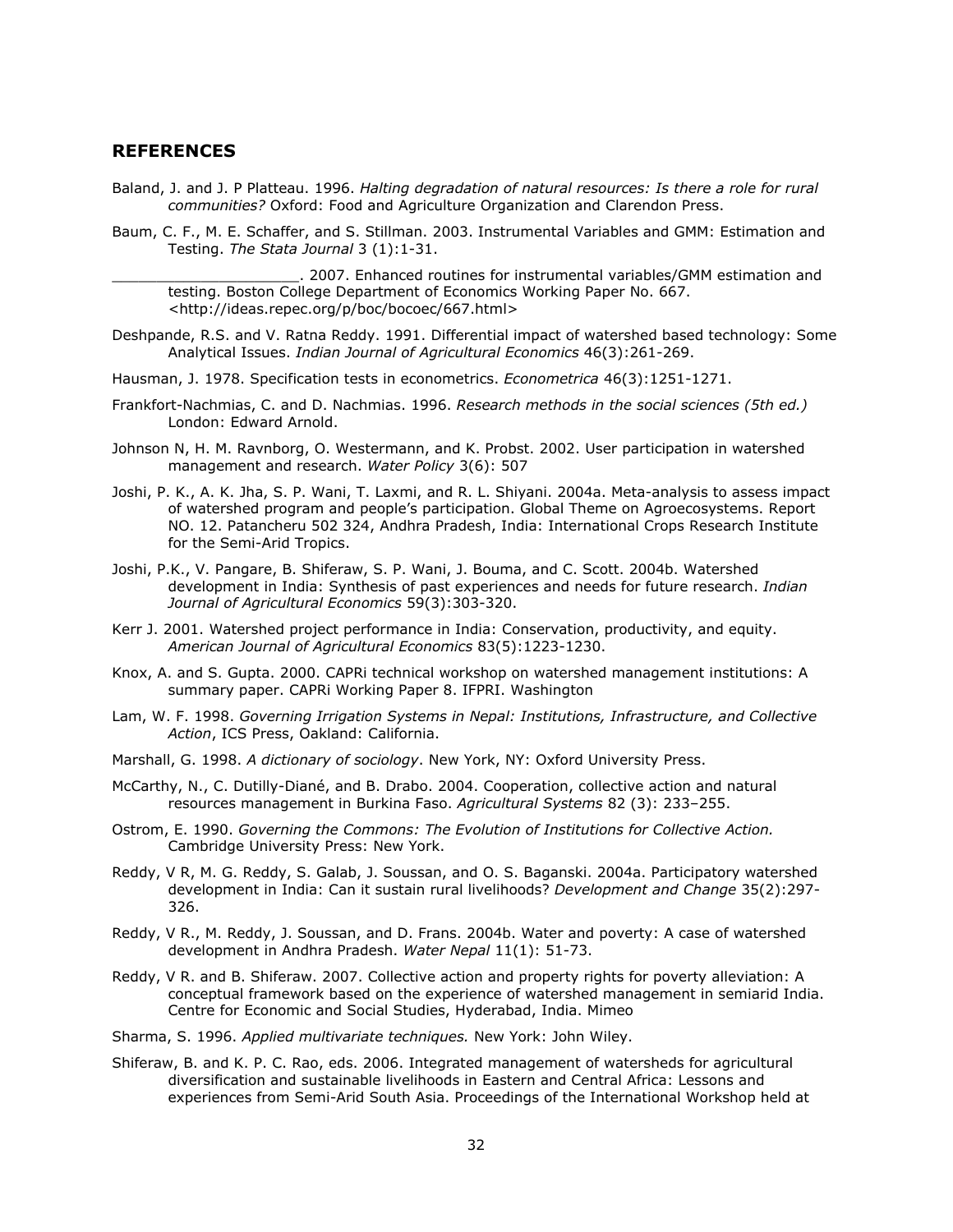ICRISAT, Nairobi, 6-7 December 2004. International Crops Research Institute for the Semi-Arid Tropics (ICRISAT), Patancheru 502324, India.

- Swallow, B. M., D. P. Garrity, and M. Van Noordwijk. 2002. The effects of scales, flows and filters on property rights and collective action in watershed management. *Water Policy* 3(6): 457.
- Tang, S. Y. 1994. Institutions and performance in irrigation systems. In *Rules, Games, and Common-Pool Resources*, Ostrom, E., R. Gardner, and J. Walker, eds. Ann Arbor: University of Michigan Press.
- Wade, R. 1988. *Village republics: Economic Conditions for Collective Action in South India*. Cambridge University Press: Cambridge.
- Wooldridge, J. M. 2002. *Econometric Analysis of Cross Section and Panel Data*. Cambridge, MA: MIT Press.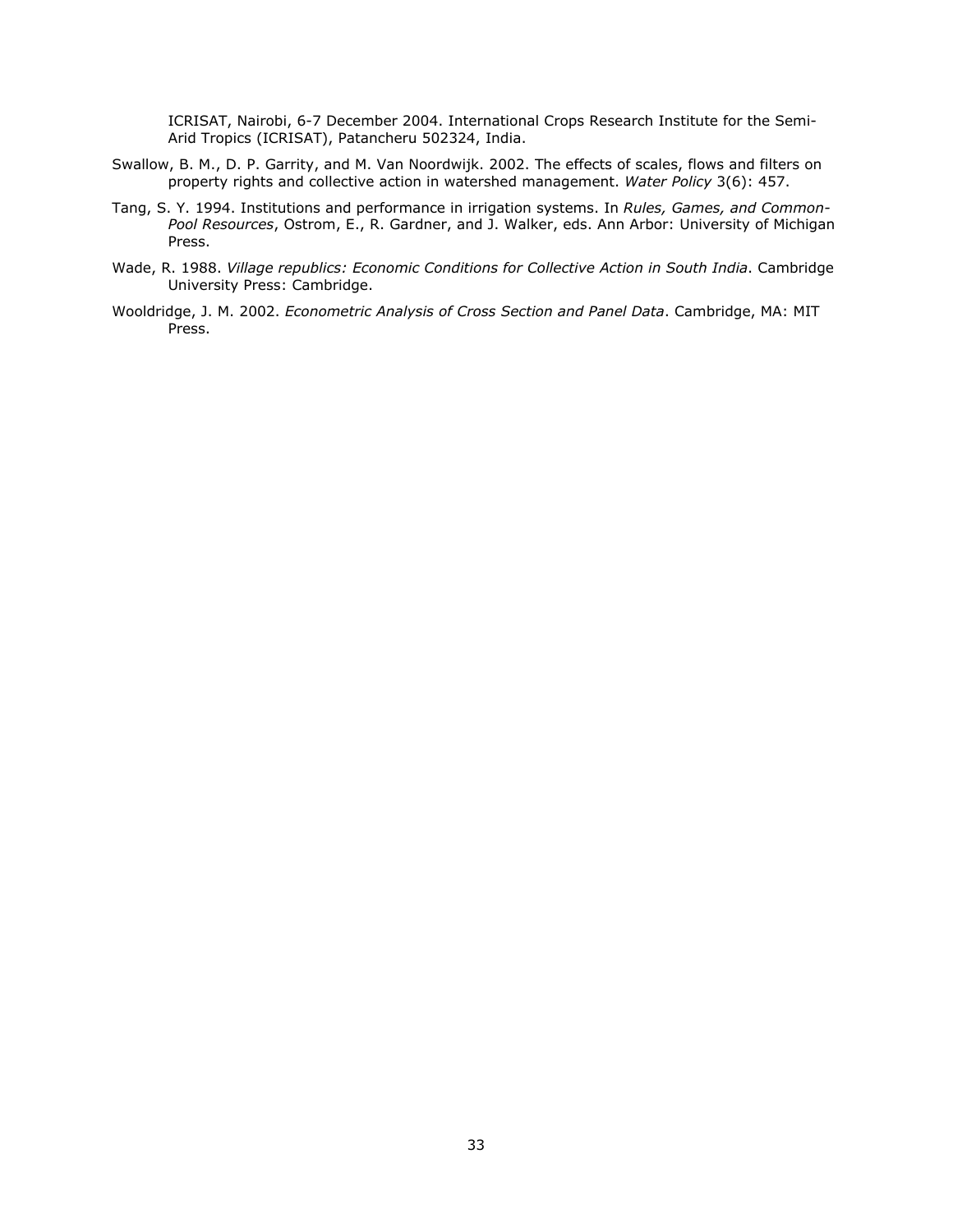#### **LIST OF CAPRi WORKING PAPERS**

- 01 Property Rights, Collective Action and Technologies for Natural Resource Management: A Conceptual Framework, by Anna Knox, Ruth Meinzen-Dick, and Peter Hazell, October 1998.
- 02 Assessing the Relationships between Property Rights and Technology Adoption in Smallholder Agriculture: A Review of Issues and Empirical Methods, by Frank Place and Brent Swallow, April 2000.
- 03 Impact of Land Tenure and Socioeconomic Factors on Mountain Terrace Maintenance in Yemen, by A. Aw-Hassan, M. Alsanabani and A. Bamatraf, July 2000.
- 04 Land Tenurial Systems and the Adoption of a Mucuna Planted Fallow in the Derived Savannas of West Africa, by Victor M. Manyong and Victorin A. Houndékon, July 2000.
- 05 Collective Action in Space: Assessing How Collective Action Varies Across an African Landscape, by Brent M. Swallow, Justine Wangila, Woudyalew Mulatu, Onyango Okello, and Nancy McCarthy, July 2000.
- 06 Land Tenure and the Adoption of Agricultural Technology in Haiti, by Glenn R. Smucker, T. Anderson White, and Michael Bannister, October 2000.
- 07 Collective Action in Ant Control, by Helle Munk Ravnborg, Ana Milena de la Cruz, María Del Pilar Guerrero, and Olaf Westermann, October 2000.
- 08 CAPRi Technical Workshop on Watershed Management Institutions: A Summary Paper, by Anna Knox and Subodh Gupta, October 2000.
- 09 The Role of Tenure in the Management of Trees at the Community Level: Theoretical and Empirical Analyses from Uganda and Malawi, by Frank Place and Keijiro Otsuka November 2000.
- 10 Collective Action and the Intensification of Cattle-Feeding Techniques: A Village Case Study in Kenya's Coast Province, by Kimberly Swallow, November 2000.
- 11 Collective Action, Property Rights, and Devolution of Natural Resource Management: Exchange of Knowledge and Implications for Policy, by Anna Knox and Ruth Meinzen-Dick, January 2001.
- 12 Land Dispute Resolution in Mozambique: Evidence and Institutions of Agroforestry Technology Adoption, by John Unruh, January 2001.
- 13 Between Market Failure, Policy Failure, and .Community Failure.: Property Rights, Crop-Livestock Conflicts and the Adoption of Sustainable Land Use Practices in the Dry Area of Sri Lanka, by Regina Birner and Hasantha Gunaweera, March 2001.
- 14 Land Inheritance and Schooling in Matrilineal Societies: Evidence from Sumatra, by Agnes Quisumbing and Keijuro Otsuka, May 2001.
- 15 Tribes, State, and Technology Adoption in Arid Land Management, Syria, by Rae, J, Arab, G., Nordblom, T., Jani, K., and Gintzburger, G., June 2001.
- 16 The Effects of Scales, Flows, and Filters on Property Rights and Collective Action in Watershed Management, by Brent M. Swallow, Dennis P. Garrity, and Meine van Noordwijk, July 2001.
- 17 Evaluating Watershed Management Projects, by John Kerr and Kimberly Chung, August 2001.
- 18 Rethinking Rehabilitation: Socio-Ecology of Tanks and Water Harvesting in Rajasthan, North-West India, by Tushaar Shah and K.V.Raju, September 2001.
- 19 User Participation in Watershed Management and Research, by Nancy Johnson, Helle Munk Ravnborg, Olaf Westermann, and Kirsten Probst, September 2001.
- 20 Collective Action for Water Harvesting Irrigation in the Lerman-Chapala Basin, Mexico, by Christopher A. Scott and Paul Silva-Ochoa, October 2001.
- 21 Land Redistribution, Tenure Insecurity, and Intensity of Production: A Study of Farm Households in Southern Ethiopia, by Stein Holden and Hailu Yohannes, October 2001.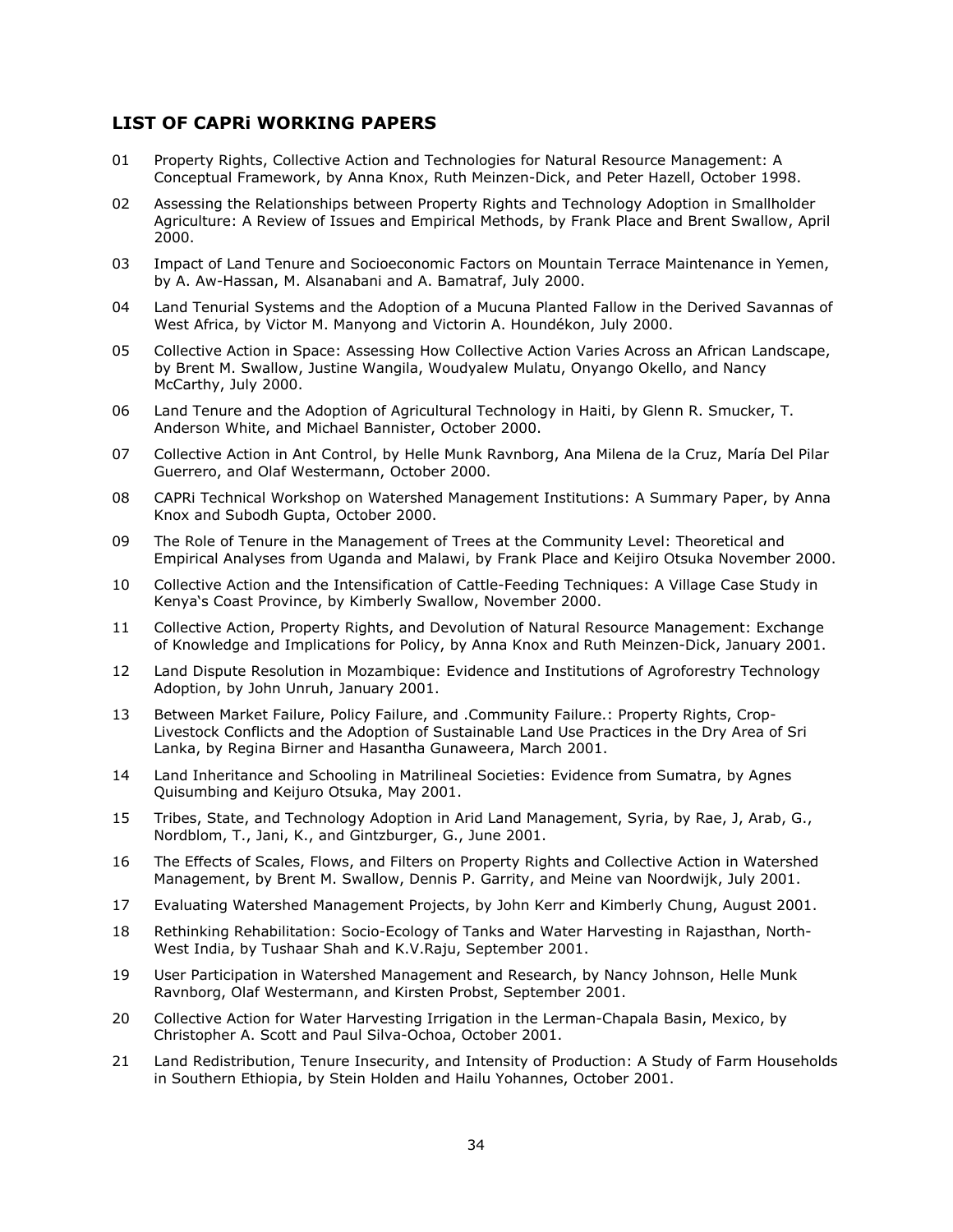- 22 Legal Pluralism and Dynamic Property Rights, by Ruth Meinzen-Dick and Rajendra Pradhan, January 2002.
- 23 International Conference on Policy and Institutional Options for the Management of Rangelands in Dry Areas, by Tidiane Ngaido, Nancy McCarthy, and Monica Di Gregorio, January 2002.
- 24 Climatic Variablity and Cooperation in Rangeland Management: A Case Study from Niger, by Nancy McCarthy and Jean-Paul Vanderlinden, September 2002.
- 25 Assessing the Factors Underlying the Differences in Group Performance: Methodological Issues and Empirical Findings from the Highlands of Central Kenya, by Frank Place, Gatarwa Kariuki, Justine Wangila, Patti Kristjanson, Adolf Makauki, and Jessica Ndubi, November 2002.
- 26 The Importance of Social Capital in Colombian Rural Agro-Enterprises, by Nancy Johnson, Ruth Suarez, and Mark Lundy, November 2002.
- 27 Cooperation, Collective Action, and Natural Resources Management in Burkina Faso: A Methodological Note, by Nancy McCarthy, Céline Dutilly-Diané, and Boureima Drabo, December 2002.
- 28 Understanding, Measuring, and Utilizing Social Capital: Clarifying Concepts and Presenting a Field Application from India, by Anirudh Krishna, January 2003.
- 29 In Pursuit Of Comparable Concepts and Data, about Collective Action, by Amy Poteete and Elinor Ostrom, March 2003.
- 30 Methods of Consensus Building for Community Based Fisheries Management in Bangladesh and the Mekong Delta, by Parvin Sultana and Paul Thompson, May 2003.
- 31 Formal and Informal Systems in Support of Farmer Management of Agrobiodiversity: Some Policy Challenges to Consolidate Lessons Learned, by Marie Byström, March 2004.
- 32 What Do People Bring Into the Game: Experiments in the Field About Cooperation in the Commons, by Juan-Camilo Cárdenas and Elinor Ostrom, June 2004.
- 33 Methods for Studying Collective Action in Rural Development, by Ruth Meinzen-Dick, Monica Di Gregorio, and Nancy McCarthy, July 2004.
- 34 The Relationship between Collective Action and Intensification of Livestock Production: The Case of Northeastern Burkina Faso, by Nancy McCarthy, August 2004.
- 35 The Transformation of Property Rights in Kenya's Maasailand: Triggers and Motivations by Esther Mwangi, January 2005.
- 36 Farmers' Rights and Protection of Traditional Agricultural Knowledge, by Stephen B. Brush, January 2005.
- 37 Between Conservationism, Eco-Populism and Developmentalism: Discourses in Biodiversity Policy in Thailand and Indonesia, by Heidi Wittmer and Regina Birner, January 2005.
- 38 Collective Action for the Conservation of On-Farm Genetic Diversity in a Center of Crop Diversity: An Assessment of the Role of Traditional Farmers' Networks, by Lone B. Badstue, Mauricio R. Bellon, Julien Berthaud, Alejandro Ramírez, Dagoberto Flores, Xóchitl Juárez, and Fabiola Ramírez, May 2005.
- 39 Institutional Innovations Towards Gender Equity in Agrobiodiversity Management: Collective Action in Kerala, South India,, by Martina Aruna Padmanabhan, June 2005.
- 40 The Voracious Appetites of Public versus Private Property: A View of Intellectual Property and Biodiversity from Legal Pluralism, by Melanie G. Wiber, July 2005.
- 41 Who Knows, Who Cares? Determinants of Enactment, Awareness and Compliance with Community Natural Resource Management Bylaws in Uganda, by Ephraim Nkonya, John Pender, Edward Kato, Samuel Mugarura, and James Muwonge, August 2005.
- 42 Localizing Demand and Supply of Environmental Services: Interactions with Property Rights, Collective Action and the Welfare of the Poor, by Brent Swallow, Ruth Meinzen-Dick, and Meine von Noordjwik, September 2005.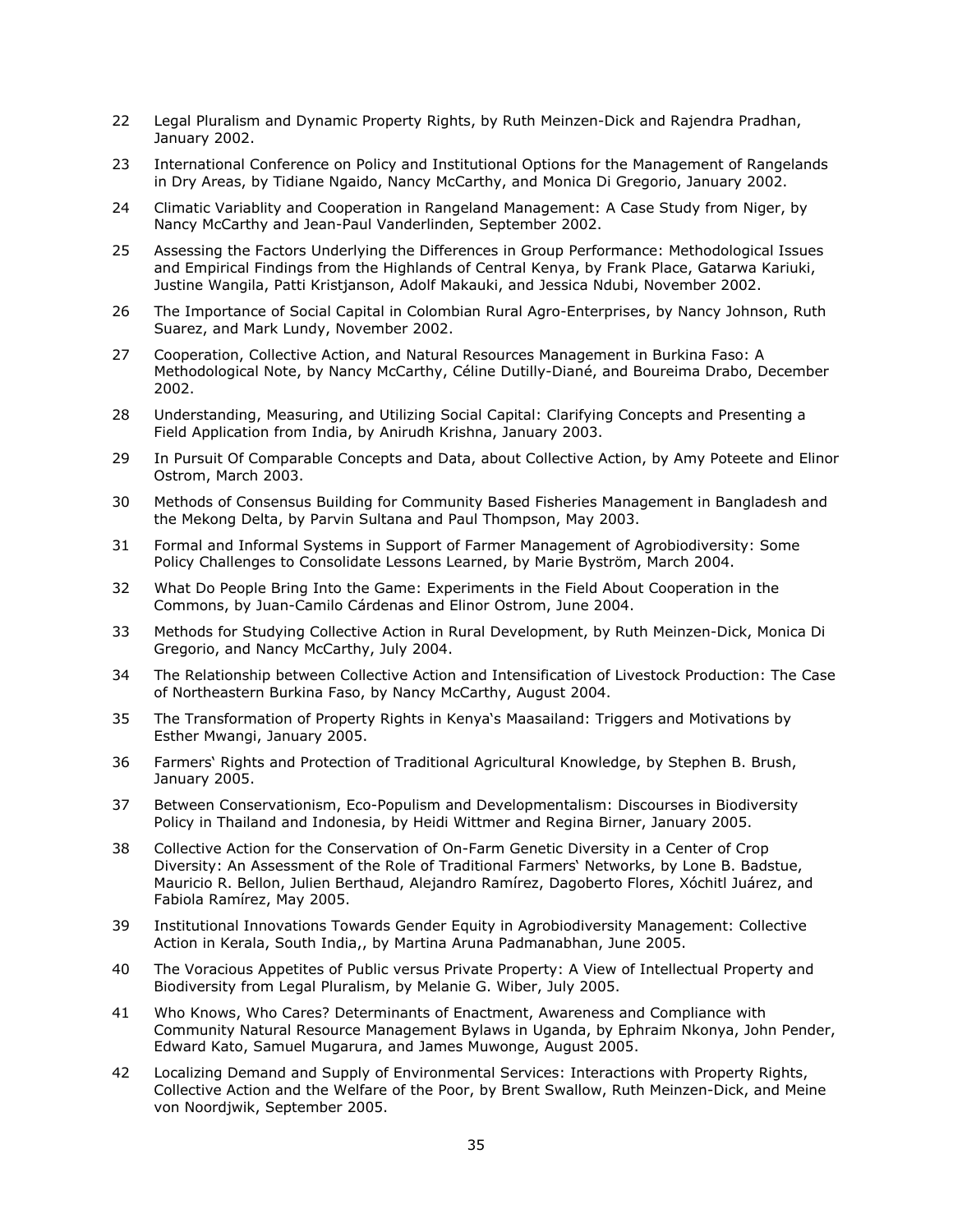- 43 Initiatives for Rural Development through Collective Action: The Case of Household Participation in Group Activities in the Highlands of Central Kenya, By Gatarwa Kariuki and Frank Place, September 2005.
- 44 Are There Customary Rights to Plants? An Inquiry among the Baganda (Uganda), with Special Attention to Gender, by Patricia L. Howard and Gorettie Nabanoga, October 2005.
- 45 On Protecting Farmers' New Varieties: New Approaches to Rights on Collective Innovations in Plant Genetic Resources by Rene Salazar, Niels P. Louwaars, and Bert Visser, January 2006.
- 46 Subdividing the Commons: The Politics of Property Rights Transformation in Kenya's Maasailand, by Esther Mwangi, January 2006.
- 47 Biting the Bullet: How to Secure Access to Drylands Resources for Multiple Users, by Esther Mwangi and Stephan Dohrn, January 2006.
- 48 Property Rights and the Management of Animal Genetic Resources, by Simon Anderson and Roberta Centonze, February 2006.
- 49 From the Conservation of Genetic Diversity to the Promotion of Quality Foodstuff: Can the French Model of Appellation d'Origine Contrôlée' be Exported? by Valérie Boisvert, April 006.
- 50 Facilitating Collective Action and Enhancing Local Knowledge: A Herbal Medicine Case Study in Talaandig Communities, Philippines, by Herlina Hartanto and Cecil Valmores, April 2006.
- 51 Water, Women, and Local Social Organization in the Western Kenya Highlands, by Elizabeth Were, Brent Swallow, and Jessica Roy, July 2006.
- 52 The Many Meanings of Collective Action: Lessons on Enhancing Gender Inclusion and Equity in Watershed Management, by Laura German, Hailemichael Taye, Sarah Charamila, Tesema Tolera, and Joseph Tanui, July 2006.
- 53 Decentralization and Environmental Conservation: Gender Effects from Participation in Joint Forest Management, by Arun Agrawal, Gautam Yadama, Raul Andrade, and Ajoy Bhattacharya, July 2006.
- 54 Improving the Effectiveness of Collective Action: Sharing Experiences from Community Forestry in Nepal, by Krishna P. Achyara and Popular Gentle, July 2006.
- 55 Groups, Networks, and Social Capital in the Philippine Communities, by Marie Godquin and Agnes R. Quisumbing, October 2006.
- 56 Collective Action in Plant Genetic Resources Management: Gendered Rules of Reputation, Trust and Reciprocity in Kerala, India, by Martina Aruna Padmanabhan, October 2006.
- 57 Gender and Local Floodplain Management Institutions--A case study from Bangladesh, by Parvin Sultana and Paul Thompson, October 2006.
- 58 Gender Differences in Mobilization for Collective Action: Case Studies of Villages in Northern Nigeria, by Saratu Abdulwahid, October 2006.
- 59 Gender, Social Capital, and Information Exchange in Rural Uganda, by Enid Katungi, Svetlana Edmeades, and Melinda Smale, October 2006.
- 60 Rural Institutions and Producer Organizations in Imperfect Markets: Experiences from Producer Marketing Groups in Semi-Arid Eastern Kenya, by Bekele Shiferaw, Gideon Obare and Geoffrey Muricho, November 2006.
- 61 Women's Collective Action and Sustainable Water Management: Case of SEWA's Water Campaign in Gujarat, India, by Smita Mishra Panda, October 2006.
- 62 Could Payments for Environmental Services Improve Rangeland Management inCentral Asia, West Asia and North Africa? by Celine Dutilly-Diane, Nancy McCarthy, Francis Turkelboom, Adriana Bruggeman, James Tiedemann, Kenneth Street and Gianluca Serra, January 2007.
- 63 Empowerment through Technology: Gender Dimensions of Social Capital Build-Up in Maharashtra, India, by Ravula Padmaja and Cynthia Bantilan, February 2007.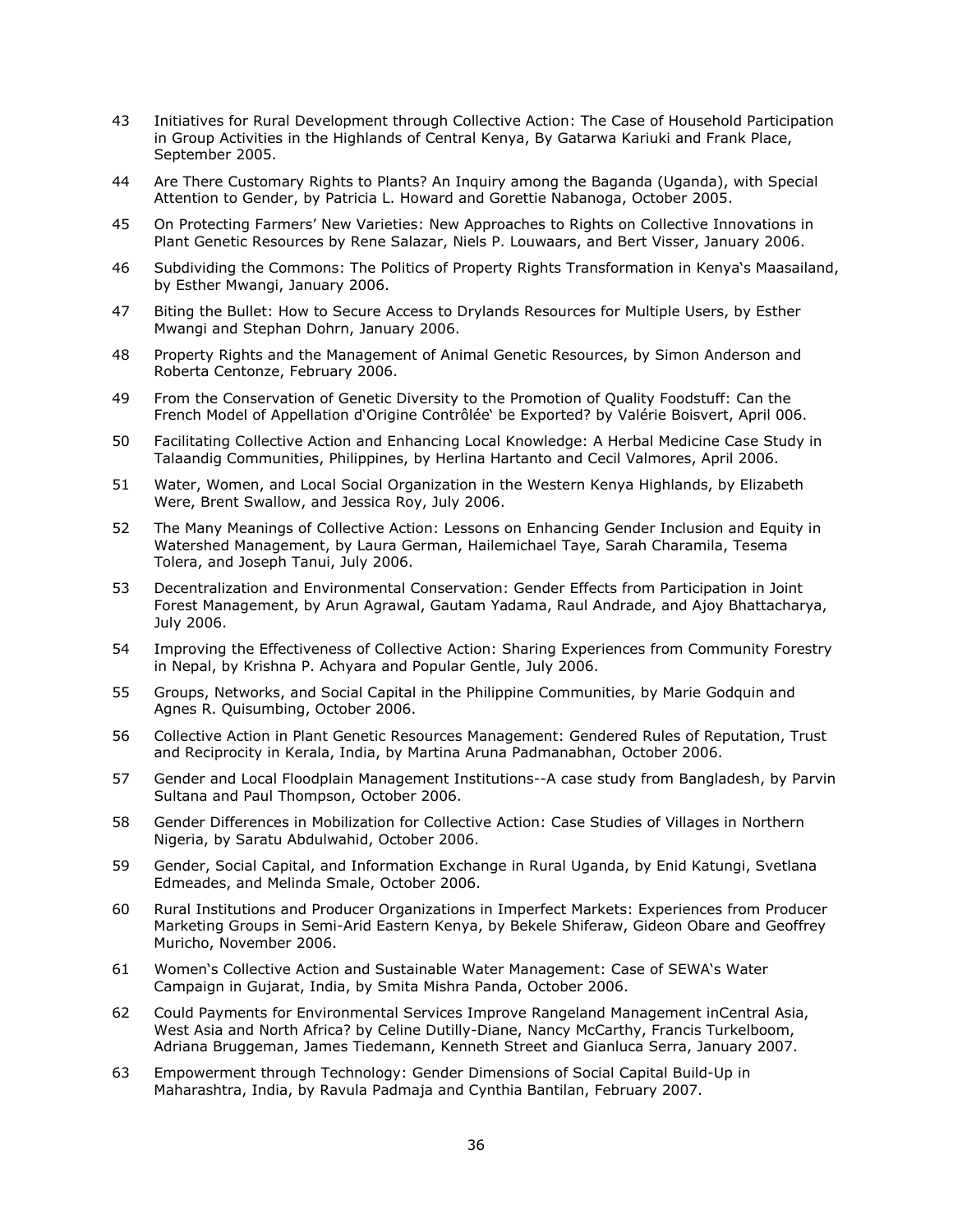- 64 Gender and Collective Action: A Conceptual Framework for Analysis, by Lauren Pandolfelli, Ruth Meinzen-Dick, and Stephan Dohrn, May 2007.
- 65 Gender, Wealth, and Participation in Community Groups in Meru Central District, Kenya, by Kristin E. Davis and Martha Negash, May 2007.
- 66 Beyond Group Ranch Subdivision: Collective Action for Livestock Mobility, Ecological Viability, and Livelihoods, by Shauna BurnSilver and Esther Mwangi, June 2007.
- 67 Farmer Organization, Collective Action and Market Access in Meso-America, by Jon Hellin, Mark Lundy, and Madelon Meijer, October 2007.
- 68 Collective Action for Innovation and Small Farmer Market Access: The Papa Andina Experience, by André Devaux, Claudio Velasco, Gastón López, Thomas Bernet, Miguel Ordinola, Hernán Pico, Graham Thiele, and Douglas Horton, October 2007.
- 69 Collective Action and Marketing of Underutilized Plant Species: The Case of Minor Millets in Kolli Hills, Tamil Nadu, India, by Guillaume P. Gruère, Latha Nagarajan, and E.D.I. Oliver King, M.S. Swaminathan Research Foundation, October 2007.
- 70 The Role of Public–Private Partnerships and Collective Action in Ensuring Smallholder Participation in High Value Fruit and Vegetable Supply Chains, by Clare Narrod, Devesh Roy, Julius Okello, Belem Avendaño, and Karl Rich, October 2007.
- 71 Collective Action for Small-Scale Producers of Agricultural Biodiversity Products, by Froukje Kruijssen, Menno Keizer, and Alessandra Giuliani, October, 2007.
- 72 Farmer Groups Enterprises and the Marketing of Staple Food Commodities in Africa, by Jonathan Coulter, October 2007.
- 73 Linking Collective Action to Non-Timber Forest Product Market for Improved Local Livelihoods: Challenges and Opportunities, by Heru Komarudin, Yuliana L. Siagian, and Ngakan Putu Oka, December, 2007.
- 74 Collective Action Initiatives to Improve Marketing Performance: Lessons from Farmer Groups in Tanzania, by James Barham and Clarence Chitemi, March 2008.
- 75 Sustaining Linkages to High Value Markets through Collective Action In Uganda: The Case of the Nyabyumba Potato Farmers, by Elly Kaganzi, Shaun Ferris, James Barham, Annet Abenakyo, Pascal Sanginga, and Jemimah Njuki, March 2008.
- 76 Fluctuating Fortunes of a Collective Enterprise: The Case of the Agroforestry Tree Seeds Association of Lantapan (ATSAL) in the Philippines, by Delia Catacutan, Manuel Bertomeu, Lyndon Arbes, Caroline Duque, and Novie Butra, May 2008.
- 77 Making Market Information Services Work Better for the Poor in Uganda, by Shaun Ferris, Patrick Engoru, and Elly Kaganzi, May 2008.
- 78 Implications of Bulk Water Transfer on Local Water Management Institutions: A Case Study of the Melamchi Water Supply Project in Nepal, by Dhruba Pant, Madhusudan Bhattarai and Govinda Basnet, May 2008.
- 79 Bridging, Linking and Bonding Social Capital in Collective Action: The Case of Kalahan Forest Reserve in the Philippines, by Ganga Ram Dahal and Krishna Prasad Adhikari, May 2008.
- 80 Decentralization, Pro-poor Land Policies, and Democratic Governance, by Ruth Meinzen-Dick, Monica Di Gregorio, and Stephan Dohrn, June 2008
- 81 Property Rights, Collective Action, and Poverty: The Role of Institutions for Poverty Reduction, by Monica Di Gregorio, Konrad Hagedorn, Michael Kirk, Benedikt Korf, Nancy McCarthy, Ruth Meinzen-Dick, and Brent Swallow, June 2008.
- 82 Collective Action and Property Rights for Poverty Reduction: A Review of Methods and Approaches, by Esther Mwangi and Helen Markelova, June 2008.
- 83 Collective action and vulnerability: Burial societies in rural Ethiopia, by Stefan Dercon, John Hoddinott, Pramila Krishnan, and Tassew Woldehanna, June 2008.